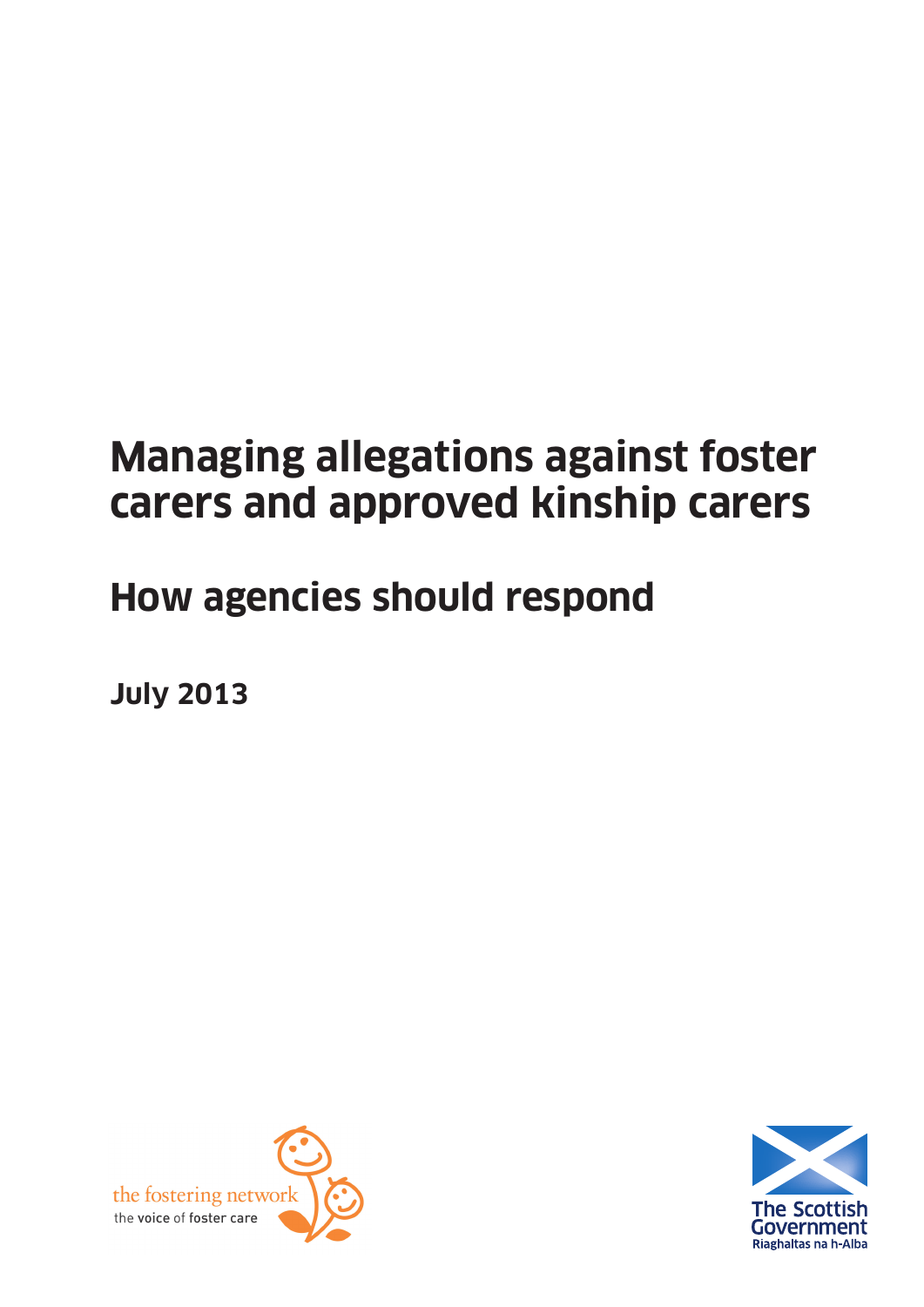# **Contents**

| Page 3  | Introduction                                                                                                                                                                                                                             |  |
|---------|------------------------------------------------------------------------------------------------------------------------------------------------------------------------------------------------------------------------------------------|--|
| Page 4  | Part 1 provides information on key principles, context of care,<br>significant harm, who is a looked-after child, nature of allegations<br>and concerns covered and organisational arrangements                                          |  |
| Page 8  | <b>Part 2</b> provides information on the initial responses to allegations<br>and concerns, discussions to assist with decisions about the<br>nature of allegations, recording initial discussions and recent<br>related practice issues |  |
| Page 13 | Part 3 provides information on progressing to a Child Protection<br>response, planning investigations, range of outcomes from an<br>investigation, responsibilities of fostering agencies during<br>investigations                       |  |
| Page 21 | <b>Part 4</b> provides information on reviews of foster carers and<br>approved kinship carers, reports, timescales and notifications                                                                                                     |  |
| Page 25 | Part 5 provides information on a proposed evaluation process<br>following investigations and enquiries                                                                                                                                   |  |
| Page 27 | <b>Concluding Comments</b>                                                                                                                                                                                                               |  |
| Page 29 | Appendices                                                                                                                                                                                                                               |  |
|         | Appendix 1 Flow Chart of key stages in the process of<br>responding to allegations or concerns relating to foster carers<br>and approved kinship carers                                                                                  |  |
|         | <b>Appendix 2 Glossary of terms used</b>                                                                                                                                                                                                 |  |
|         | Appendix 3 Support services for foster carers, approved kinship<br>carers and children                                                                                                                                                   |  |
|         | <b>Appendix 4</b> Suggested format for recording the various stages                                                                                                                                                                      |  |

in the process following a concern being raised through to evaluation of the processes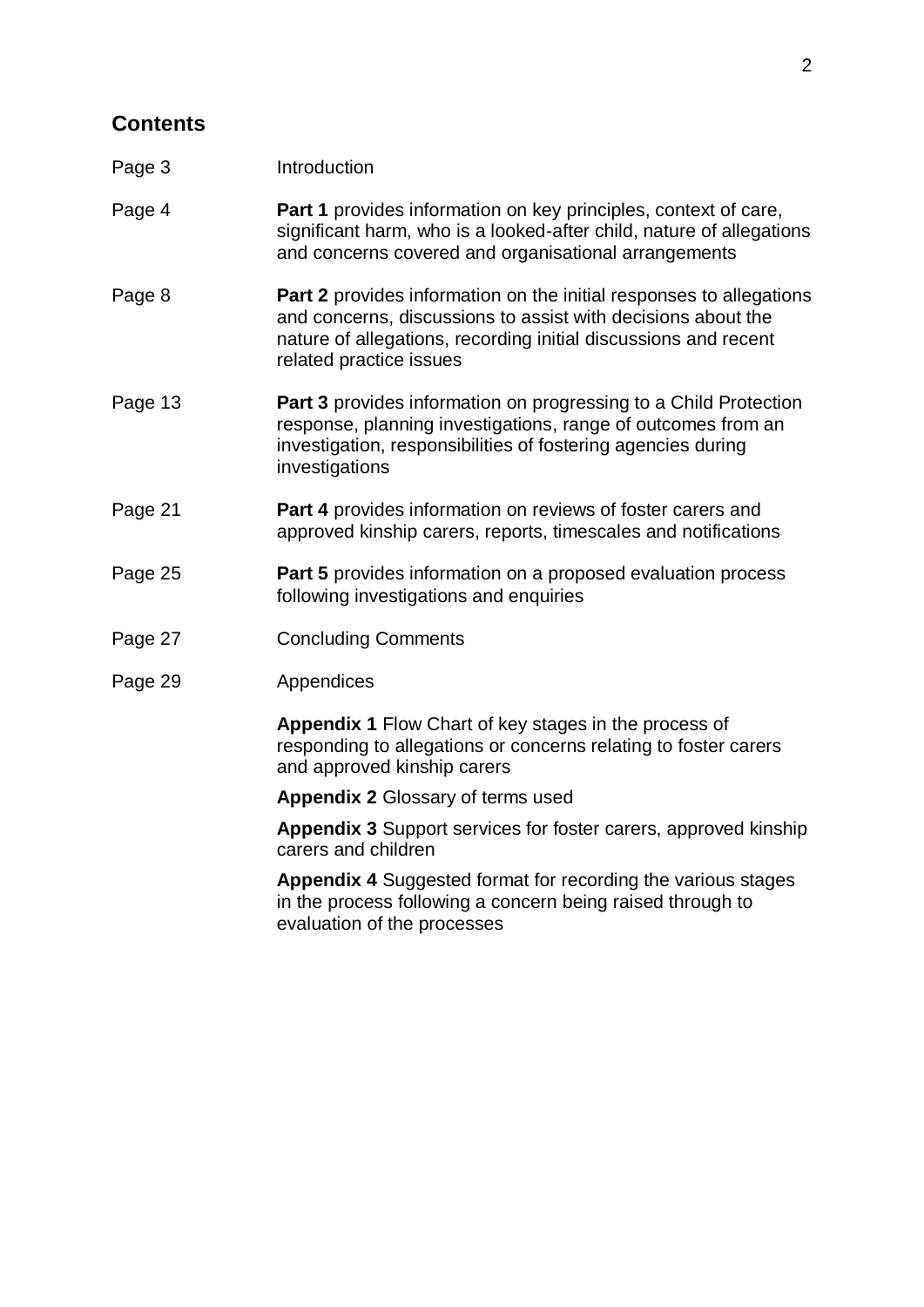#### **Introduction**

Foster carers and approved kinship carers look after children who will all have experienced trauma, abuse or neglect in their early years which has led to them being placed away from their birth family.

Caring for these children is challenging for carers and children may find living with another family difficult and this may lead them to try to find ways to break up the placement. This may be through making an allegation that the carer has abused or neglected them or through complaining about things being wrong in the placement.

As looked-after children are in public care it is vital that services respond appropriately when children or young people, their parents or others raise concerns about the child's safety or well-being when in the care of foster carers or approved kinship carers. This document aims to describe good practice in managing and responding to allegations, concerns or complaints.

It is recommended that the areas covered in this good practice guidance are incorporated into local child protection and fostering services procedures. Child Protection Committees will be central to ensuring that the particular considerations that are required in responding to allegations or concerns where the child is lookedafter by a foster carer or kinship carer are addressed and that opportunities for familiarisation with the guidance are provided.

Interim guidance has been used across Scotland for a number of years and a parallel guidance document is available for managing allegations in residential care settings.

Since the publication of all these earlier documents GIRFEC principles and approaches have been embedded across Scotland and the role of the named person and lead professional have been included in this guidance. SHANARRI outcomes are relevant to this document with the child's safety and need for nurturing being central to protecting children.

The National Guidance for Child Protection in Scotland was published in 2010 and the strong message from that guidance is that child protection investigations should be closely linked to situations where there has been significant harm or risk of significant harm to a child. The National Guidance stresses that it is not appropriate for child protection investigations to be used for minor concerns.

"Only where risks cause or are likely to cause significant harm to a child would a response under child protection be required." (Scottish Government, 2010, para 46).

This guidance on responding to allegations against foster or kinship carers reflects the National Guidance and covers situations where the concerns relate to situations where significant harm means that a child protection response is required as well as situations where the concerns are about the general well being of the child but where no significant harm has been identified.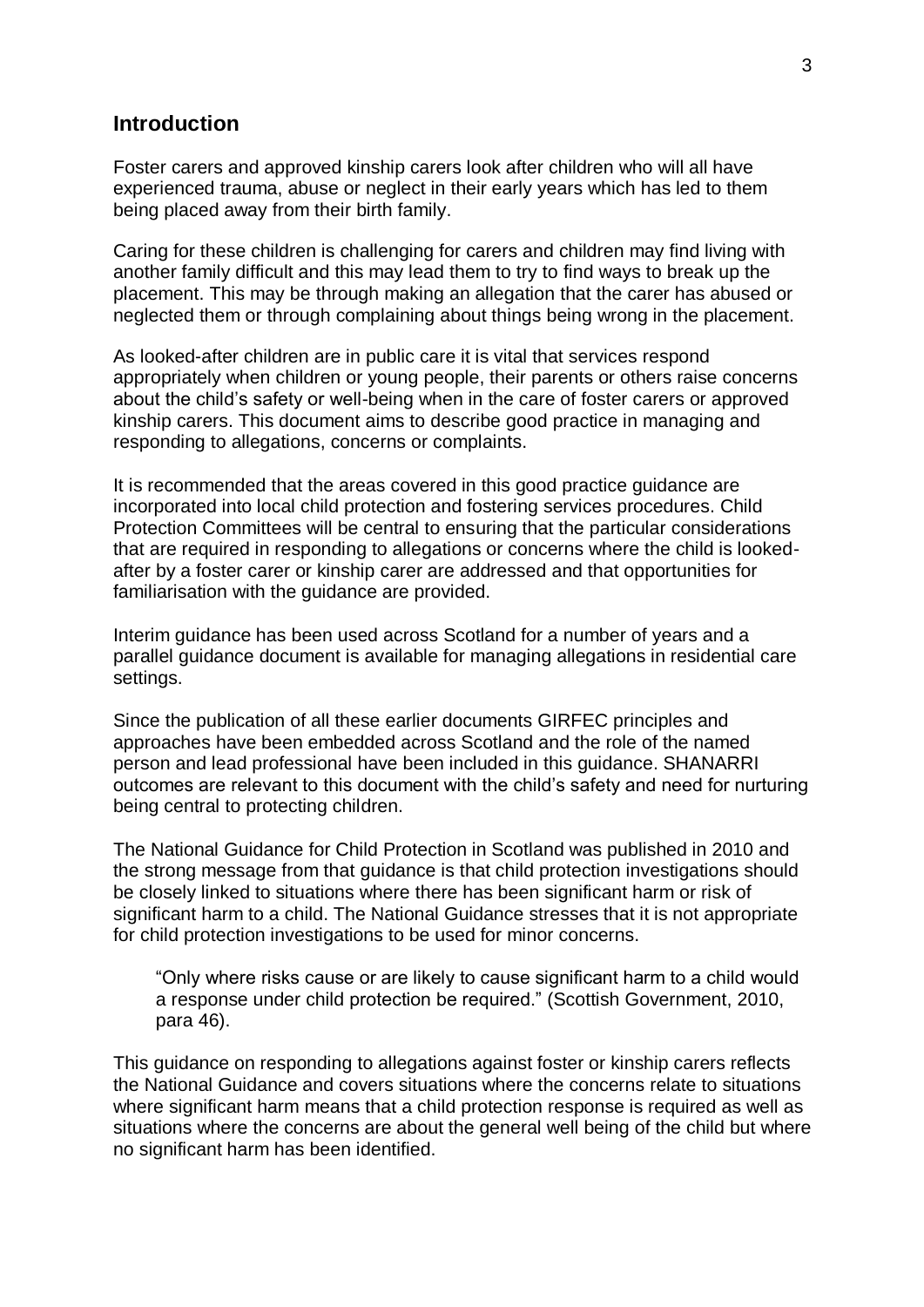The child's plan will be at the heart of decision making and the lead professional for the child and named person where in place will be key people to participate in gathering information to help in making the decision about how best to deal with any allegation or concern.

This guidance does not propose a different response to allegations and concerns because the child is a looked-after child living with foster or kinship carers, rather it outlines the importance of considering fully the context of care for the child and carer and how the allegation and behaviour may be linked to a child's emotional state.

The central consideration must always be the safety of the child and that will determine the activities of enquiry and decision making. In relation to the carer it is important that the carer is respected and kept involved and their views valued throughout the whole process.

Appendix 1 contains definitions of the key terminology used in this guidance.

## **Part 1**

#### **Key principles**

Some key principles which it is recommended are adopted by Child Protection Committees and agencies dealing with this area of work are set out below.

#### **The well being and safety of the child must always be the central and primary concern**

Any allegation or concern raised about the child's well being or safety must be listened to and taken seriously.

An assessment of the well being and safety of the child should be set within the GIRFEC framework and the use of the My World triangle will assist with the assessment of need and risk. The National Risk Assessment Framework (Scottish Government, 2012) will also be relevant for the assessment of a child's safety and well-being.

#### **Responses should be proportionate to the perceived/assessed risk to the child**

Timely action should be taken to protect any child where significant harm has happened or there is risk of significant harm.

Decisions about whether to remove a child from a foster or kinship care placement should, as far as possible, be based on a well informed assessment which balances the risks of harm to the child remaining with the carer with the associated risks which removal from the placement abruptly may bring.

Where the child must be moved then the timing of the move should be planned in a way that minimizes distress to the child being moved, and to the members of the foster or kinship care family the child will be leaving.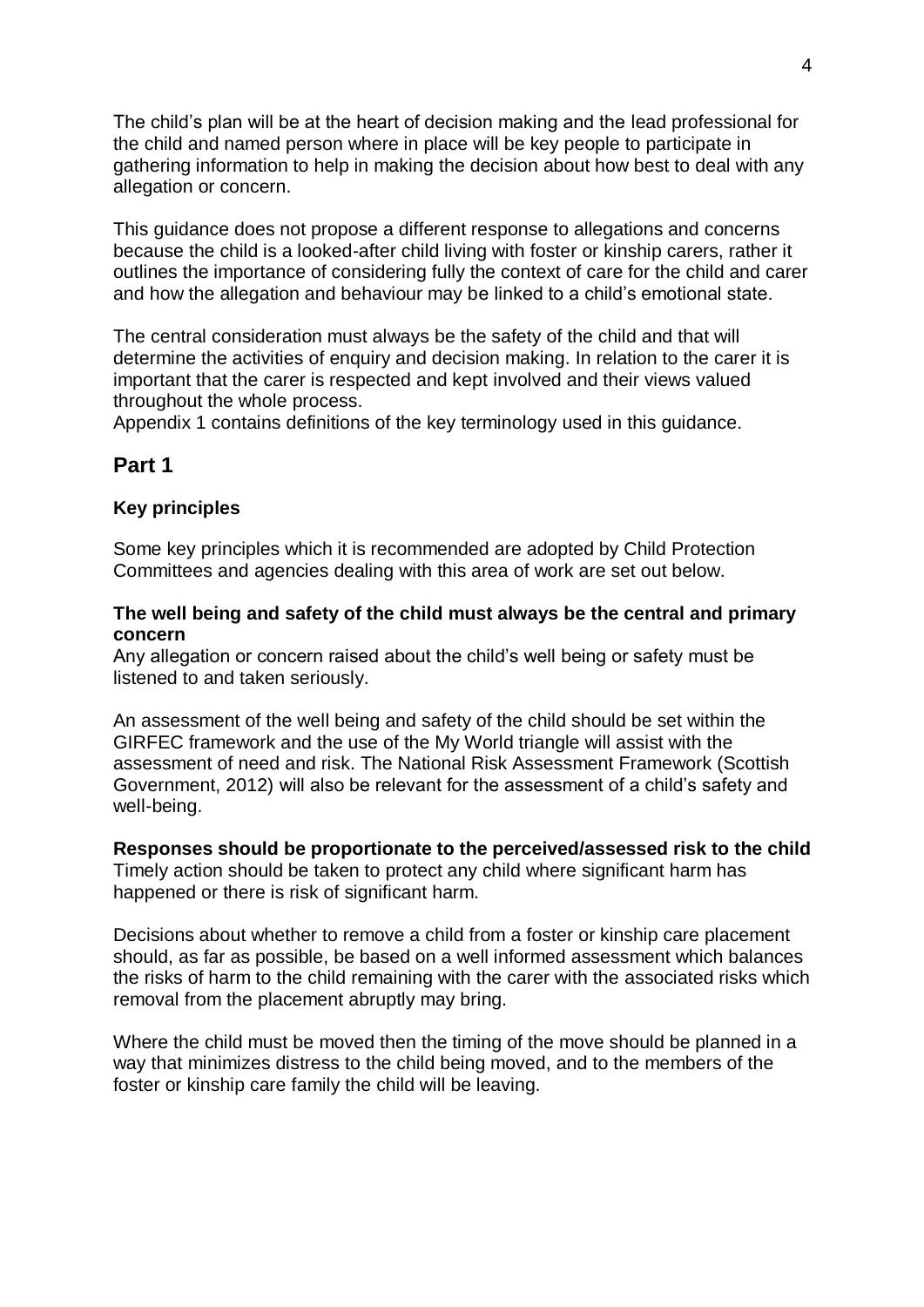**Early and full information sharing among the range of workers who may be involved is critical to making sound decisions about the child's safety** Throughout any investigations, the child, their family and the carers should be regularly updated on progress.

Foster or approved kinship carers against whom an allegation is made should be treated fairly and the principles of natural justice for them should apply.

Delays in reaching decisions about the way to progress enquiries or undertake investigations should be kept to a minimum recognising the impact for children, carers and families of uncertainties which will be stressful.

#### **The context of care**

Children who are living with foster or kinship carers will have experienced significant trauma in their life. Some allegations may have their roots in their previous experiences rather than the current placement. Social workers placing a child in foster or kinship care should ensure that the carers have full information about the child's emotional and mental development and their previous care experiences. They should also advise the carers of any history of the child dealing with difficulties in placement by making an allegation about abuse.

Over the years there has been evidence that some carers and residential workers have abused their position of trust and harmed a child physically, sexually or emotionally. These situations have led some members of the public to distrust all carers and workers without appreciating the challenges that carers face and the very low number of carers who abuse a looked after child.

Social work staff will also worry that they may have placed a child with carers who do not care for the child in a safe and nurturing way.

Underlying anxieties about whether the carer may have harmed a child can lead to more punitive responses from the professionals.

Additionally it needs to be acknowledged that foster carers and kinship carers work in isolation within their family home while also providing a public service. They are caring for children whose behaviour and emotions may have been affected by early life adversities and carers are asked to manage all aspects of the child's care at the same time as providing an experience for the child of living in an ordinary nurturing family in the community.

A comprehensive, up to date Child's Plan will provide the best possible understanding for workers and carers about the child's perceptions and concerns.

For approved kinship carers there is often a tension between the carers and the child's birth family who may resent the kinship carers being supported to care for their child. This context can lead to malicious complaints and loyalty conflicts which may make following up concerns challenging.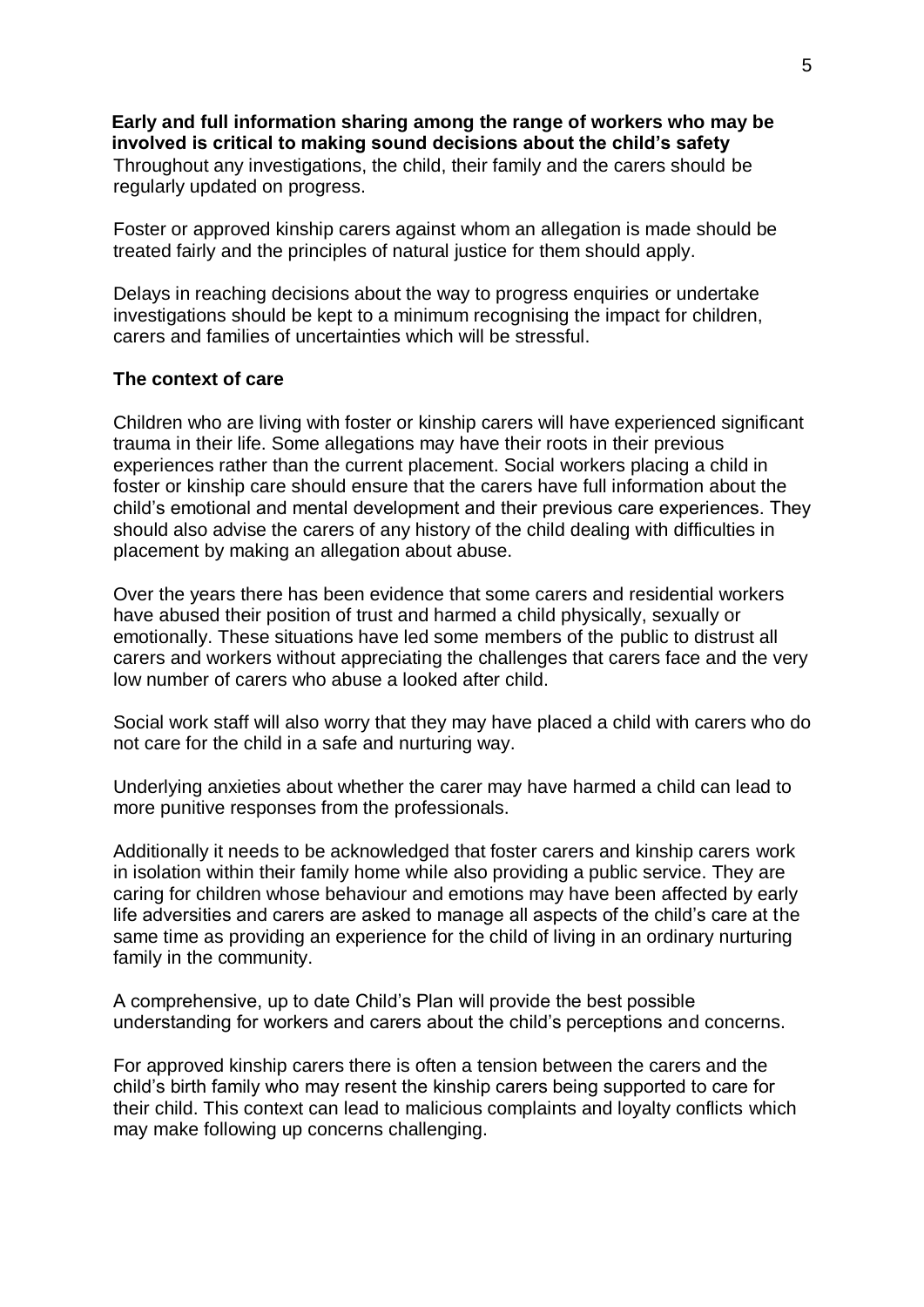#### **Significant Harm**

In considering whether significant harm has occurred or is likely to occur, the following extracts from the National Guidance [paras 39-43] provide useful guidance in managing the complexity of the definition of the term, significant harm.

"Significant harm is a complex matter and subject to professional judgement based on a multi-agency assessment of the circumstances of the child and their family.

Harm means the ill-treatment or impairment of health or development of the child.

Whether the harm suffered or likely to be suffered is significant is determined by comparing the child's health and development with what might be reasonably expected of a child of a similar child.

[Significant harm may be] a single traumatic event, a violent assault, suffocation or poisoning […] or an accumulation of significant events […] that interrupt, change or damage the child's physical or psychological development.

To understand significant harm it is necessary to consider [a range of factors including]:

The nature of the harm […];

The impact on the child's health and development […];

The context of the harmful incident or behaviour."

(Scottish Government, 2010, paras 39-43).

#### **Who is a looked-after child in relation to this guidance?**

A looked-after child is defined as a child up to the age of 18 years. Where the child is aged between 16 and 18, decisions will be required about whether to progress concerns via child or adult protection routes.

#### **What kind of allegations/ concerns may be raised against foster carers and approved kinship carers?**

This section sets out the range of concerns/allegations that may be made against foster carers or approved kinship carers:

- o Allegations/concerns about the well-being of any looked-after child placed with a foster carer/approved kinship carer, in particular about the child's safety.
- o Allegations/concerns that the carers have acted in a way that has caused or may have caused significant harm to a looked-after child.
- o Allegations/concerns that the carers may have committed a criminal offence against a child or related to a child.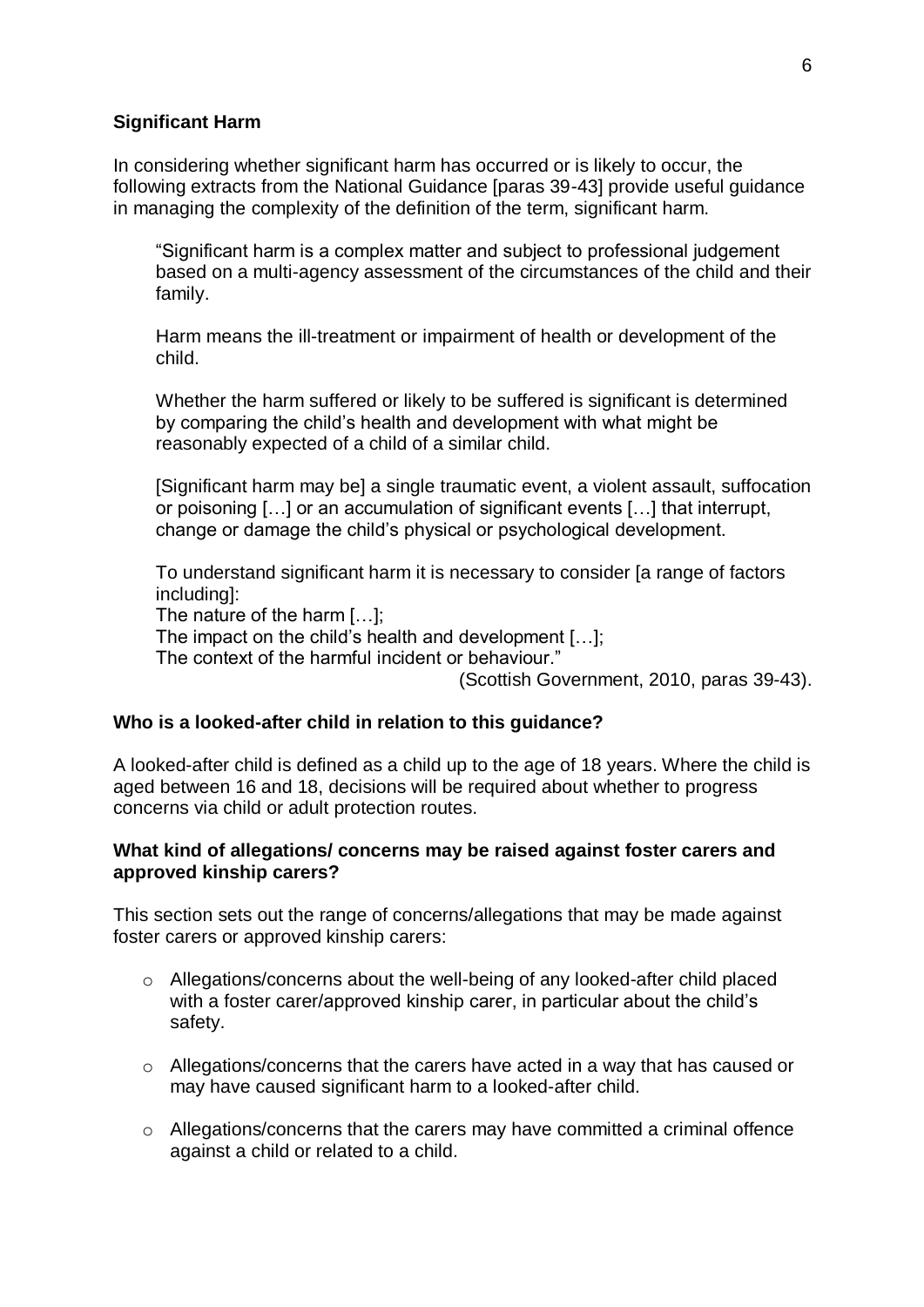- o Allegations/concerns that the carers have acted in a way that could cause a child distress but not leading to significant harm.
- o Allegations/concerns/dissatisfaction about the level of care carers are providing which is not reaching the high standard the person raising the concern feels is required for children in public care or where care is not seen as meeting the child's needs.

Some concerns may be expressed as complaints about some aspect of the carer's behaviour which does not imply any risk of significant harm. Some concerns will be specific, others may be a cluster of issues that need to be addressed. Some concerns may be more appropriately treated as a complaint if no significant risk to well-being is raised.

The complaints procedure of a local authority, voluntary organisation, or registered fostering provider may be the appropriate route for further discussion of such concerns.

Some concerns or complaints may be resolved by the involvement of workers from a Children's Rights Service or Who Cares? Scotland in discussion with the child and with the person raising the concern or making the complaint, and their carers if possible. (See appendix 3 for contact details of Who Cares? Scotland).

Whatever the route to follow up an allegation, concern or complaint, it is important that the child's wishes, views and feelings are respected and explored and that the child remains involved and informed.

#### **Organisational arrangements for responding to allegations and concerns involving foster carers or approved kinship carers**

Each local authority and Child Protection Committee will have differing organisational arrangements for managing their child protection, children and families and fostering services. To ensure a consistent collective response to allegations involving foster carers and approved kinship carers, it is important that the partners within the Child Protection Committee approach these allegations within the context of this guidance.

To assist in responding in a consistent way to the complex concerns/allegations raised, each local authority should identify a designated manager, with responsibility for overseeing and/ or managing the response to concerns raised about foster and approved kinship carers living in their area. The designated manager will require to liaise with fostering colleagues, with managers in registered fostering services, with managers of Children and Families Services, with the police, health colleagues and child protection staff when a concern/allegation is made. Each local authority should consider fully how the designated manager will involve the named person or the lead professional as that person will already have responsibilities for the coordination of information about the child and their care plan. Procedures should identify the scope of the task expected to be carried by the designated manager and clarify their reporting lines.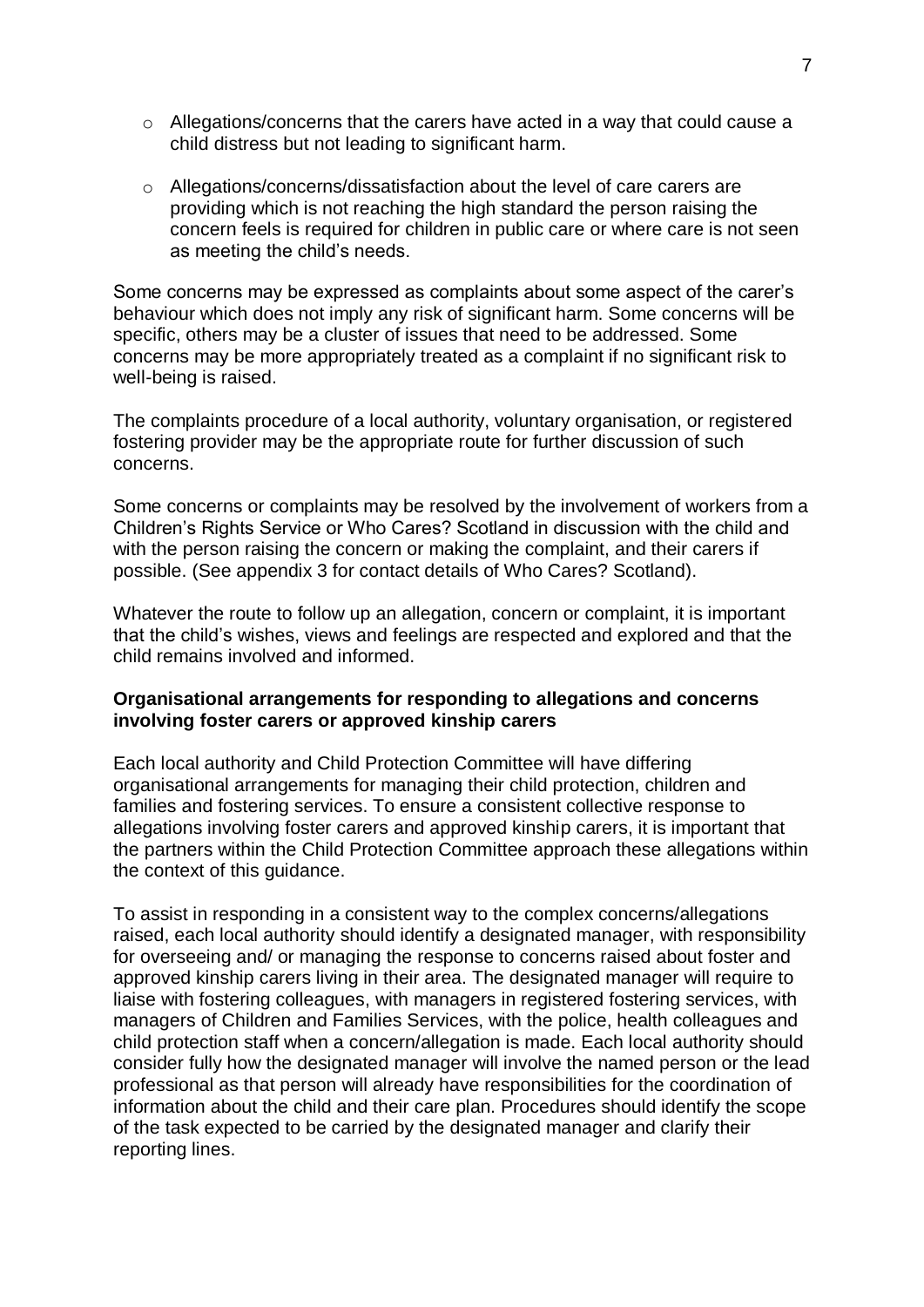Each registered fostering provider should identify a senior member of staff to be their designated manager. They will be responsible for managing the response to concerns about carers approved by their agency and for working with the appropriate local authorities as well as the police to plan and carry out any enquiries or investigations that may be required, liaising with the lead professional/named person as appropriate.

## **Some recent practice issues addressed in the guidance**

Across the country there have been reported variations in the response of child protection teams to concerns and allegations involving foster carers and kinship carers. Some appear to have progressed quickly to a child protection investigation although no significant risk of harm appears to have been identified.

As identified above, paras 39-43 of the National Guidance for Child Protection (2010) make it clear that child protection investigations should not be used where there is no evidence of significant harm to a child. Child Protection procedures locally will reflect the National Guidance and there needs to be a commitment to apply it to situations involving foster carers and kinship carers as for any other family in the community.

Child Protection Committees work in partnership across agencies and in following up concerns or allegations it is important that actions reflect the partnership approach and that individual agencies do not act unilaterally.

The national process for interviewing any person (including carers) following an allegation which potentially involves a criminal offence includes the requirement for interviews of people who may have committed a criminal offence, that legal representation must be obtained before interviews take place and the interviews must be held in appropriate facilities where safe recording of information is possible. This may be distressing for carers who have no previous experiences of police interviews.

In relation to the Protection of Vulnerable Groups legislation, where a concern is investigated within a child protection process, although no firm evidence of harm has been found and the concern is unsubstantiated, information about the investigation may appear on any subsequent disclosure checks on foster or kinship carers. Furthermore, this could lead to consideration by Disclosure Scotland about whether to refer the carer for listing as unsuitable for doing regulated work with children.

## **Part 2**

#### **The initial stages of responding to an allegation/concern**

When a concern is raised about a carer, staff receiving the information should respond in accordance with local procedures. The child's social worker and/or lead professional and their line manager will usually be the first to respond to an allegation or concern and will start gathering information to enable the agency to consider whether an urgent response in terms of a child protection investigation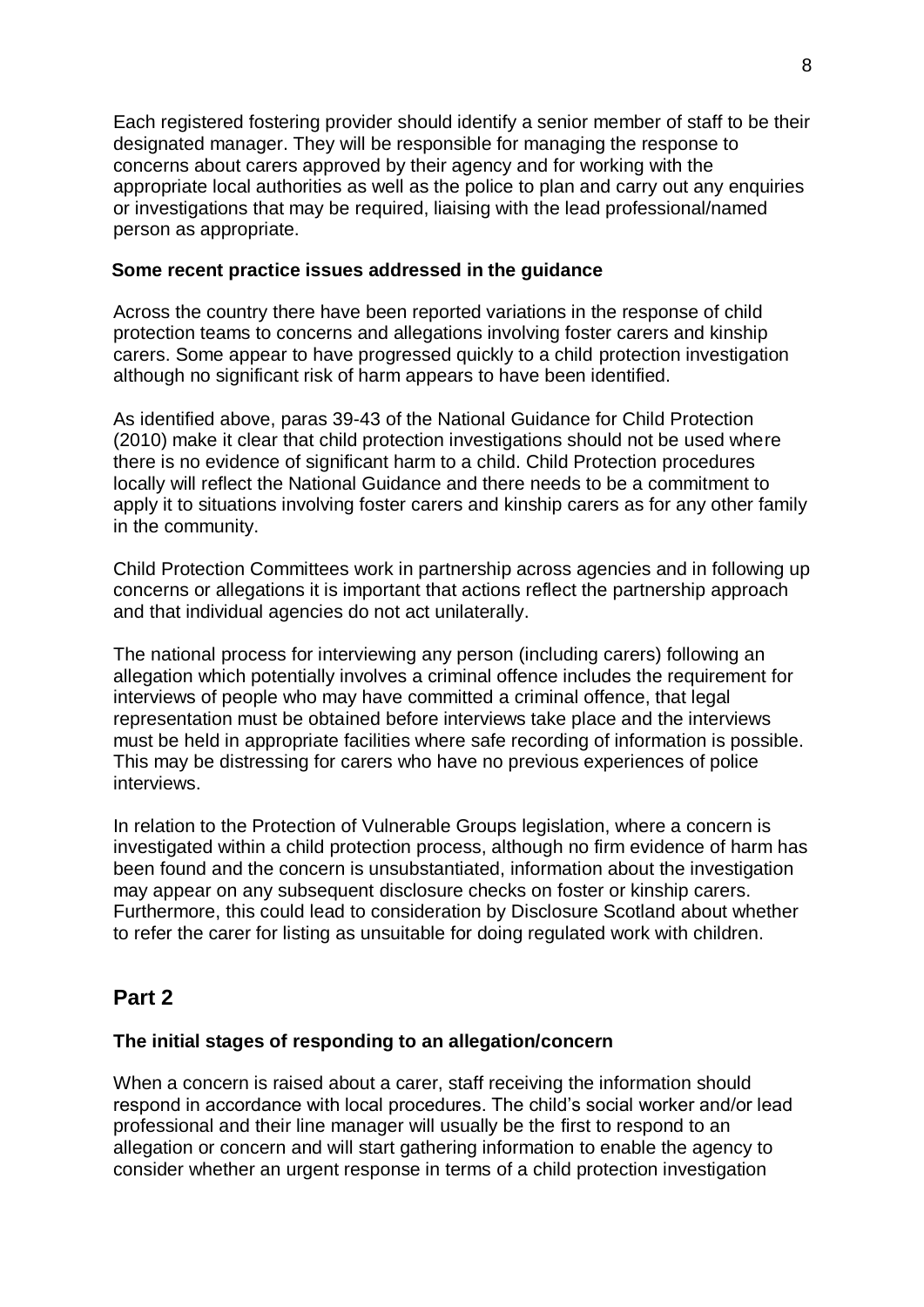appears to be needed. The Child's Plan will be integral to the collation and examination of information to reach an initial assessment of the immediate risk to the child and any other child living in the household as well as the specific needs of the child involved.

As soon as possible after a concern is raised, the designated manager should be informed. Within the same working day, the designated manager should discuss with the fostering manager, the senior/team leader for the child's social worker and the child's lead professional, the nature of the concern, the likelihood of significant harm to the child, the context for the child's care, the carers' suitability to continue to care for the child during any investigation and the circumstances in which the concern was raised.

If the child or any other child is considered to be at immediate risk of significant harm, decisions need to be taken urgently under local child protection procedures to ensure the threat of harm is removed or the child is moved to a place of safety. Such considerations must involve notification to the police as set out in National Guidance and an immediate inter-agency discussion and an action plan agreed to protect the child. (Scottish Government, 2010, para 299).

Unless there are indications that a child is at immediate risk of significant harm, decisions about removing children should be delayed at least until a discussion on this issue has taken place between designated manager, the child's social worker or senior social worker/team leader, the supervising social worker or fostering manager and the lead professional. The designated manager will be responsible for overseeing the decisions about whether children should be moved from the placement**.** 

Where an allegation relates to a carer who is supervised by a registered fostering service, their designated manager must be fully involved by the local authority responsible for the child and by the agreed Child Protection contact in the area where the carer is resident. If the concern is first brought to the attention of the Registered Fostering provider then their designated manager must make immediate contact with the appropriate local authority for the child and for the Child Protection staff from the geographical area where the carer is living.

In both settings the suitability of the carers continuing to provide care while investigations are carried out must be part of the consideration of the designated manager and colleagues. These initial discussions will provide the basis for subsequent inter-agency discussions about the safety and well being of the child and whether a Child Protection investigation is needed. In parallel, discussions about whether there is a need to move the child from the placement should take place based on the information gathered and the information in the Child's Plan.

The designated manager must also decide at what point the concern requires to be shared with the Care Inspectorate.

Although information at this early stage may be incomplete, the areas outlined below are seen as relevant to the discussion. This will ensure that as much information on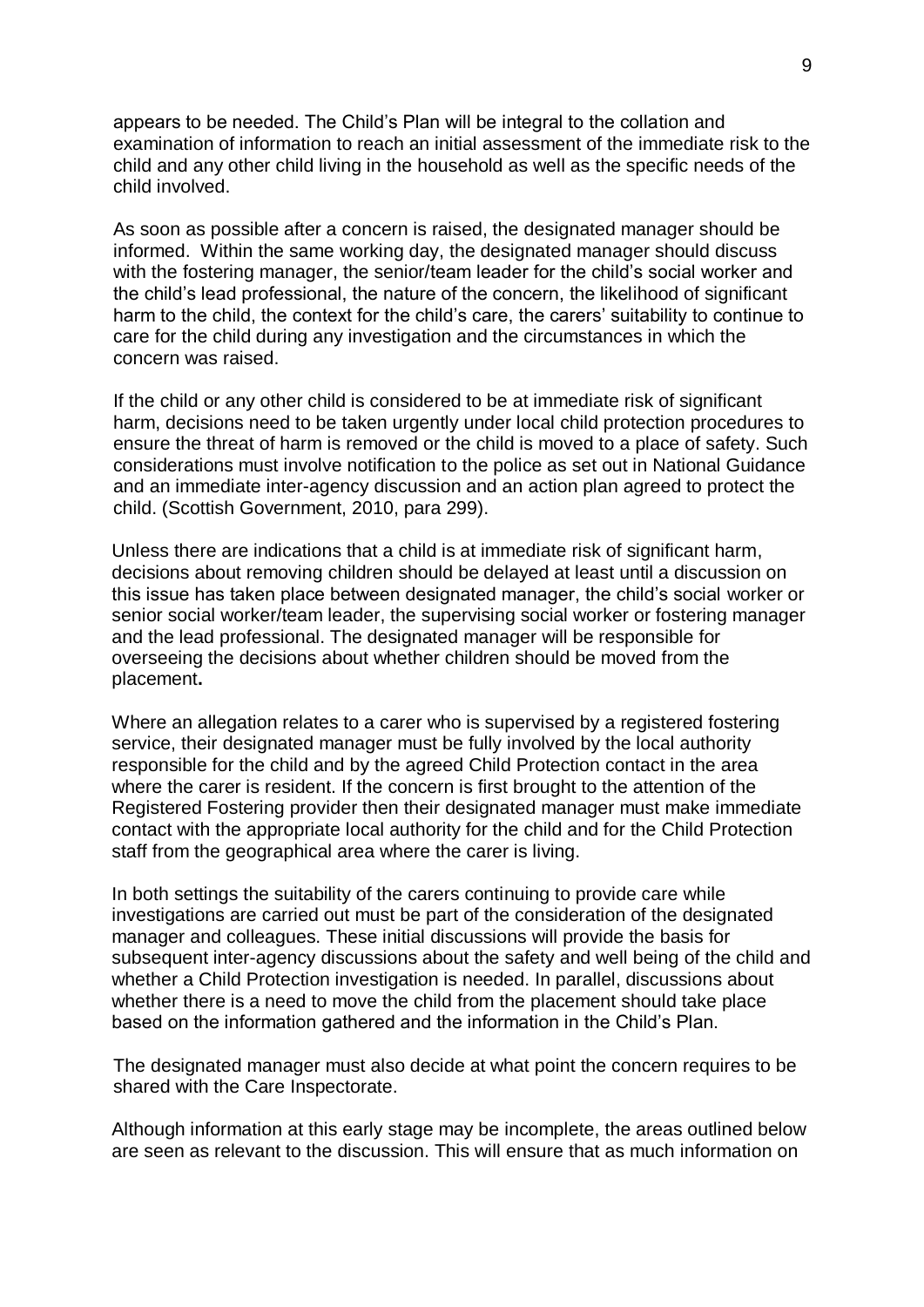the child, carers and the nature of the concern can be collated as the basis for future decisions.

## **Nature of the Concern**

Consideration should be given to: the actual or potential impact on the child, taking into account the child's age, developmental stage and previous experience; the level of alleged harm to the child and or the likelihood of risk; the circumstances in which the alleged incident or lack of care took place; the intent behind the carer's action i.e. was it unintentional, did the carer intend to hurt the child or was the motivation to keep the child safe?

## **Child or young person**

Background: reasons for being accommodated; how the child or young person has experienced parental care; previous abuse of the child or young person; previous placements and how these have ended in the past.

Current issues: any pressures on the child or young person, for example a hearing or review coming up; contact issues; school issues; recent sanctions; any situations where carers have had to limit the child or young person's activities.

Past and present behaviour: how the child or young person behaves when under pressure; his/her responses to stress; any previous allegations or complaints made by the child or members of his/her family; how the child or young person has responded to the alleged behaviour on the part of the carer.

#### **Carers**

History of their fostering/kinship care to date, the experience of and response to different kinds of challenges; any previous allegations or complaints against them or issues identified as part of their ongoing supervision. Current issues affecting performance, the demands of current children placed.

Consideration also needed about whether children can safely remain with the carers or whether the carer should be required to stop caring for a temporary period.

#### **Person making the allegation**

Consideration should be given to: the relationship between the child, the carer and the person making the allegation (if these are different people); current tensions or circumstances which may have contributed to the allegation being made; any previous allegations, how these were investigated and the outcome; taking the allegation seriously, while also acknowledging any factors which suggest that the allegation may be not be true.

After considering the areas outlined, it will often be clear to the relevant managers whether the allegation involves abuse, but in others they may decide that additional information is needed to help them come to a decision about the best way to proceed. It will be important that managers involved in these decisions consult fully with the child's social worker/ lead professional and any other managers who may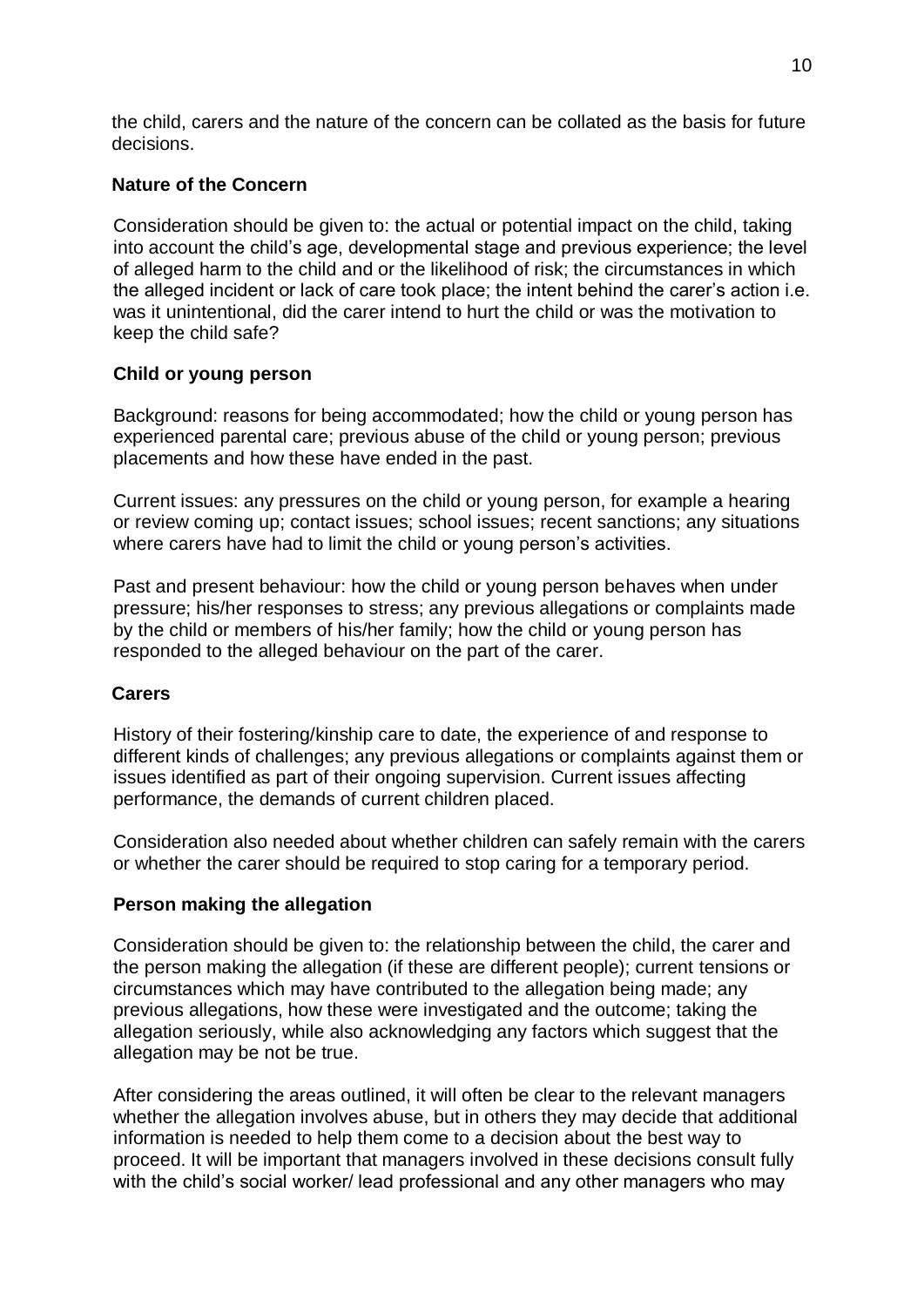have a fuller understanding of the child and the foster/kinship care placement, including consideration of any previous allegations made against the carer.

There may also be a case for having further discussion with the child or person making the allegation, other family members or other professionals who know the child or carer well, for example a teacher, psychologist or worker from a voluntary organisation. In many instances it may be helpful at this early stage to consult with the designated contact person within the police. Any enquiries of this kind should be authorised by appropriate managers so that a future formal investigation is not compromised.

There may be occasions where a serious allegation is made which would usually lead to an early Joint Child Protection Investigation but there may be reasonable grounds to believe that the allegation is not likely to be substantiated. This could be because the child has made unsubstantiated allegations in the past or they have recently indicated that they are going to make an allegation to achieve another purpose; for example, in order to end the placement. It is important that there is an early discussion of these aspects of the allegation to ensure that what the child is saying has been listened to and carefully assessed.

The social worker should help the young person to be confident that the worker will take appropriate action to protect him or her and that they want to understand what has happened and what the circumstances are.

Local authority procedures should specify a reasonable timescale for carrying out any additional enquiries and reporting back to the designated manager responsible for managing the allegation. Written and verbal reports should be provided. Having considered these, the designated manager should consult with others who took part in the initial discussions and reach a decision on how to proceed.

At each stage of the initial decision making process, a record should be made of all key information considered, decisions taken and the reasons for them.

A suggested pro-forma for recording relevant information is available at Appendix 4.

#### **Decisions about the nature of the allegation**

Having considered all of the information available, most allegations will fall into one of the categories listed below (though some may straddle one or more categories):

- $\circ$  An allegation which includes information that there may have been significant harm or risk of significant harm to the child, as a result of physical, sexual or emotional abuse or neglect;
- o An allegation that appears to indicate a carer is acting inappropriately or in ways which are considered unsuitable for the child, but not causing or likely to cause significant harm. Examples might include the carer regularly criticising the child for minor issues.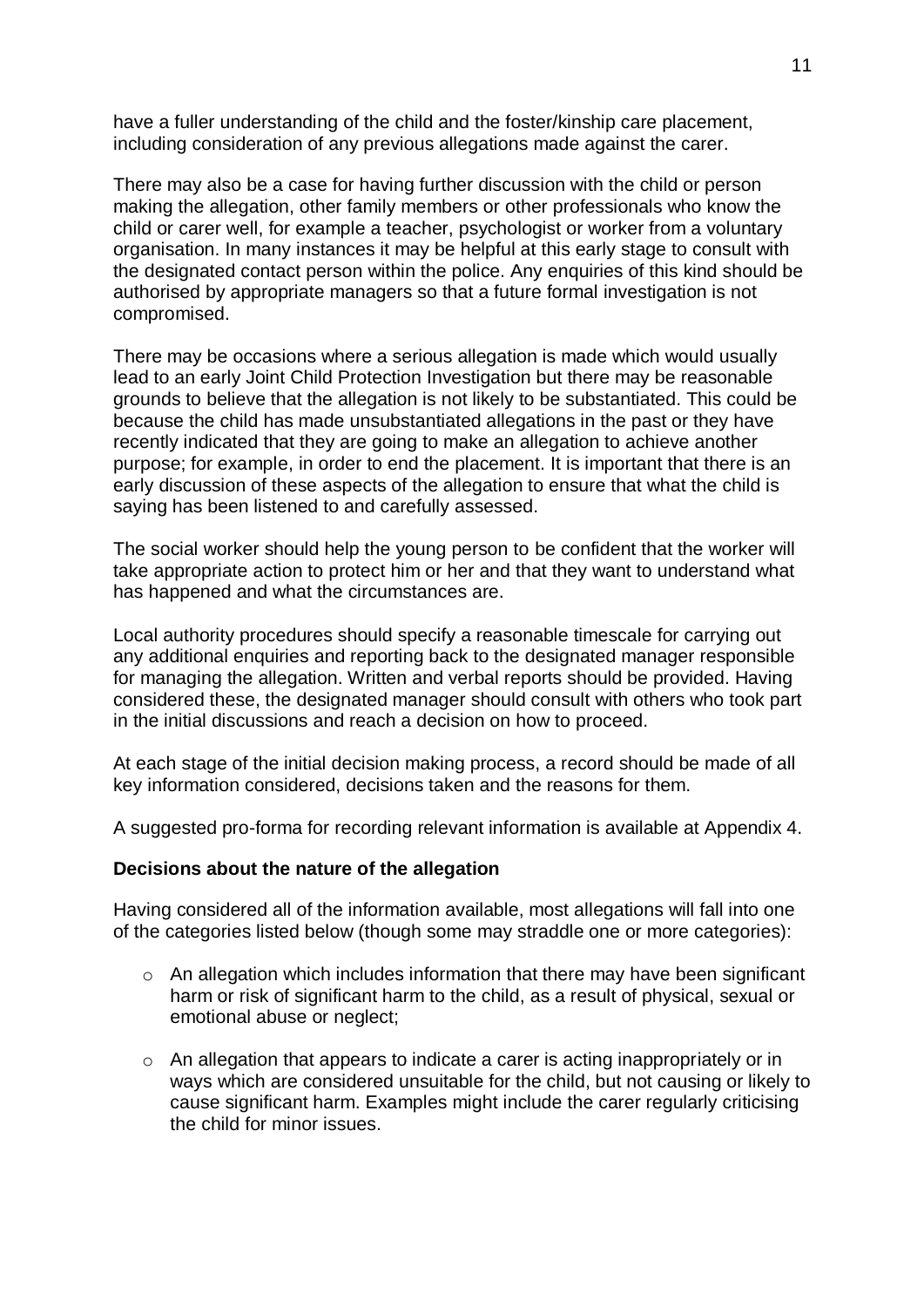- o An allegation which indicates no aspect of the carer's behaviour or practice has been observed to be problematic, but some concerns have been raised about the child's behaviour, lifestyle or frame of mind. For example a child may be reluctant to go home to the carer or have talked about feeling depressed in the placement.
- $\circ$  An allegation which is more accurately defined as a complaint from the child, the child's parent or someone else about some aspect of the carer's behaviour or practice, but which does not imply any risk of significant harm to the child. Examples might include complaints about choice or quality of food, clothing or use of sanctions.
- o An allegation about perceived poor practice, e.g. the way that the carers are said to have restrained the child and about which the child has complained.

The designated manager will be responsible for making a decision about the actions that need to follow the initial discussions and where significant harm is suspected should always initiate discussions with the local police child protection personnel.

At any point in the processes described above if there are indications that the child has suffered significant harm or an offence may have been committed, social work managers must consult with the police as soon as possible, if the police are not already involved in the discussions.

#### **Actions following initial discussions**

There are a range of actions that may appropriately follow the initial internal discussions which will have clarified the nature of the allegation/concern.

The fostering agency and the child's worker progress further enquiries about care provided and the capabilities of the carers and the viability of the placement continuing.

The appropriate workers engage further with the child to try to understand more about their concerns.

An inter-agency meeting/Initial Referral Discussion is set up where the child is seen as at risk of significant harm in the light of emerging information to plan what further enquiries/investigations are required.

There is enough information to indicate the need for the planning of a joint child protection investigation by social work, police and health.

Where the initial discussions and assessments indicate that no Joint Child Protection Investigation is required then the appropriate way of taking the matter forward is likely to be to refer the concerns back to the fostering agency and the child's social worker for further enquiries and review. On occasions decisions to undertake further work with the child to explore the concerns may be the appropriate outcome.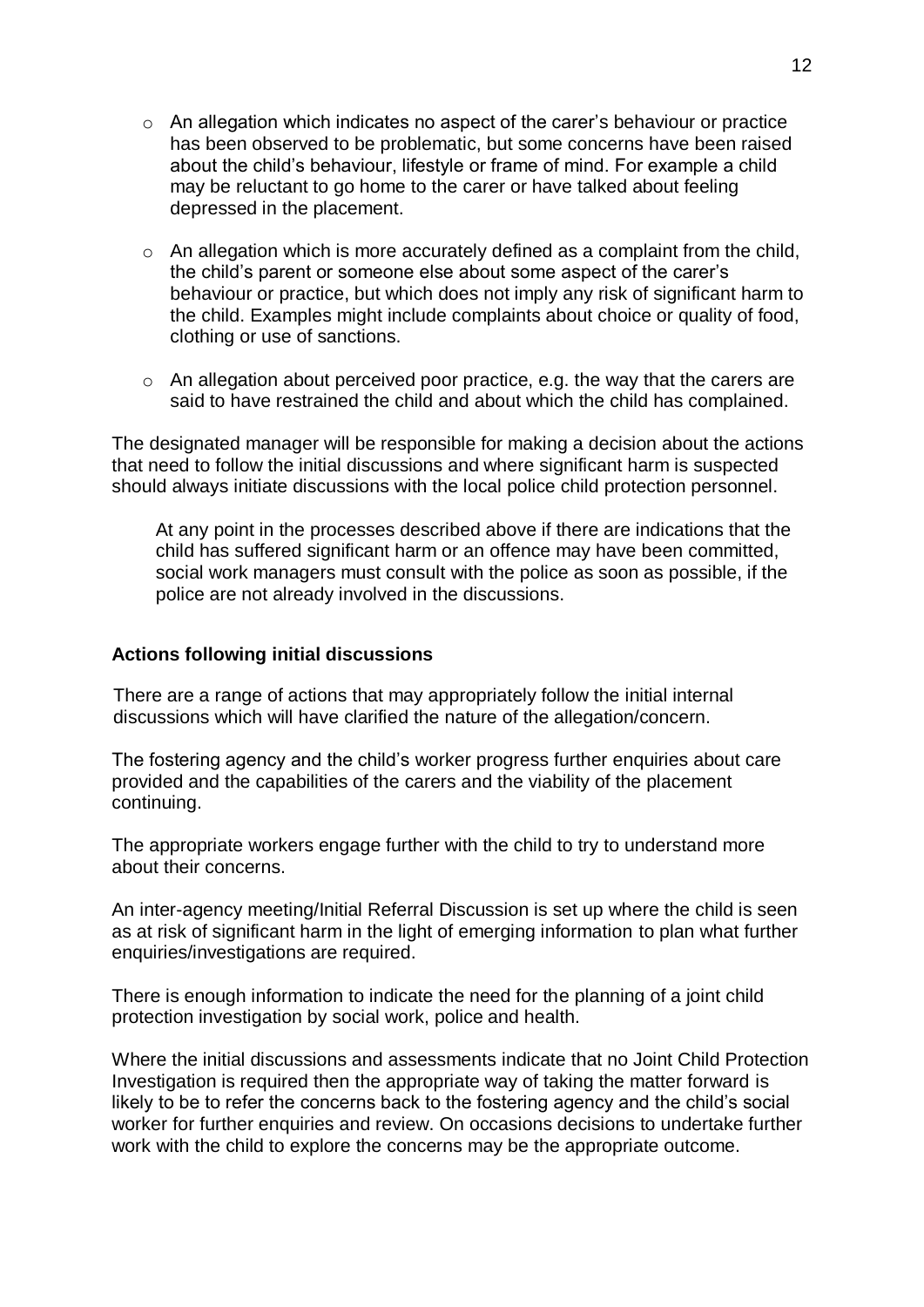At any point during these further enquiries it may emerge that a child has been harmed or is at risk of significant harm. In which case the matter should be referred back to senior child protection staff/designated managers without delay and they should immediately contact the police to discuss the next steps.

Staff involved with the carers and the looked-after child should advise the carers and the child when there is no plan to carry out a child protection investigation. They should explain what other work is proposed and who will be undertaking the work and in what timescale.

The designated manager should also advise the regulatory body, the Care Inspectorate, that the concern has been explored and no child protection action is being planned.

#### **Recording initial discussions**

The pro-forma at Appendix 4 may be helpful to guide and record the initial decision making. Completed forms would also provide information on current practice in managing these complex situations which could be used for evaluating and developing practice. All recording and the retention of the records should comply with the Looked After Children (Scotland) Regulations 2009, [ss. 31, 32, 42, 43].

## **Part 3**

#### **Actions where a child protection investigation is indicated**

#### **Inter-agency discussions/initial referral discussions**

Where the initial discussions identify that a child has suffered significant harm or is at risk of significant harm then inter-agency discussions must take place as soon as possible to progress enquiries and to address the safety of the child. Agencies should follow the local child protection procedures for planning and holding interagency discussions prior to decisions about setting up a child protection investigation. This section identifies the specific considerations required where the concern is about a looked-after child placed with foster or approved kinship carers. The designated manager will have a crucial role in progressing an inter-agency planning meeting. This decision should be communicated to the fostering agency decision maker, any local authorities responsible for children placed with the carers and to the Care Inspectorate. Local procedures should indicate which professional is responsible for these notifications.

Arrangements for informing the foster carers/approved kinship carer that a concern raised about them or a member of their family is going to be further investigated should be agreed by the key professionals involved. This would include the police, child's social worker and the supervising social worker for the foster family or approved kinship carer, including workers from Registered Fostering Services, where relevant.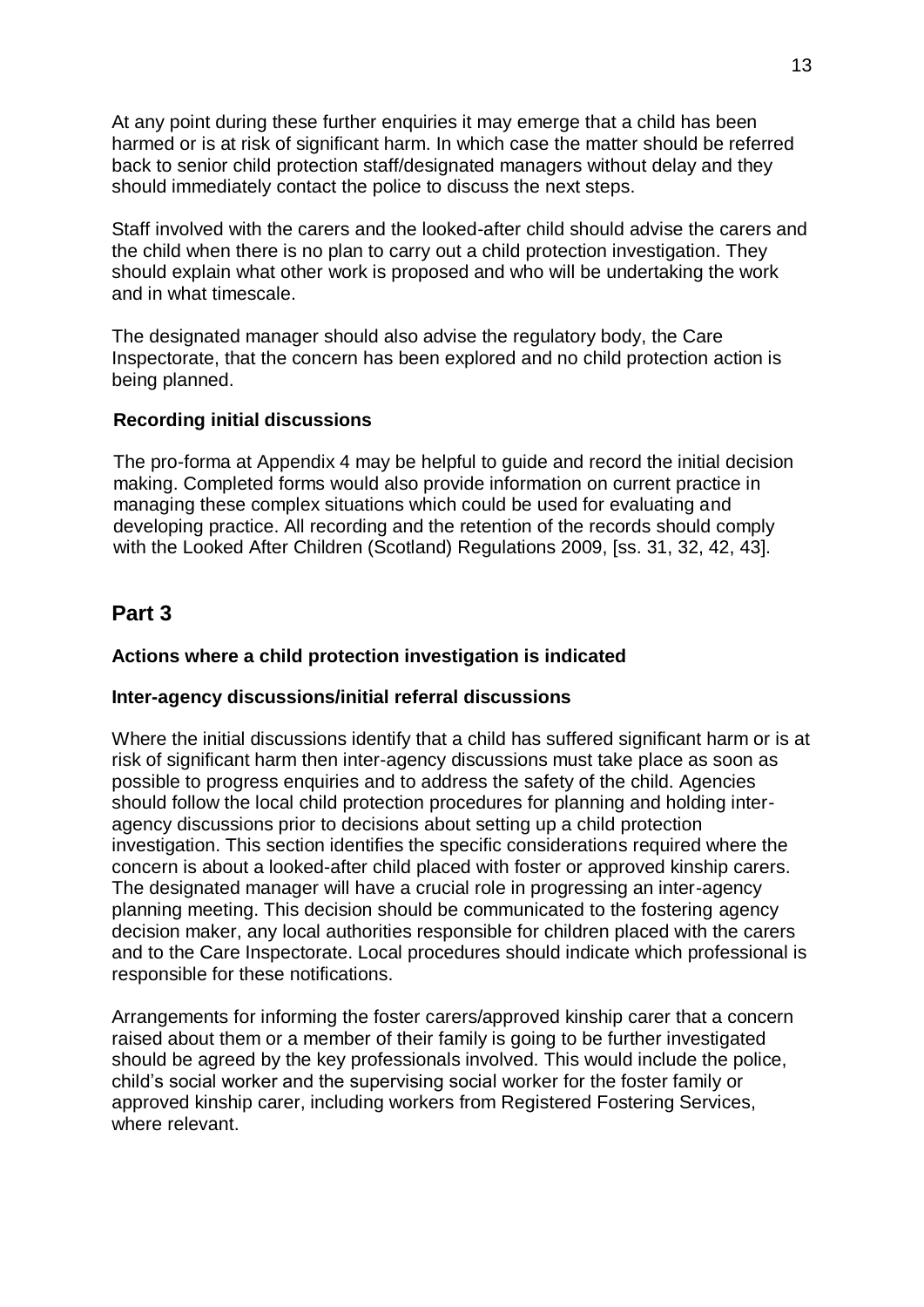When a decision is made that a child protection response is needed to address the concern, the first inter-agency discussion is likely to lead to a more comprehensive inter-agency planning meeting. The purpose of the first meeting will be to share all available information and to agree an outline plan for carrying out any required investigation. Unless there is an immediate risk to the child, it is preferable to delay decisions about whether or not to remove a child until the planning meeting has taken place. That decision should be based on a systematic and well-informed assessment which identifies and describes the nature of the harm to the child. The assessment must weigh up the risks associated with the child remaining with the foster/ kinship carer against those which would arise if the child were moved and placement stability disrupted. Additionally convening a Child's Plan meeting will ensure that the assessment is as well-informed as possible. The aim of the assessment at every stage is to ensure that children affected by the concern raised are protected but with the least possible disruption to their lives and in a manner that best secures their well-being.

Where the child is a looked-after child accommodated on a voluntary basis, a local authority can decide to move the child to another placement. However if it is assessed that the child needs the protection of a compulsory order, a Child Protection Order should be considered. If the child is subject to a supervision requirement then a hearing will require to be convened to consider the protection of the child and any placement move required. Workers must also inform the Reporter to the Children's Hearings so that a Hearing can be convened to consider the care of the child.

The inter-agency planning meeting should take place within the timescales set out in local procedures but always taking account that any delay is distressing for the young person and the carer. The Planning Meeting should be chaired by senior child protection staff responsible for the investigation. This will be determined by the address of the carers rather than the original home address of the child. Those attending should include police, an appropriate representative from education and health services, senior staff from the fostering agency for the carers and from the local authority responsible for the child or children currently affected by the concern. The social worker and/ or the lead professional for the child and supervising social worker for the family should be present.

The planning meeting should consider the following areas building on the information already collated during the initial discussions:

- o Significant information about the child concerned from the Child's Plan, including previous placements, and information about any previous allegations or complaints made by the child and up to date information on their circumstances;
- o Significant information about the foster carers/approved kinship carers, including the terms of their approval, their record as carers and any past allegations/serious concerns relating to them or members of their families;
- o Whether anything needs to be done immediately to safeguard the well-being of the child or any other children in the foster carer's household or young people placed with the carers as part of an adult placement scheme;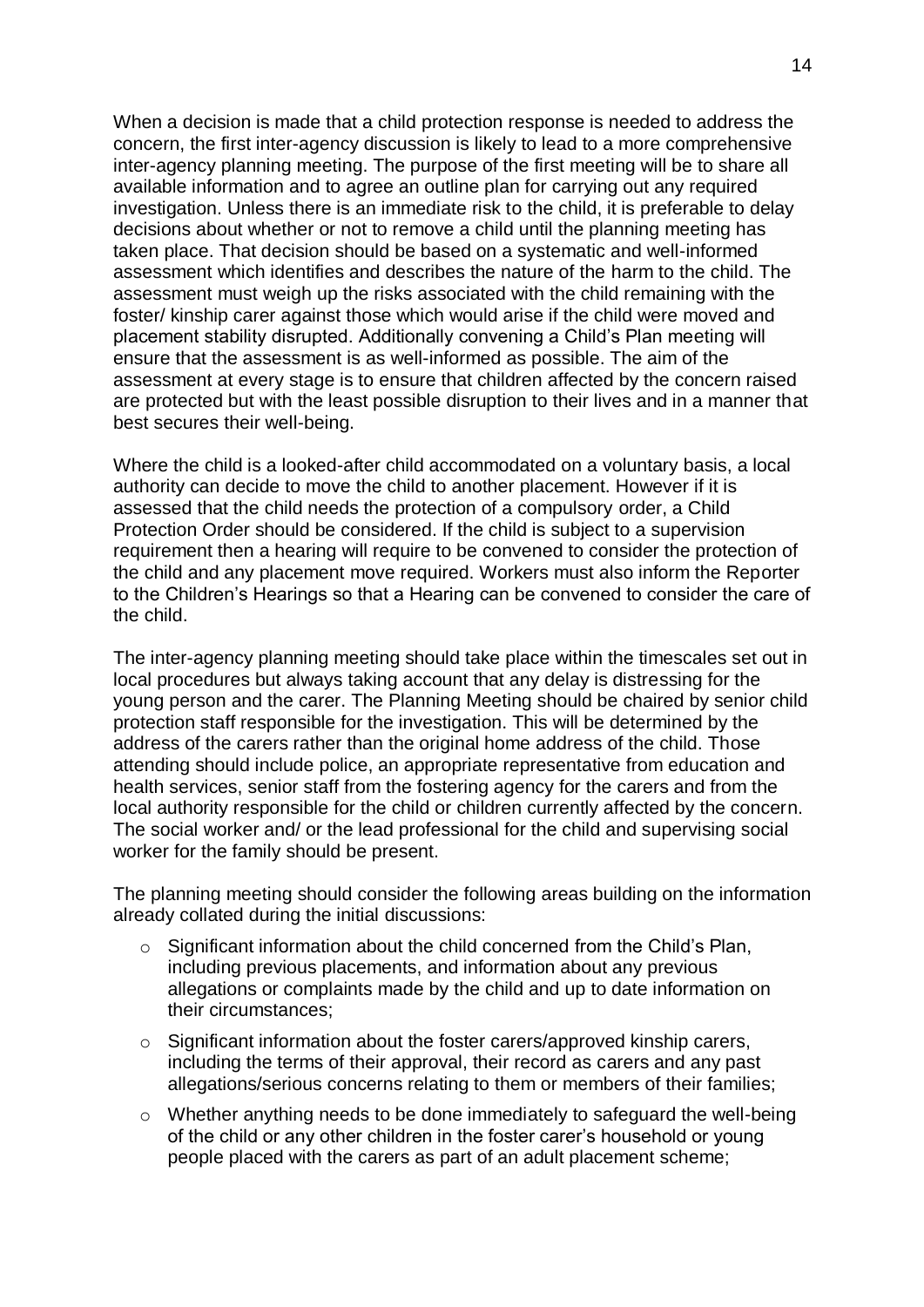- $\circ$  The likely impact on any children who may need to be moved from their current placement, how any negative impact might be minimised and arrangements for supporting children after the move;
- o Whether anything needs to be done to safeguard the well-being of other children with whom the foster carer/kinship carer or relevant members of their family have contact e.g. as childminders, youth workers. If the foster carer/ kinship carer is also a childminder then concerns must be notified to the Care Inspectorate who carry responsibility for registration of all childminders. The Care Inspectorate should be consulted about any action needed to protect the other children who are child-minded in the home.
- o What action, if any, needs to be taken in relation to contacting other children previously placed in the foster home;
- o What action, if any, needs to be taken in relation to the carers' own children;
- $\circ$  Identifying key people and the information to be given to them, including named person, foster carers, adult members of the foster family**,** approved kinship carers, parents/people with parental responsibility, other local authorities who have children in placement/previously had children in placement; out-of-hours services. (Information to parents or people with parental responsibilities must comply with any non-disclosure order that may be in place when the child is subject to a supervision requirement);
- o Notification to the Reporter if the child is subject to a supervision requirement;
- o Deciding what information is to be given to the looked-after child and by whom, what support/counselling will be provided for them and what will be recorded;
- o Decisions by the fostering service provider regarding any temporary changes concerning the foster carer's terms of approval, pending the completion of the investigation;
- o Arrangements that could be made if someone were to move out of the foster home/approved kinship care home in order to safeguard a placement;
- o The timescale for interviewing key adults and children;
- $\circ$  Timescale within which the agencies involved, including police, will aim to complete an investigation;
- o Clarification of the role of the supervising worker and the fostering service's ongoing support to the foster carer and their family;
- o Consider the provision of independent support to foster carers/approved kinship carers (and relevant members of their family) and the need for advocacy for any of the children affected by the allegation;
- o Management of any media implications and potential for preserving anonymity for the child and for the foster/kinship carer about whom the concern has been raised.

The Planning Meeting/Initial Referral Discussion will agree the nature and scope of any investigation needed to assess the risks to the child, the measures necessary to protect the child and the action to be taken with the foster or kinship carers in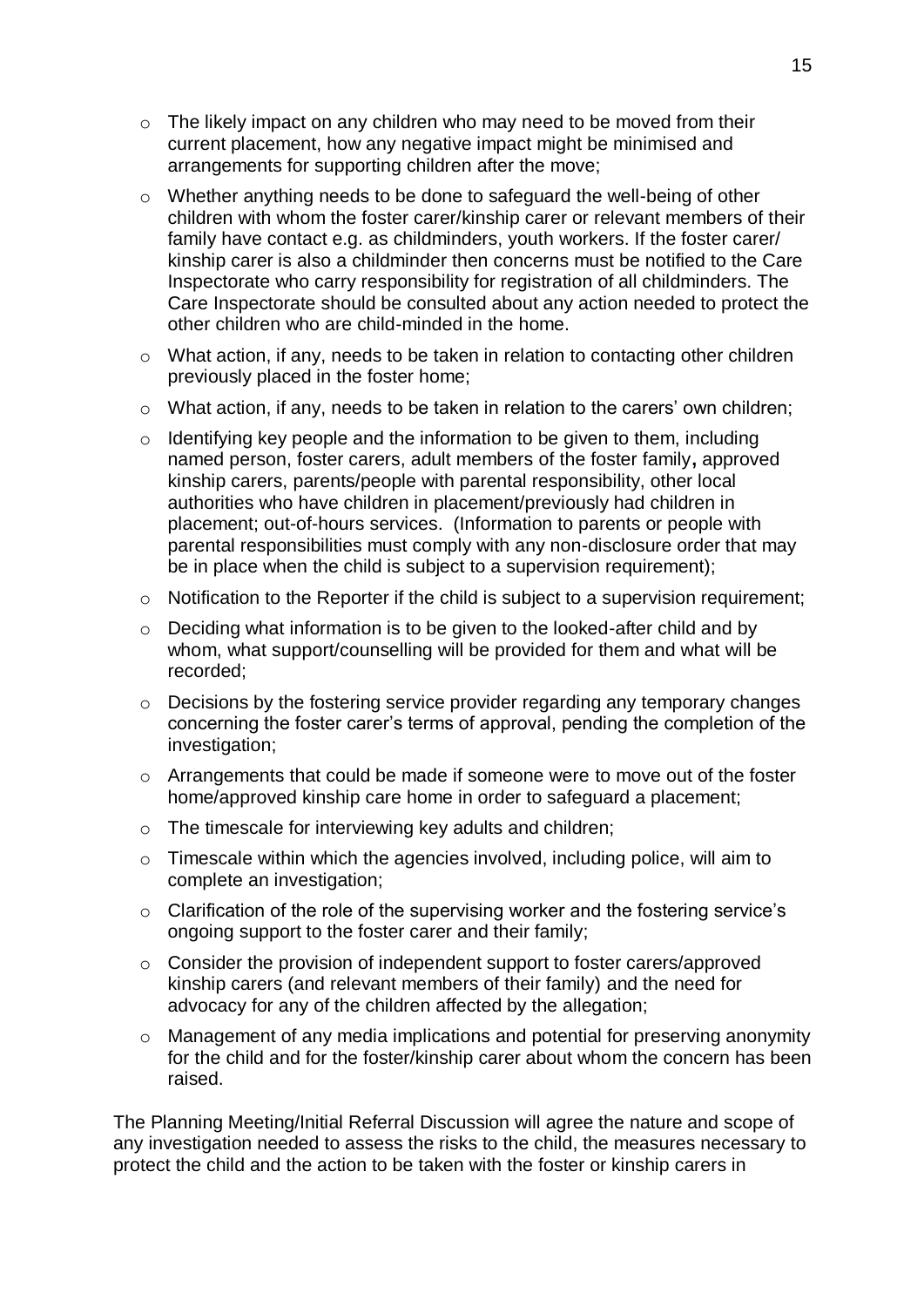relation to their continuing to provide care to looked-after children during further investigation.

## **Activities during a Child Protection Investigation**

The formal Child Protection Investigation will follow the procedures agreed by the local Child Protection Committee with regular feedback to subsequent Planning Meetings. These meetings should agree what information can be shared with the carers at each stage of the investigation, what cannot be shared and who would be responsible for communicating key information to the foster carers or approved kinship carers. It is important that whoever is appointed to keep carers informed about the progress of the investigation maintains this role until the investigation has been completed. Appropriate information about the progress of any investigation should also be given to the child and their family and the person making the complaint. This may be a task for the child's social worker or senior and/or lead professional. At each stage all participants need to be mindful of the level of anxiety for the looked-after child, the foster or approved kinship carers and their children, and all agencies should work to minimise any delays in the investigation.

The length of time needed to complete investigations will vary widely, but a target timescale should be agreed at the planning meeting. The local Child Protection Committee could agree indicative timescales which are realistic for their area and which reflect the National Guidance for Child Protection.

In situations where enquiries are continuing beyond the agreed timescale and reasons for this are not clear, it will be the responsibility of the fostering service manager to liaise with police and local authority colleagues carrying out the investigation to ascertain the reasons for any delay and discuss possible ways of overcoming them. Unless there are good reasons for withholding the information, carers should be told about these discussions.

Minutes of planning meetings should record decisions and action points on relevant matters described above. Local procedure for notifying key people involved with the child and carers should be followed.

Throughout the range of further investigations, the National Guidance for Child Protection and local procedures should be followed in relation to Child Protection Case Conferences and Core Group meetings.

#### **Concluding a Child Protection Investigation**

When a child protection investigation is concluded, those who have contributed to the planning discussions should be informed in line with local procedures as soon as possible, usually within three working days. Fostering agency staff and social workers for the child should be told the reasons for concluding the child protection investigation and advised whether any further inquiries are continuing.

In most instances the outcomes of the investigation will fall into one of the following four categories: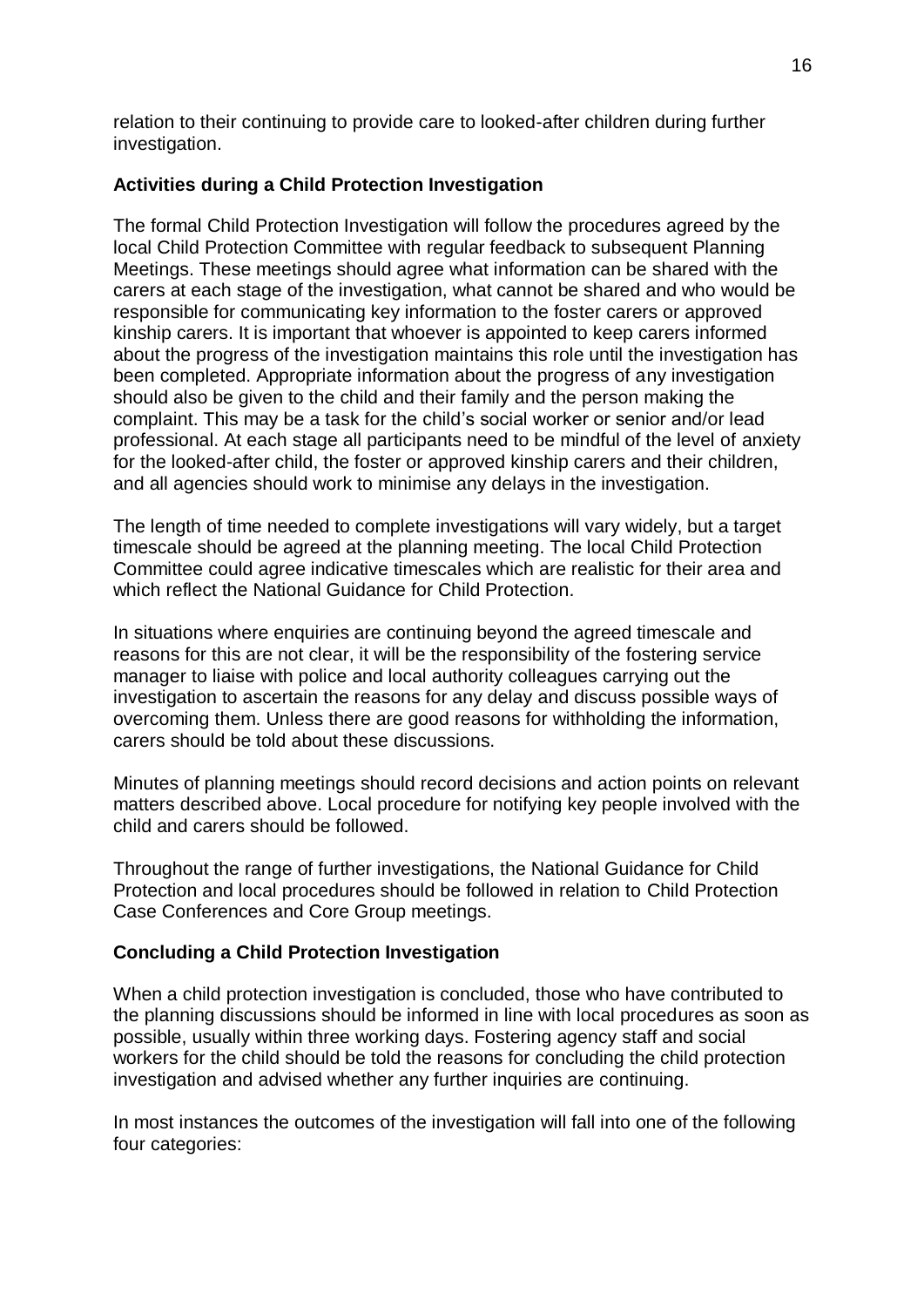- o Criminal charges will be processed through the criminal justice system and further review of implications for foster/ kinship carer's future in caring for looked-after children will be needed;
- o No criminal offence is being pursued, but concerns continue to exist and further review is needed of the implications of aspects of the carers' practice or conduct;
- $\circ$  No concerns have been substantiated about the carers' practice, but the investigation has highlighted or resulted in stress between the carer and one or more of the children placed, so the implications of this will need further review;
- o No concerns have been substantiated about the carers' practice or their relationships with the children currently in placement.

The investigation may have uncovered some issues for the child in the placement or in relation to the foster/kinship carer's practice. The child's social worker and/or lead professional and fostering agency must be informed of these, so that any outstanding concerns and issues can be examined further after the conclusion of the child protection investigation.

Notification that an investigation has concluded should be given to the fostering agency decision maker, any local authorities responsible for children placed with the carers and the Care Inspectorate. They should be given reasons for concluding the investigation and brief details of the outcome.

The foster carer/kinship carer and the child and his/her family, where appropriate, should also be notified. Local procedures should indicate who is responsible for conveying this information but agencies should try to provide a person known to and trusted by the child. Notifying birth parents and other people interviewed in the course of the investigation, about the completion of enquiries should be considered, including when they should be notified and what information should be conveyed to them.

Local procedures should also identify the circumstances in which the referral of a foster carer/approved kinship carer or member of the carer's family should be made to the Protection of Vulnerable Groups Vetting and Barring Scheme. The Scheme has responsibility to consider whether factors or actions that have been identified by an investigation may make the person unsuitable to work with children or vulnerable adults. It is important to advise carers that a record of the investigation of an allegation and action taken may be included in future checks for vetting and barring information. There will be instances when the information is passed to the PVG scheme and the PVG Scheme decides to consider whether the carer should be listed as unsuitable for working with children. This creates a high level of anxiety for carers, children and fostering agencies and carers will require sound advice and support to help them to understand the processes.

After the conclusion of the Child Protection Investigation where the outcome is that criminal charges are to be progressed there may delays in final decisions by the Procurator Fiscal service. These are unavoidable but regular information to the foster carers or approved kinship carer can reduce some of the tension and help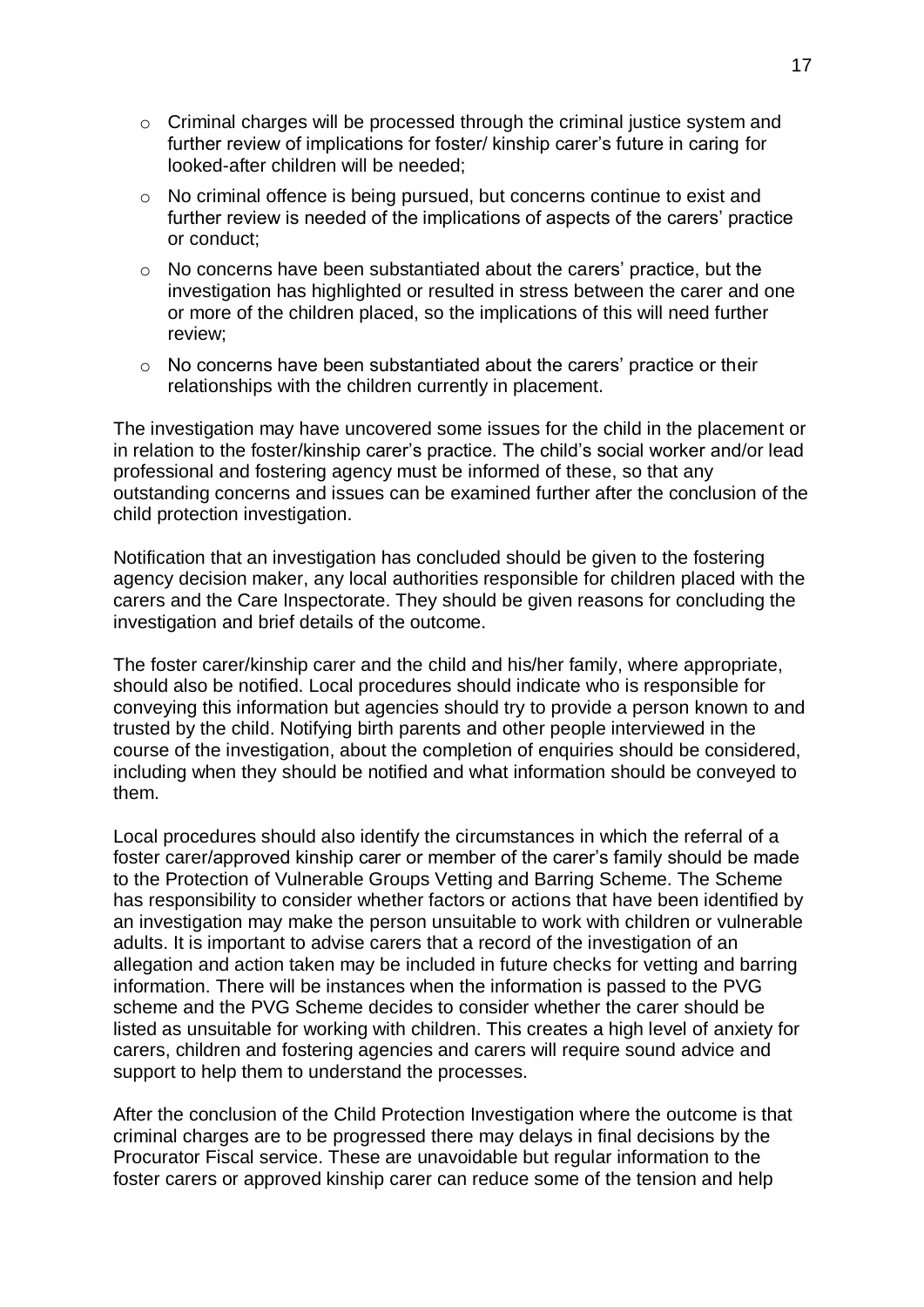carers to understand the complex strands of enquiry that may be required and that will require time to resolve.

## **Fostering agency/Council responsibilities to foster carers/approved kinship carers during an inter-agency child protection investigation**

The relationship between fostering agencies and foster carers should be fair and honest. This can be difficult to maintain when a concern is raised about the carer, because strong feelings of fear, anger and guilt can be triggered in both carers and staff. It is the responsibility of fostering agencies to ensure that staff continue to treat carers fairly and honestly in these difficult situations.

Once the foster/kinship carers have been informed that a concern has been raised about the wellbeing of the child in their care the fostering agency should ensure that foster carers/approved kinship carers:

- o are given a copy of the local authority's Child Protection procedure;
- o have access to legal advice and representation;
- $\circ$  understand the process of the investigation and why it is taking place;
- $\circ$  as far as possible, know when, where and by whom interviews will be conducted;
- o are informed about any independent support that will be provided;
- o are informed about the financial arrangements the fostering service or local authority will make in relation to allowances/fees if looked-after children are removed or the carer is temporarily suspended from taking further placements.

Agencies must also ensure that foster/kinship carers:

- o know the reasons for the removal of children, if applicable;
- o know what contact, if any, each member of the foster/kinship care family is permitted to have with each child affected by the concern/allegation;
- $\circ$  understand the current status of their approval as foster carer or approved kinship carer;
- o are assisted in communicating with investigating agencies;
- $\circ$  are informed on a regular basis of the progress of the investigation, both verbally and in writing;
- $\circ$  understand that if they resign while the investigation is underway, this will not affect the progress or outcome of the investigation.

If this information has not been fully shared when the carers are first informed about the concern, any remaining information should be provided as quickly as possible and preferably within three working days of the relevant decisions having been made.

While an allegation/concern is being investigated, the supervising social worker should normally have continuing responsibility for communications between the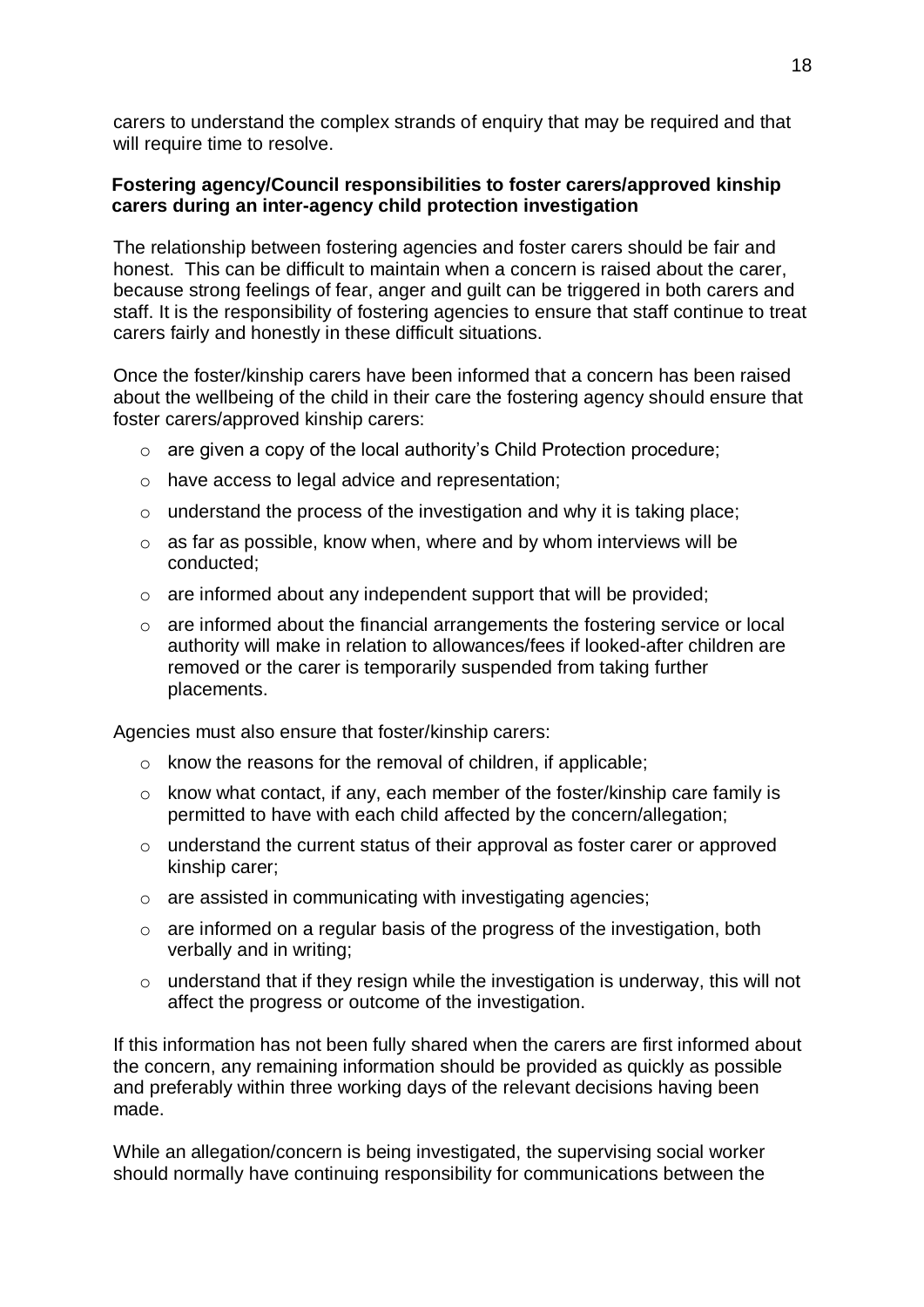fostering agency and the foster carer. However if the foster carer requests that another member of the fostering agency's staff should fulfil this role, the foster carer's views should be taken into account. The contact with the supervising social worker should continue, even when independent support is also provided.

Where the concern relates to a looked-after child placed with approved kinship carers, support should be provided by a kinship care worker from the local authority or by a worker from a kinship care support agency who is well known to the kinship carer. In some situations there may be only one worker supporting the carer and working with the child and social work managers need to consider if that one worker can fulfil a supportive role to both the child and the kinship carers. Workers from a fostering team could be asked to provide specific support to the kinship carer during an investigation.

Once foster carers/kinship carers have been informed that a concern has been raised, if appropriate, options for safeguarding children without moving them from the placement should be explored with the carers. For example it may be possible for certain member(s) of the foster or kinship care family to live elsewhere while matters are investigated. In such cases all possible assistance should be provided to enable this to happen. In other situations a member of the wider family may be able to provide a safe place for the child.

Decisions about whether carers should have their approval to care temporarily suspended for any children while the concern is investigated will be made in accordance with fostering agency and local authority procedures. These decisions would usually be taken by senior staff within the fostering agency in consultation with senior child protection staff within the local authority in which the carers live*.* For kinship carers, decisions about them continuing to provide a home to the child should be taken by the senior worker for kinship carers and senior child protection manager. Discussion with the child's worker and/or lead professional will be critical to reach the best decisions.

Foster/kinship carers and any members of the foster/ kinship care family named in the concern should be informed personally and in writing when the child protection investigation has been concluded. Reasons for this decision and what further steps will follow should also be explained. It is suggested that this information should be conveyed within three working days of the relevant decisions having been taken. If applicable, the foster/kinship carers should also be informed in writing of arrangements to continue payments and the provision of independent support. They should also be offered an opportunity to meet with the fostering manager/ senior manager responsible for kinship care in order to clarify the implications of these decisions for the foster/kinship carer family.

Foster carers about whom a concern has been raised should have access to information and advice from an independent source*.* This should include legal advice.

Foster carer members of the Fostering Network in Scotland can access independent legal advice and support as part of their membership package.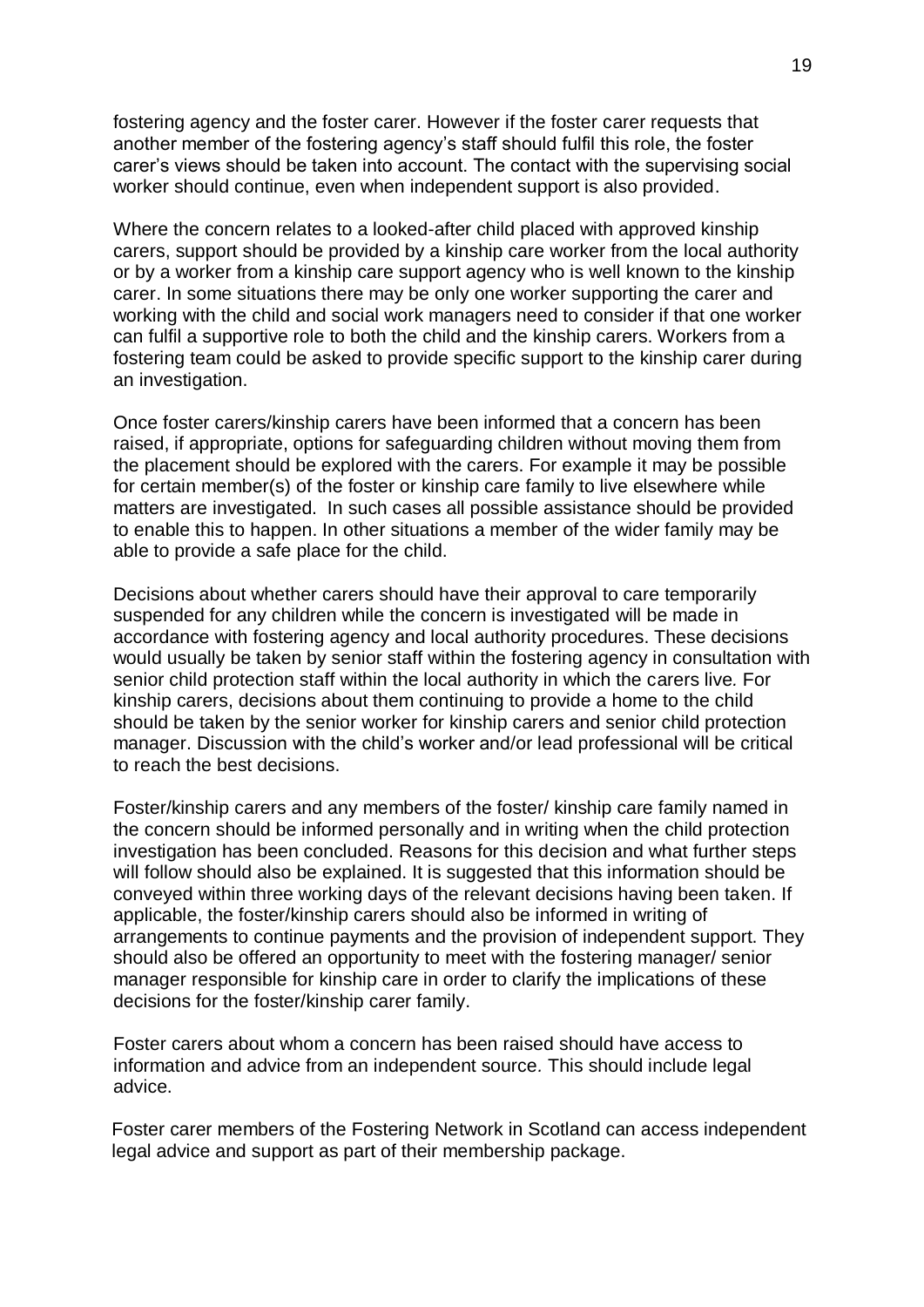Foster carers who are members of the independent advice service provided by FosterTalk can access a range of services during any investigation.

Kinship carers can access a range of support and advice services from workers within Children 1<sup>st</sup> who have specific expertise in the issues faced by kinship carers.

Details about these organisations and accessing their services can be found in Appendix 3.

#### **Responsibilities of the fostering agency and local authority social workers to children during an inter-agency investigation**

Children and young people should be given as much information as possible about the processes that are being followed and the likely outcomes of different enquiries.

Children and young people should, as far as possible, be given an opportunity to express their views if moving placement is being considered. Their views should be taken into account, giving due consideration to the child or young person's age, maturity and understanding. In some circumstances it may be appropriate to offer children and young people the support of an independent advocate or children's rights worker to help them effectively present their views. This could be a worker from Who Cares? Scotland, an Independent Reviewing Officer who knows the child, or a children's rights worker. These views should be noted and recorded on the Child's Plan.

Where the child is looked-after and placed with approved kinship carers, consideration should be given to the suitability of any other members of the child's wider family to care for the child on a temporary basis. This would include relevant checks of their suitability for an emergency placement. (Looked After Children (Scotland) Regulations 2009, s.11).

Responsibility for discussing these matters with children will usually rest with the social worker for the child/ lead professional and/ or worker for the carers, but it may be helpful to involve someone whom the child knows well and whom the child trusts (e.g. the Lead Professional).

If it is decided that children are to be moved from a placement because of a concern, the reasons for this should be explained carefully to the children, using appropriate methods for communicating with younger children or children with special needs.

Unless they are considered to be at immediate risk, children should be given time to say goodbye to the family of the carers and their friends in the local area. They should also be made aware of what opportunities there will be for maintaining contact with people who have been important to them. Unless there appear to be immediate risks to the child, no major changes, for example to schooling, should be made until the matter has been considered and decided at their next LAC review.

Where children are subject to a supervision requirement then the local Reporter to the Children's Hearing must be informed of any move required and a Children's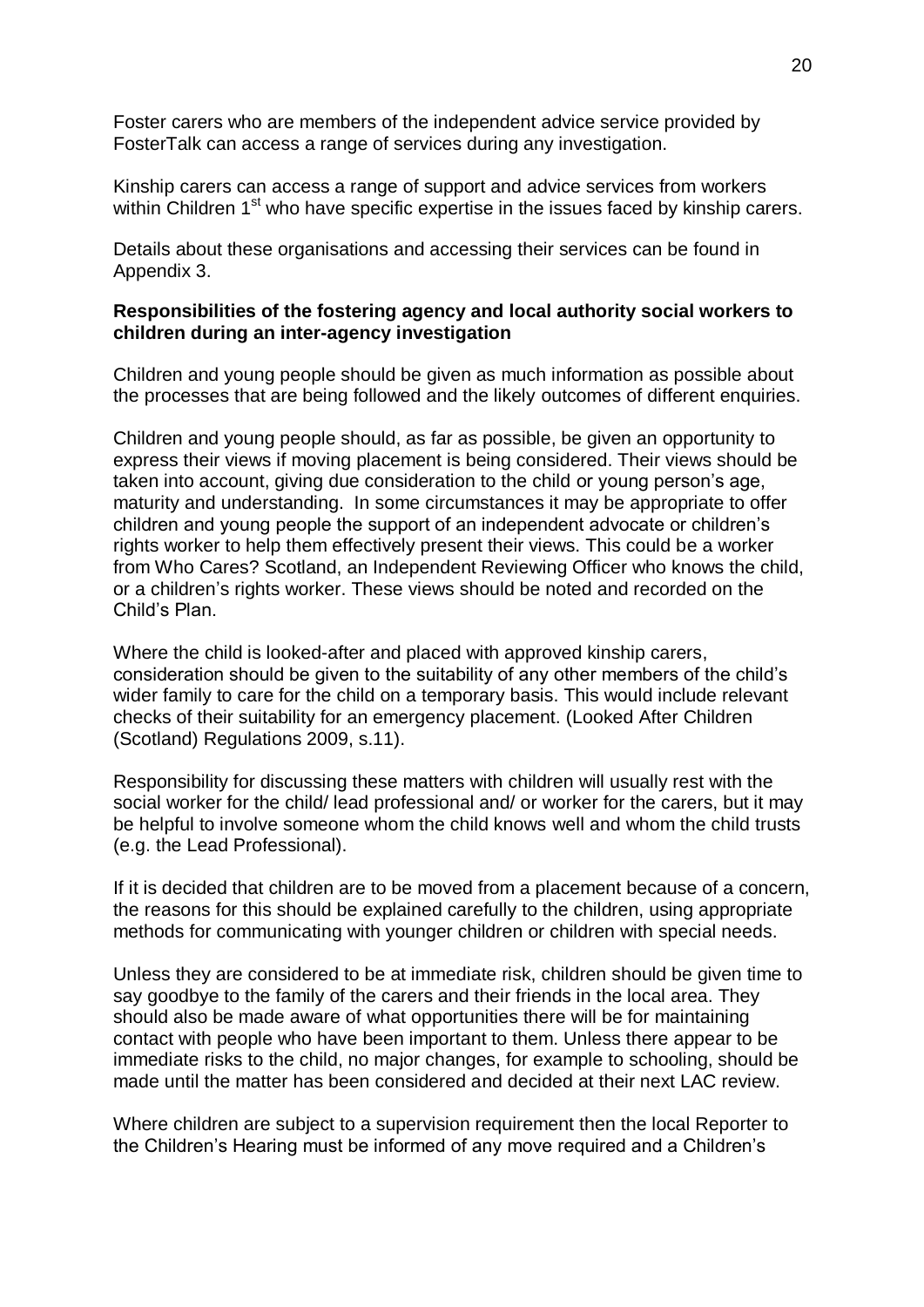Hearing review requested and convened. Support should be in place for the child to share their views and concerns at a Children's Hearing.

Children will need support to adjust to any move and opportunities to talk about how this has affected them. They will also need to be kept up to date about the implications for their future care, especially if there is a possibility that they will return to the carers. This would usually be the responsibility of the child's social worker and/ or lead professional.

Irrespective of whether the child raised the concern, children affected by any investigation into a concern should be informed of the outcome of an investigation and given an opportunity to express their views about how this has affected them.

## **Responsibilities to birth parents of looked-after children involved in inter-agency investigations**

At each stage of the decision making process, consideration should be given to arrangements for informing birth parents that a concern has been raised about the carers looking after their child. In deciding what information and when it should be given to parents, social work staff must take into account their statutory responsibility to involve parents in decisions which affect their children, alongside the child's wishes about what their parents should be told with full consideration given to the child's safety. Where the child is subject to a non-disclosure order from a Children's Hearing then care is essential in deciding what information can be shared with a parent. The worker should consult with the local Reporter to the Children's Hearings about how to proceed.

Care is also needed to ensure that parents who do not have parental responsibilities, particularly if their rights have been removed by a court, are not inappropriately included in the full range of notifications.

Records of initial decision making discussions and planning meetings should indicate what decisions were made in relation to informing birth parents, what information is to be shared, who is responsible for telling the parents and how, (i.e. verbally or in writing). The child's social worker and/ or lead professional will usually carry out this task. Parents should also be informed when an investigation has concluded. In situations where a decision has been taken to delay or limit the information given to parents, reasons for this should be recorded in the minute of the meeting where the decision is taken.

## **Part 4**

#### **Reviews of foster carers/kinship carers**

The Looked After Children (Scotland) Regulations 2009 [s.25] sets out the timescales for foster carer reviews and also includes the expectation that a local authority will carry out an additional review of a foster carer's approval when appropriate to safeguard the welfare of any child who has been placed with that carer. Regulation 25(8) of the Looked After Children Regulations does not require every review of a foster carer to be carried out by the fostering panel. A review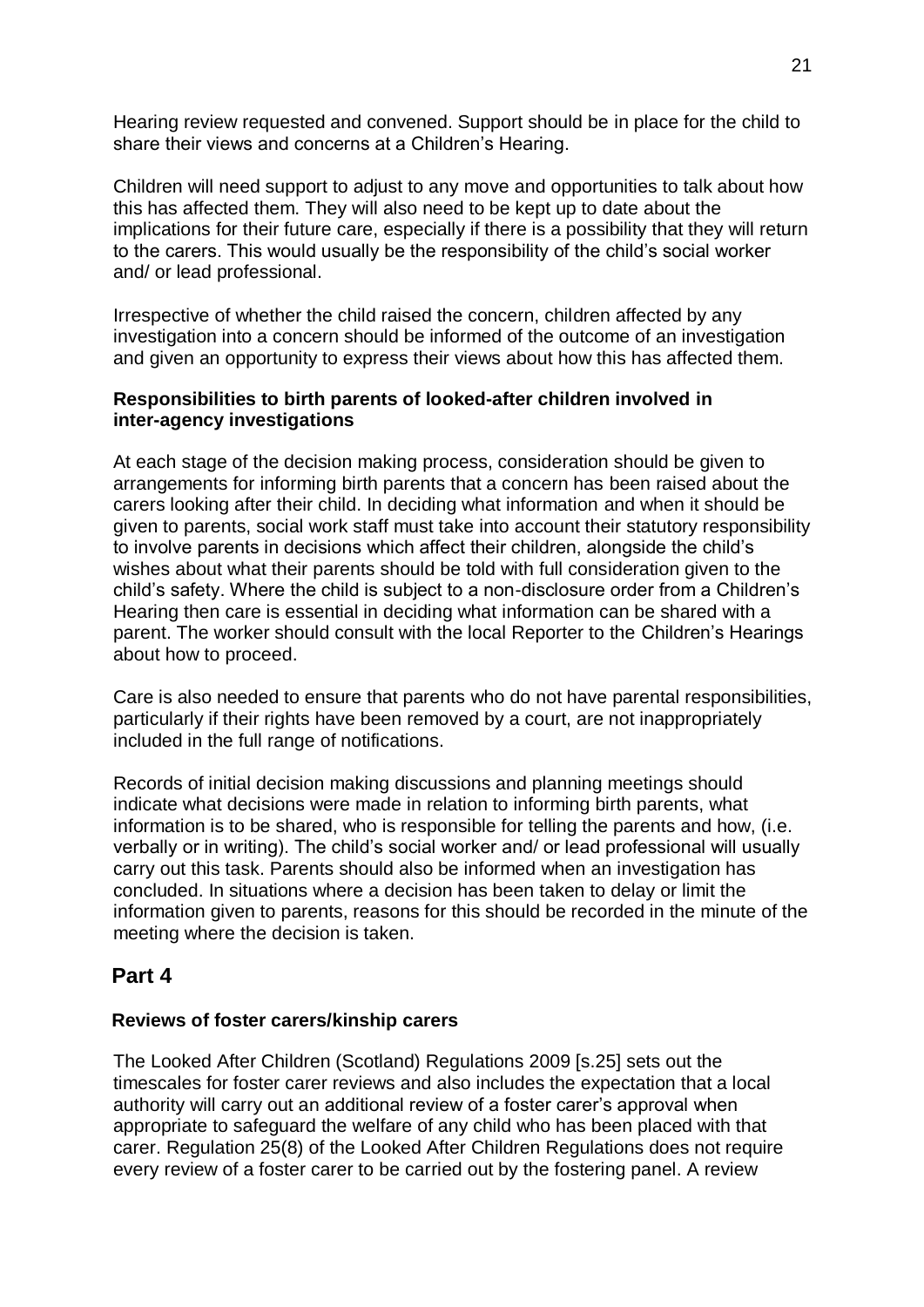following concerns about the safety and well being of a child placed with foster carers will involve considering the suitability of the carers to continue as carers and it is suggested that a fostering panel should be involved from the start rather than holding a preliminary review which will report to a fostering panel.

Exceptions would be where the complaint has been withdrawn or the investigations have concluded that there are no remaining issues for the foster carer or the child over the concerns. These matters could be reviewed at the next scheduled Foster Carer Review.

Where the carer is approved by a registered fostering provider then the procedures in the agency should reflect the need to review the approval of the carer following any concern being raised.

The National Care Standard for Foster Care Services ('NCS'), Standard 11 requires a review of the carers to be held as soon as possible after any significant incident, complaint or allegation of abuse or neglect.

Good practice requires the fostering agency to consider, on an ongoing basis during the planning and process of the investigation, the capacity of the foster or kinship carer to continue to care for looked-after children.

The complexity of matters to be addressed after any concern has been raised will vary and the appropriate level of formality for the reviews will also vary. Where the matters are complex the Fostering Manager might decide to ask for an independent review of all the circumstances relating to the carer and the concerns and to provide options for the way forward. This would then inform the foster care review in terms of Regulations 25 and 26 and NCS 11.10.

In preparing for the foster carer review information should be gathered about whether change is assessed as needed in any aspect of the foster carer's current placements or category of registration. Key findings from the enquiries and any investigation into the concern should be included in a report which will be considered at the foster carers' review.

Whatever the route, the fostering panel which reviews the carers should make clear recommendations to the Agency Decision Maker about the continuing approval of the carers, any variations in approval of the foster carer or the termination of their approval. It is important that the Review can also identify any areas where the carers may require additional support to provide care for looked-after children.

Where a carer decides not to cooperate with any further enquiries after the conclusion of an investigation, they should be advised that the issues will be taken directly to a foster carer review even if they decide not to attend that review. They should be advised that the Review may recommend formal termination of their approval and the process for their seeking a review of that decision.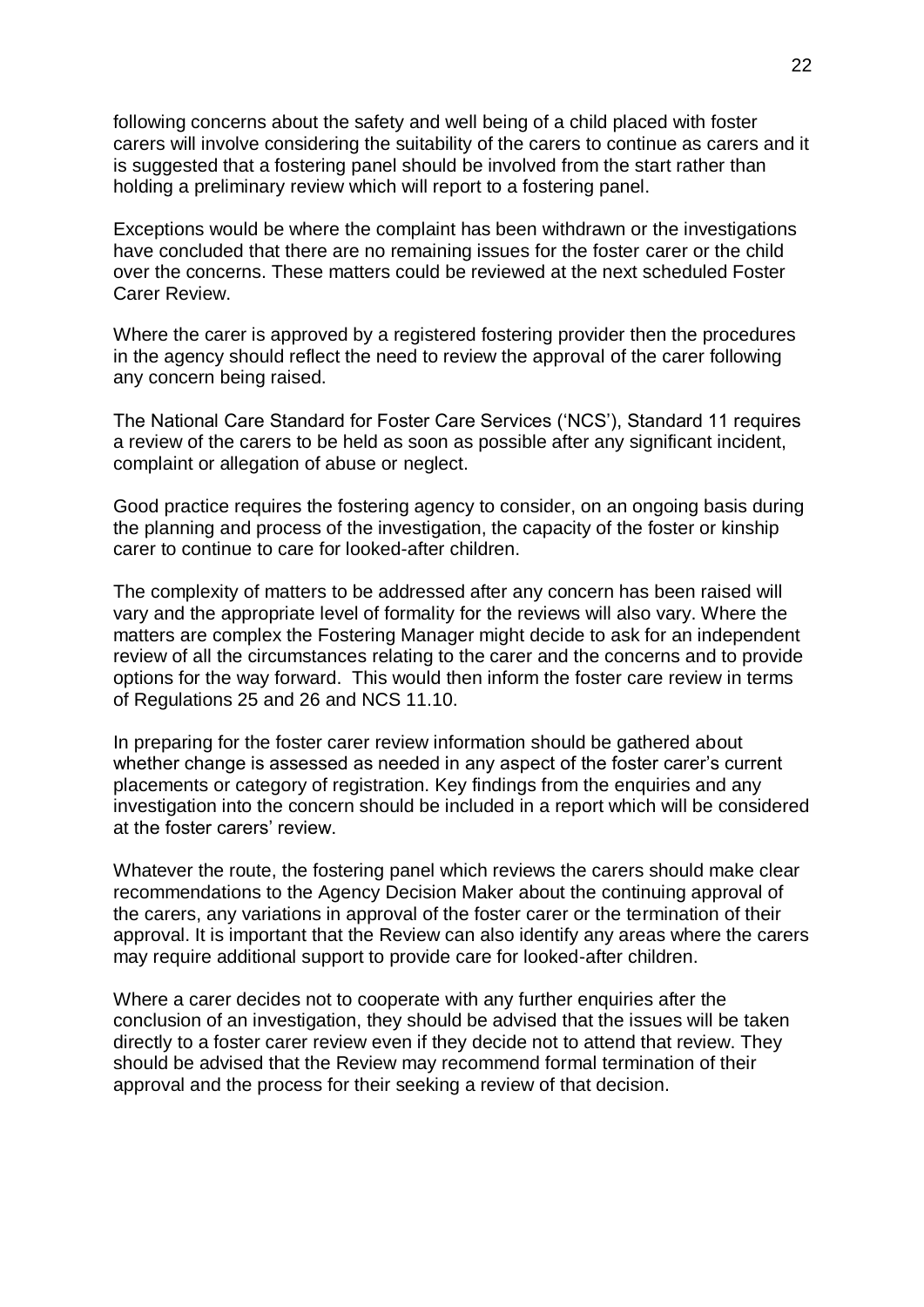#### **Reviews of approved kinship carers**

Where the carer is an approved kinship carer the procedures for regular reviews should already be agreed in the agency and an Agency Decision Maker identified. Many of the same considerations apply to reviews of approved kinship carers as for foster carers and kinship carers should be given opportunities to discuss the concern, the circumstances that may have contributed to it being raised and the outcome of the child protection investigation if carried out.

As there is no provision in the Looked After Children (Scotland) Regulations 2009 for the review of approved kinship carers, best practice would be to convene a specific meeting to review all the information from the enquiries undertaken following the concern. This meeting should discuss whether care for looked-after child can be continued safely with the kinship carers. It should also look at what supports would assist the carers. Discussions might lead to a recommendation that the child should be moved and thus terminate the approval of the kinship carers.

The review should consider whether the carer should continue to be approved, should have their approval varied or terminated or what additional supports the carer requires to care for the child safely.

The wellbeing, and in particular, the safety of the child must be at the centre of the decisions but all efforts to support the kinship carer arrangements should be discussed to make the placement safe enough for the child. The role of the child's birth family should also be discussed to assess whether they can contribute to the future support and safety of the child placed with kinship carers.

A record of the meeting should clearly state what decisions were made and the reasons for them. It should also clarify what action points were agreed, who is responsible for carrying them out and within what timescales. The minute of the meeting should be held in the kinship carers' file and be fully considered at any subsequent review. The minute should highlight if further support, training or changes to the carers' terms of approval are required.

#### **Reports for review of carers**

Reports for the foster/approved kinship carer review should summarise the nature of the concern, circumstances which may have contributed to it being raised and, if applicable, the outcome of the child protection investigation. Any implications for the carers' current suitability to care for a looked-after child, and their training or support needs should be highlighted. Based on this information, the report should analyse what action is needed to ensure that children placed with the carers will be safeguarded and cared for to the standard expected by the fostering agency.

Recommendations may include:

o that the foster/kinship carers receive additional training, support or advice on specific aspects of practice;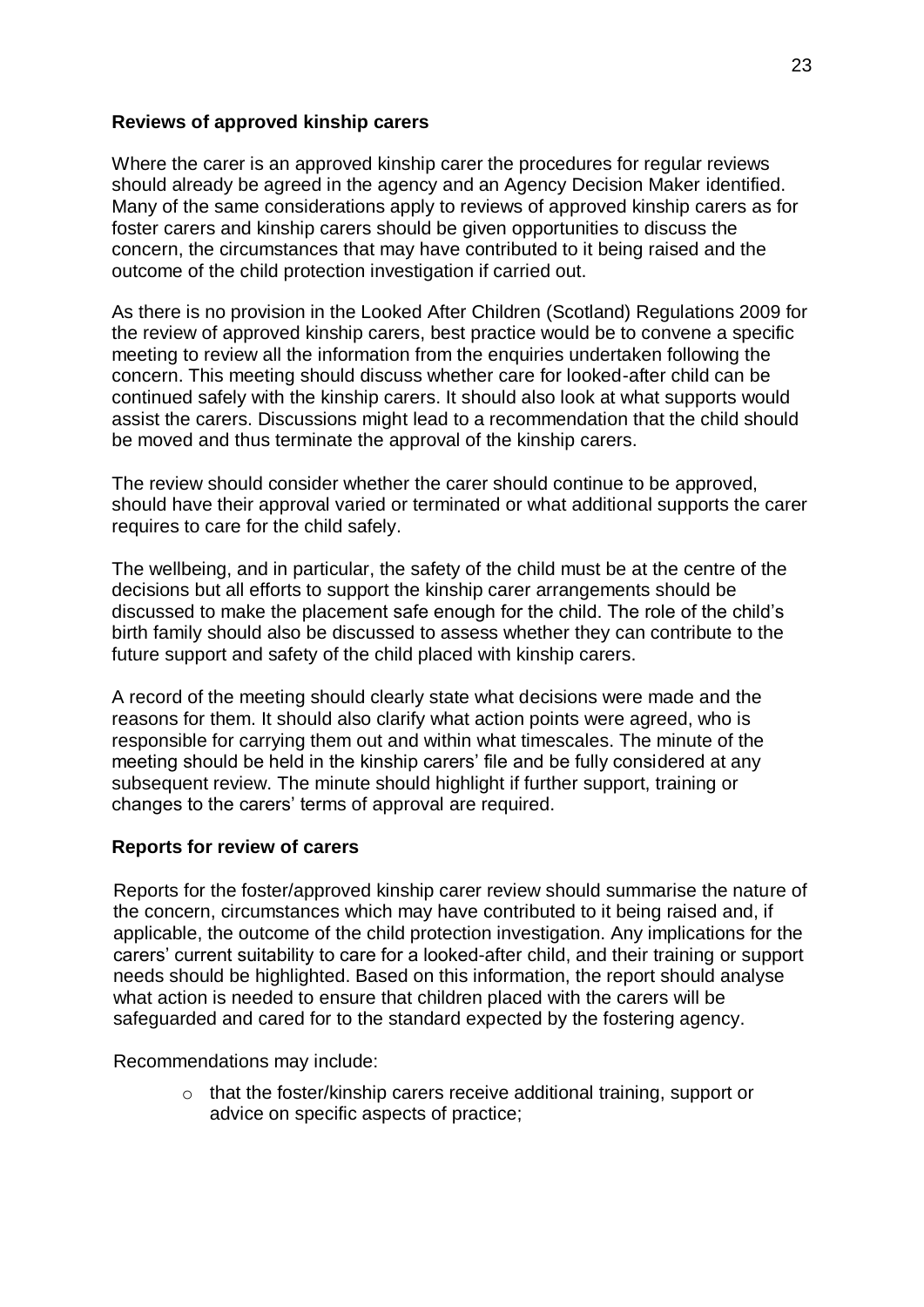- $\circ$  that the appropriateness of individual children's placements be reviewed with the child's social worker and/or lead professional and senior social worker;
- $\circ$  that the agency fostering panel review the number, ages of gender of children the foster carers are approved to care for;
- o that the agency fostering panel consider terminating the foster carers' approval as foster carers in line with agency procedures;
- $\circ$  Where the review is of an approved kinship carer then the same areas require to be addressed and a decision made about the continuing approval of the kinship carers in line with agency procedures.

#### **Other issues relating to Reviews**

Where there is a decision to recommend to the Agency Fostering Panel that a foster carer's approval should be terminated or their approval to foster amended it is suggested that consideration by the fostering panel should take place within six weeks from the decision to refer having been taken. Maintaining strict timescales should reduce further delays in decisions being reached about the future approval of the foster carer or the placement of a child.

The fostering manager should inform the foster carers, both verbally and in writing, within three working days, if possible, of a decision to refer them to the fostering panel for a review of their approval. They should be informed if the recommendation to the panel is that the carers' approval to foster should be terminated or changed. The information given to foster carers should include information on what will happen next. If applicable, arrangements for the continued provision of independent support and/or payments to the carers should be made until a final decision has been taken by the fostering agency's decision-maker.

In all other respects, local policies and procedures for reviewing and terminating approval of foster carers should be followed. Carers should be informed of the decisions from the meeting, both verbally and in writing, as soon as possible.

A record of the meeting should clearly state what decisions were made and the reasons for them. It should also clarify what action points were agreed, who is responsible for carrying them out and within what timescales. If there is a decision to refer the carers to the agency fostering panel to review or terminate their approval, the fostering manager should inform the fostering agency decision maker.

The same timescales should be used for reviews of approved kinship carers.

The minute of all meetings should be held in the carers' file and be fully considered at their review. The minute should highlight if further support, training or changes to the carers' terms of approval are required.

The relevant senior manager in the local authorities responsible for the children involved should be notified of the outcome of meetings and reviews as soon as possible.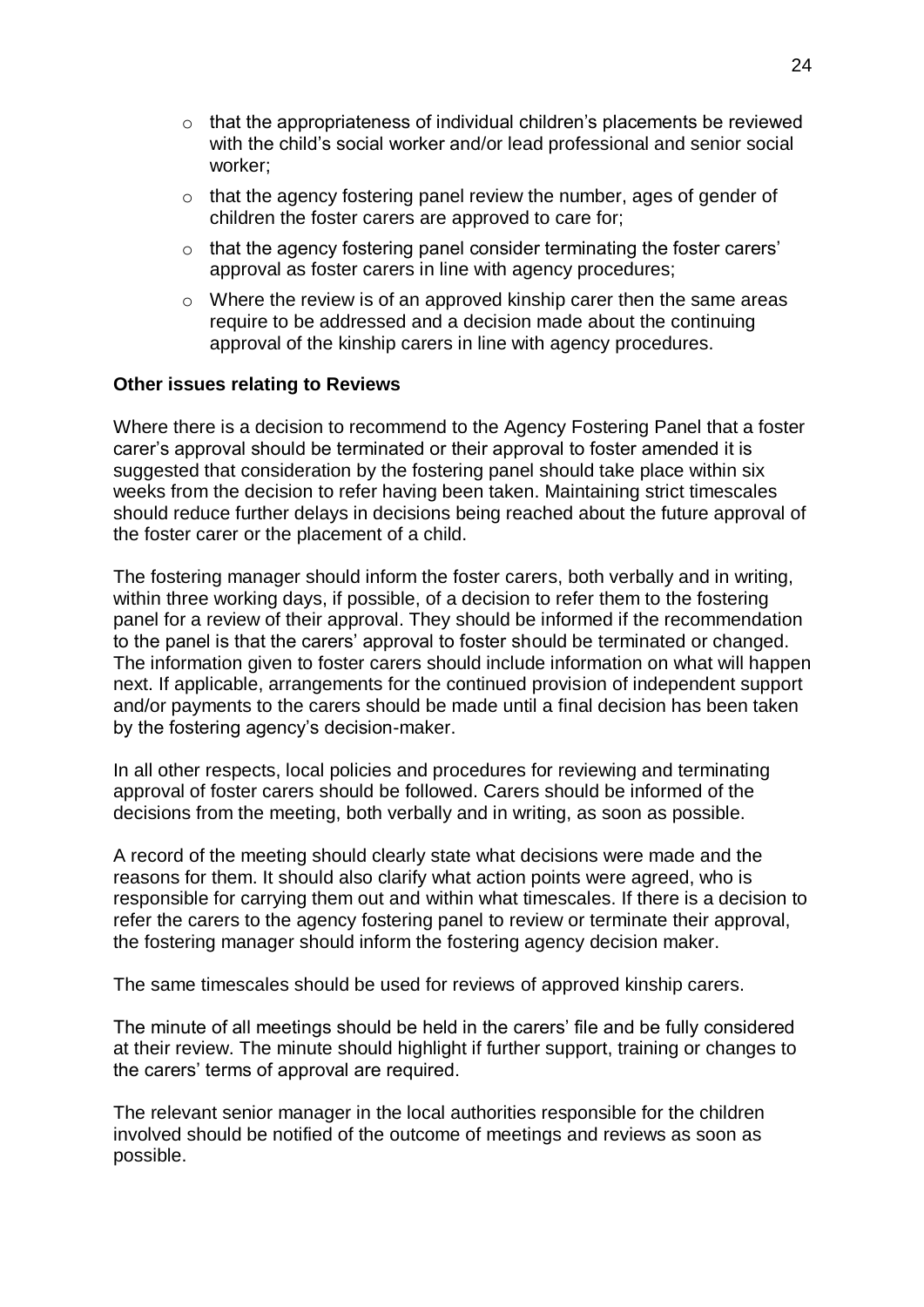If a foster carer/approved kinship carer gives 28 days notice of their wish not to continue to be an approved foster/ kinship carer, during inquiries or investigation, there will be no means of continuing with internal enquiries beyond the expiration of the notice from the carer intimating their decision not to continue as carers. In this situation, the agency should continue to review all relevant information as fully as possible and take steps to formally terminate the approval of the carers if this is considered to be the appropriate action following a carer review. The senior fostering manager should ensure that all relevant information is included in the record of the foster carer/kinship carer.

## **Follow up actions**

Foster carers and approved kinship carers will be very anxious throughout the enquiries and until decisions about their future have been made. It is essential that whatever the final decision, the carers are clear about their future. It is very important that the carers know when the process is completed and no more enquiries required.

If there has been a Child Protection investigation and hence a Child Protection Case Conference/Child's Plan Meeting, good practice would be for the Chair of the CPCC to write to the carers to thank them for their contributions and to confirm that there are no further child protection concerns.

In any cases where there is evidence of harm then the Chair of the CPCC should write to the carers to explain the next steps for the child and themselves.

It is also important that where no concerns have been substantiated the carers are aware of the records kept by agencies and, following a Child Protection investigation, by the police, as the outcome of enquiries may appear on any subsequent PVG or enhanced disclosure forms.

## **Part 5**

## **Evaluation of processes**

This guidance suggests that at the close of the formal review/s an evaluation of the whole process of exploring a concern/allegation may be helpful.

Any concern expressed about the well-being of a child looked after by foster carers or approved kinship carers is extremely stressful for foster carers, approved kinship carers and their families. At the end of the process of investigation and review, foster carers and approved kinship carers could be offered a formal opportunity to talk about the impact of the concern/allegation and the subsequent investigation and review on them and members of their family. They should have an opportunity to identify any support or other services which would have helped them manage the process better and any continuing support they require to deal with the impact of enquiries or investigation.

If a meeting is planned it should be held at a time and place that takes account of the care responsibilities of the foster carer or kinship carer.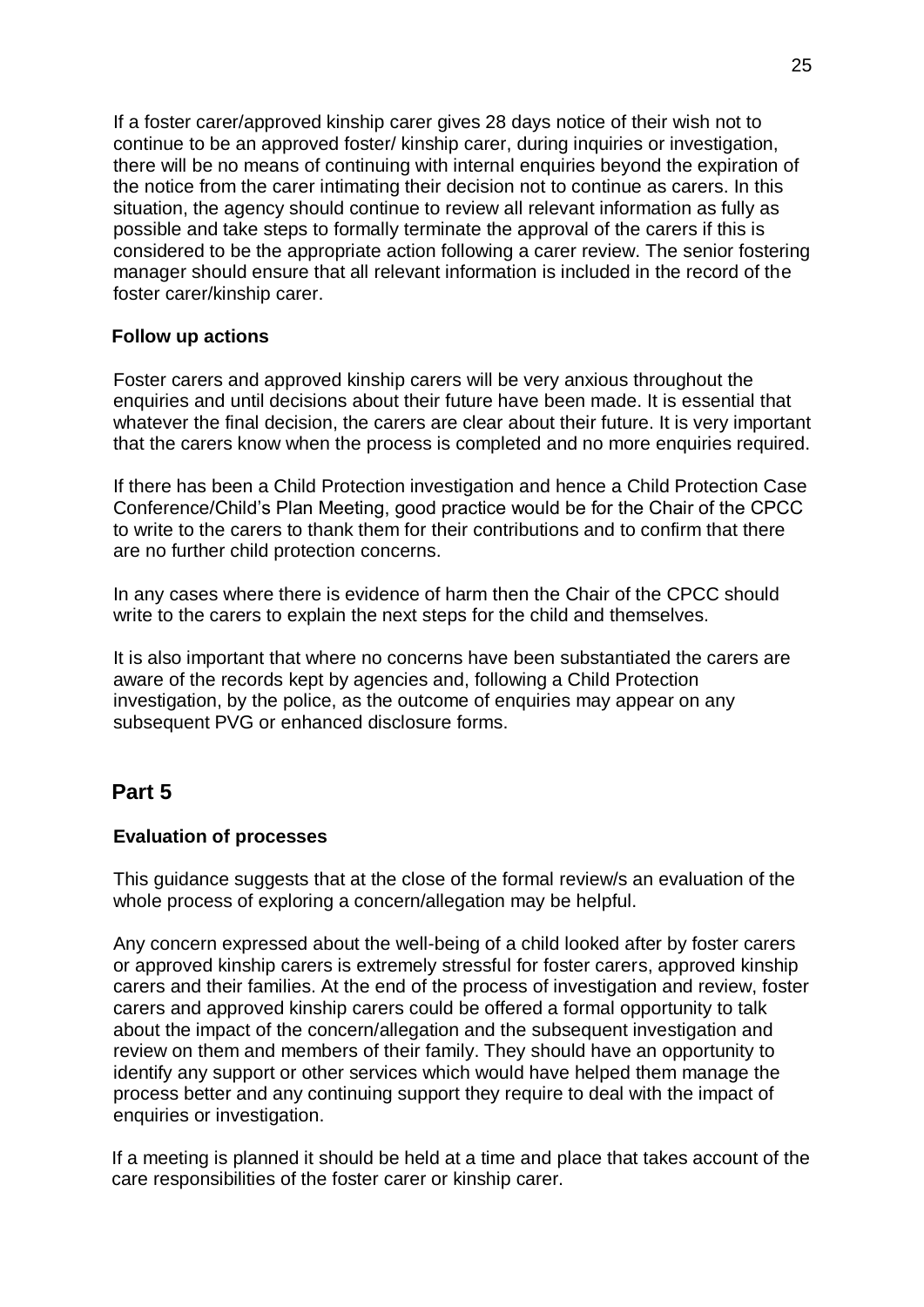Workers should consider whether a separate meeting should take place for any children and young people involved, including the sons and daughters of foster carers.

A record of any meeting should be made available to all who attended.

Points which might be considered at the meeting would include:

- $\circ$  the foster family's/kinship carer's comments on the way in which the agencies undertook their roles and responsibilities;
- $\circ$  the impact of the concern raised and any subsequent investigation on the foster carers/approved kinship carers/family member about whom the concern was raised;
- $\circ$  the impact of any decision to remove children from the placement;
- o the current needs of everyone in the foster carer's/approved kinship carer's family;
- o plans for meeting the ongoing needs of members of the foster or kinship carer's family by the fostering agency or social work service.

The complexity of exploring concerns raised about foster/approved kinship carers is evident and it may also be helpful for those staff involved to have time to reflect on their own experience of managing the enquiries and supporting the carers and any implications for future practice. This meeting could include the supervising social workers for the carers, staff who carried out the investigation and lead professionals/ social workers responsible for the child. Building in this kind of debriefing and period of reflection could help staff to manage their own anxiety and so continue to treat carers fairly and honestly when faced with any future concerns about the wellbeing of a looked-after child.

Fostering Agencies or Area Child Protection Committees may wish to include in their procedures arrangements for monitoring how effective this guidance is in practice, whether or not using it results in any changes in how agencies respond to concerns about foster carers/kinship carers and whether or not these changes are helpful. A draft recording outline is provided in appendix 4 which could help to collate relevant information from the various decision making meeting and evaluations.

Any issues about the processes followed on responding to concerns could be reviewed by managers at least once a year to consider learning from the events which could improve future practice and process.

Reflecting on the concerns and the process undertaken may also assist in recognising any gaps in the support and training for foster carers and approved kinship carers.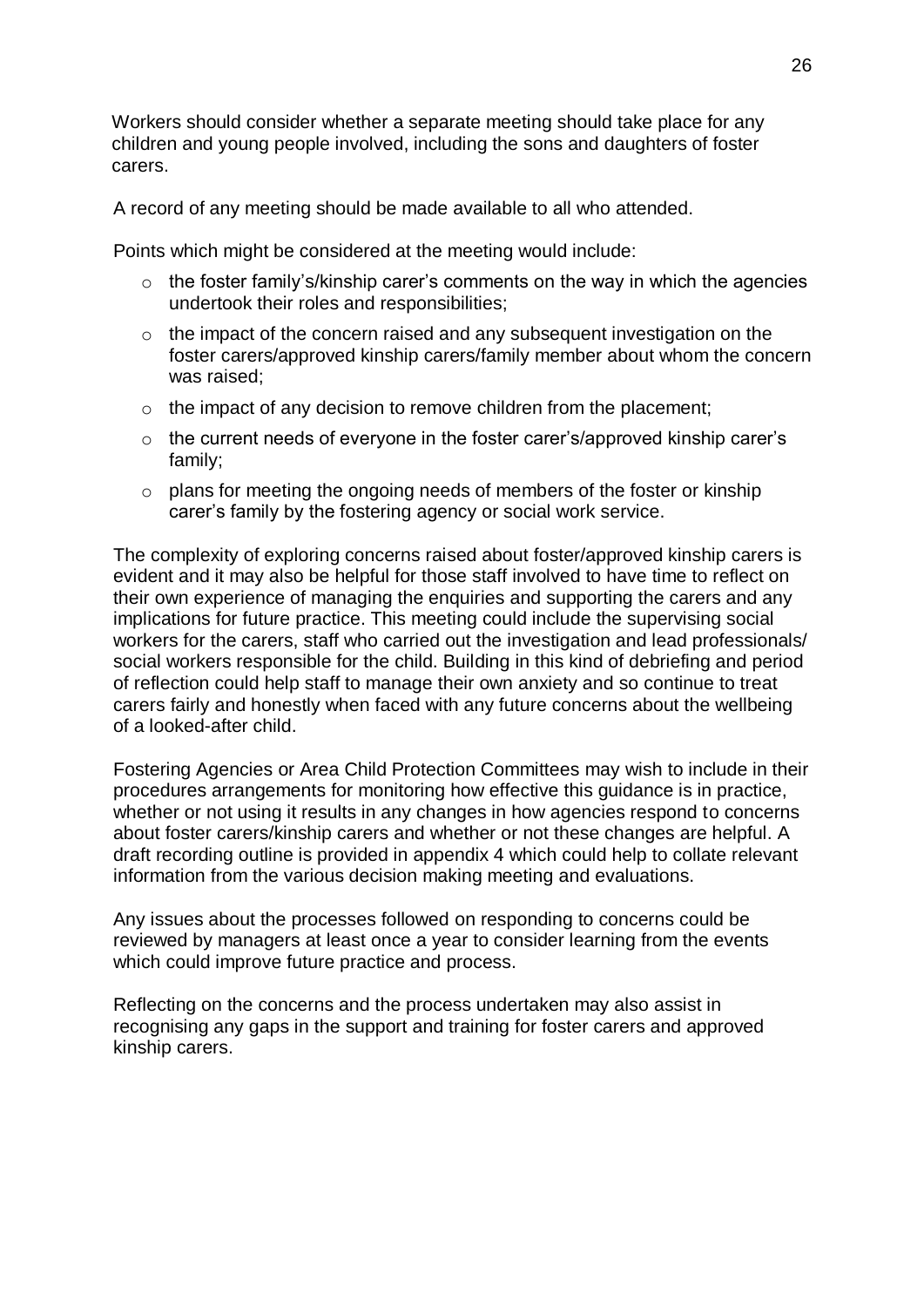#### **Concluding Comments**

However much guidance is developed and procedures made clearer, dealing with concerns about the well-being or safety of looked-after children placed with foster carers or approved kinship carers will always provoke anxieties for all involved. Fostering agencies will be concerned that they have selected as carers people who may have caused harm to the child. Carers will have felt under suspicion, that they were not trusted and will need a lot of reassurance to continue as carers for other children. For the child, ongoing support and opportunities to talk about events whether the concerns are substantiated or are found to be unsubstantiated will be important. If a legal process follows then the support for the child and for carers needs to be sustained through that process and beyond.

Putting the safety and wellbeing of the child first, understanding the special context for looked-after children placed with foster or approved kinship carers, working in close partnership with agencies which are part of the Child Protection Committee and treating the carers with respect throughout should help to achieve a proportionate response to any concerns raised.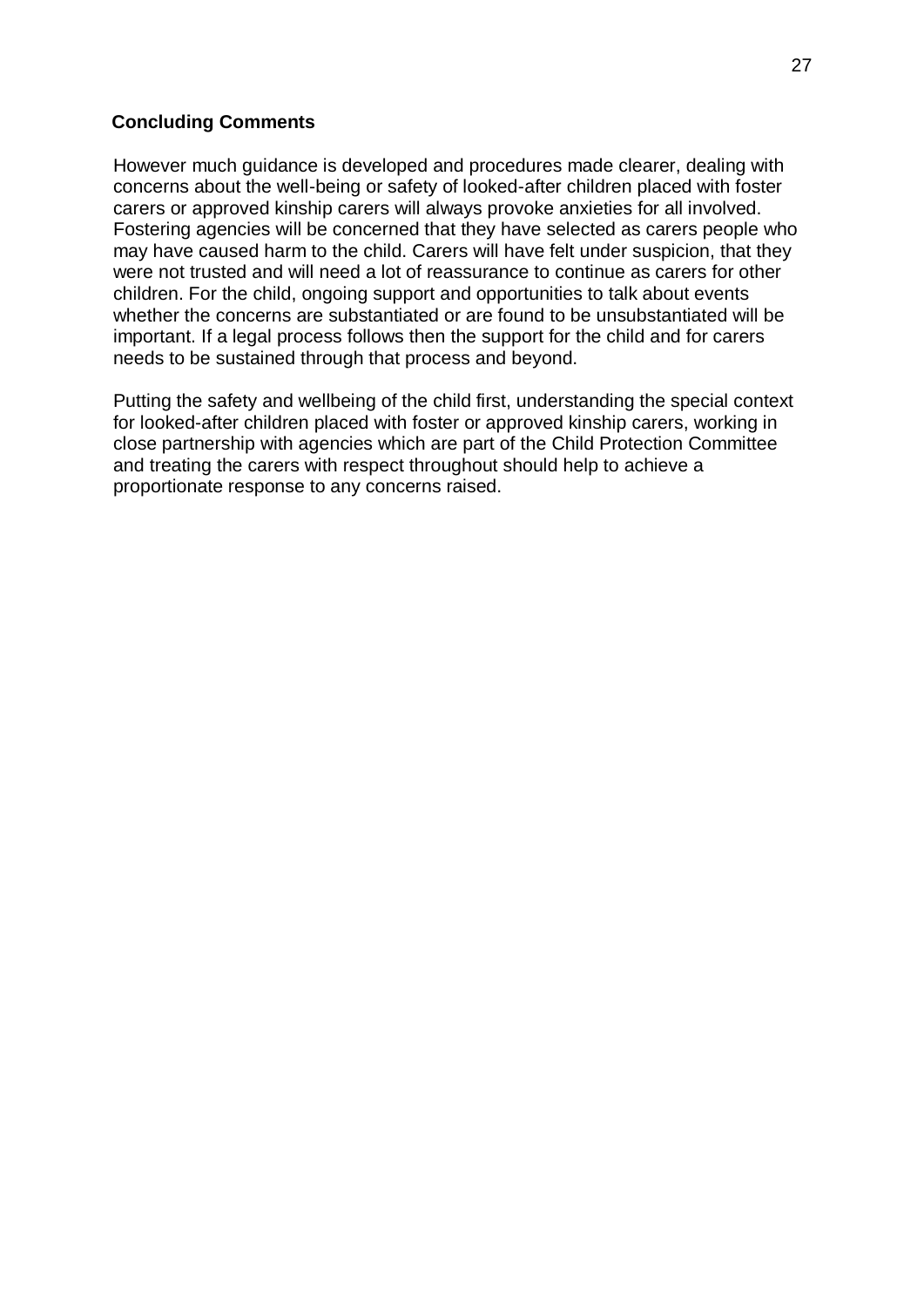#### **References, legislation and guidance**

Calder, M.C, McKinnon, M and Sneddon, R, (2012) *National Risk Framework to Support the Assessment of Children and Young People*, The Scottish Government

HMSO (2009), *Looked After Children (Scotland) Regulations 2009*, The Stationery **Office** 

HMSO (1995) *The Children (Scotland) Act 1995*, HMSO/The Stationery Office

Scottish Executive (2005) *National Care Standards: foster care and family placement services*, The Scottish Executive

Scottish Government, (2010), *National Guidance for Child Protection in Scotland 2010*, The Scottish Government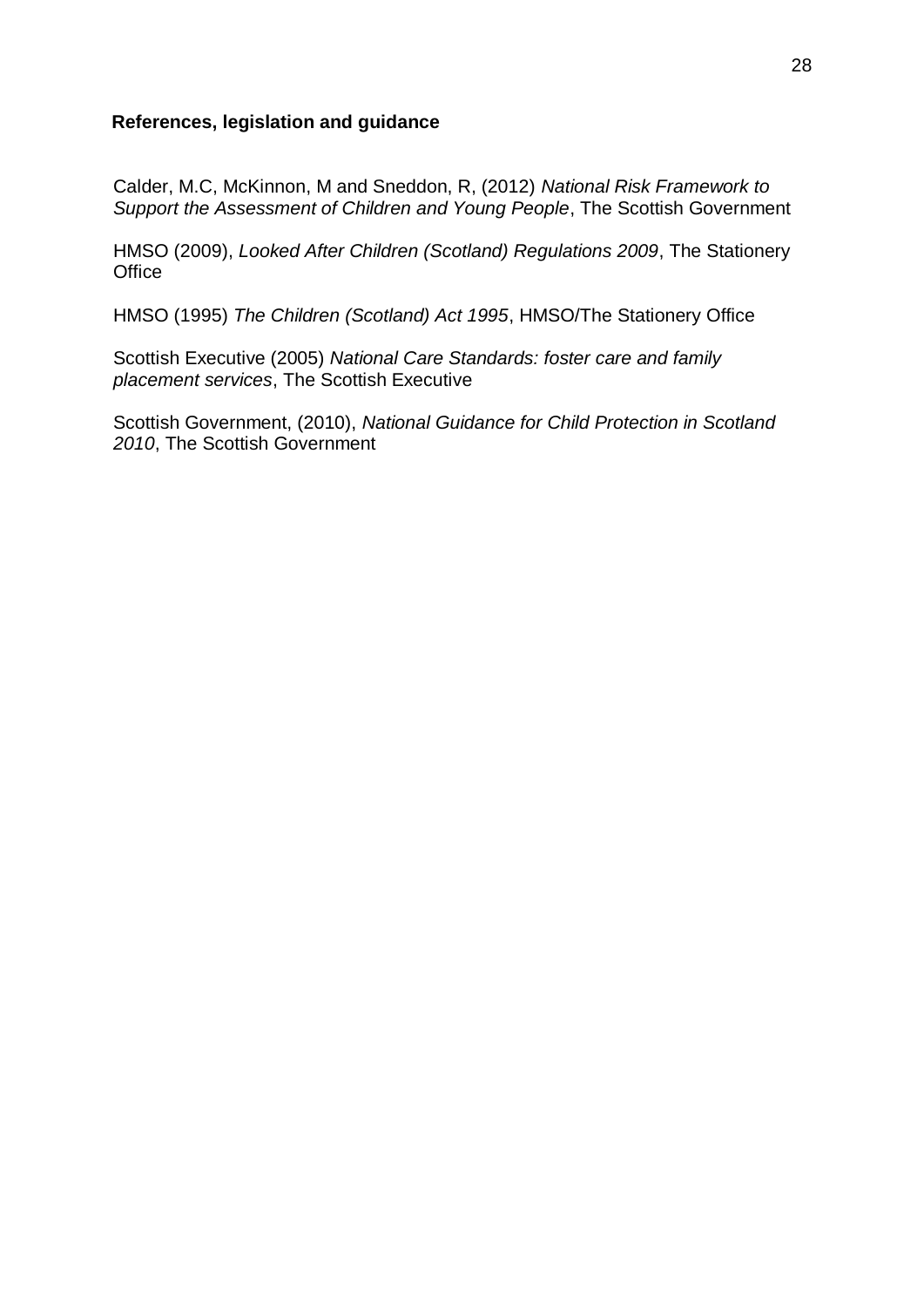## **Appendix 1**

## Key stages in the process of responding to allegations against foster carers and approved kinship carers

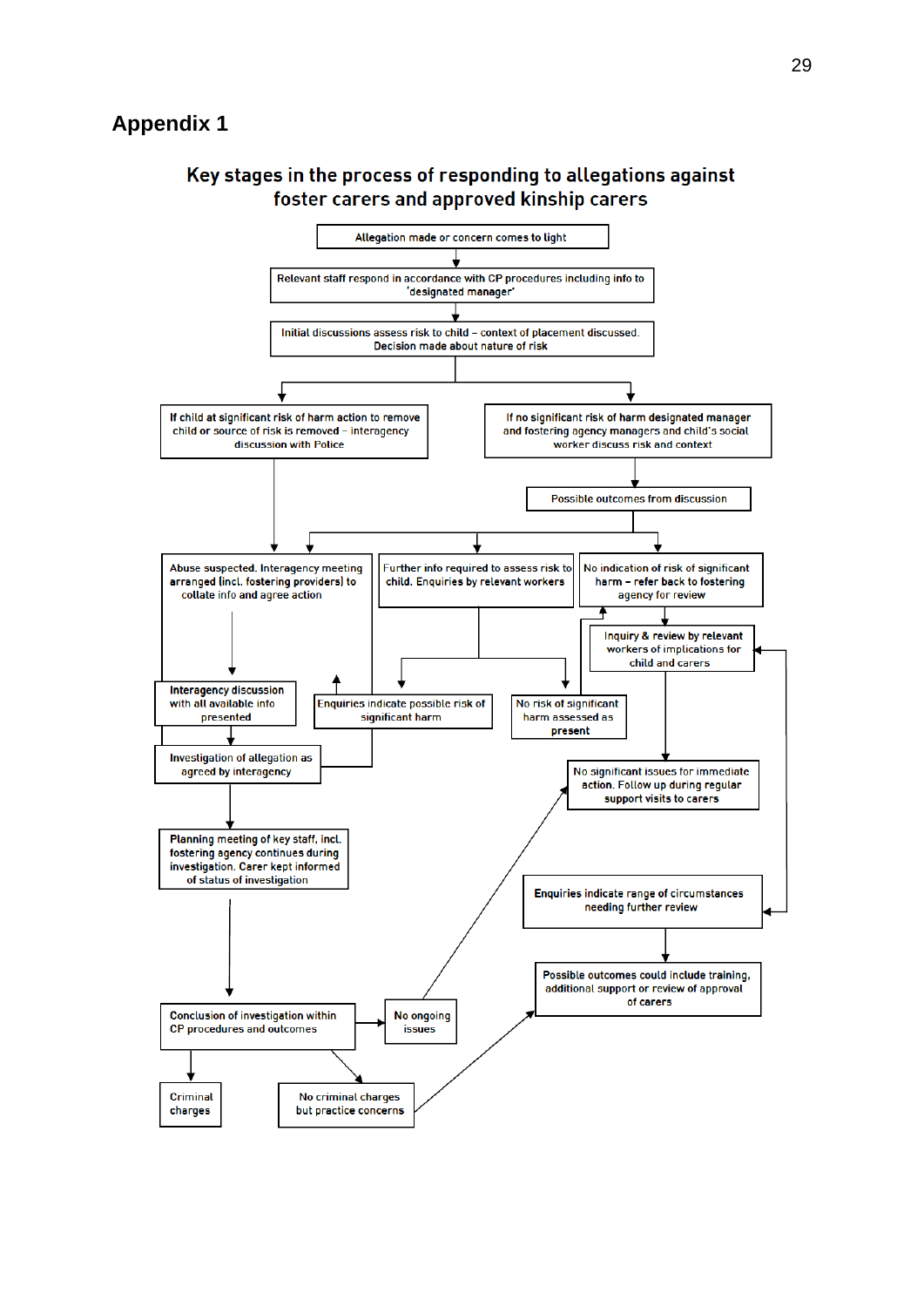# **Appendix 2**

Glossary of terms as used within the good practice guidance

**Agency Decision Maker**: person in the agency who receives the recommendations from a fostering panel (and in some authorities the recommendations relating to kinship carers) and must decide about approvals, any conditions relating to the approval or the termination of the approval of foster carers/approved kinship carers for looked-after children.

**Allegation**: any claim or concern that a person may have acted in a way that leads to harm to a looked-after child.

**Child Protection Committee:** locally based, inter-agency strategic partnerships responsible for the design, development, publication, distribution, implementation and evaluation of child protection policy and practice across the public, private and third sectors in their locality and in partnership across Scotland. (National Guidance for Child Protection in Scotland 2010).

**Child Protection Investigation**: an investigation carried out in accordance with local authority child protection procedures usually involving joint interviews of those involved by the police and social work.

**Child Protection Social Worker**: social worker in the local authority with responsibility for investigating allegations of abuse. They may be part of specialist Child Protection team or a worker from a Children and Families Team.

**Child's Social Worker**: social worker responsible for the looked-after child. They may also hold lead professional responsibilities.

**Complaint:** an accusation which is based on a belief either of the agency or another key person or anonymously that a carer's behaviour or practice has not met the standard expected of foster carers/approved kinship carer. This complaint could be made by the child, their birth parent, another agency or professional.

**Concern**: This is the term used in the National Guidance for Child Protection. A concern may be raised about a foster carer or approved kinship carer when someone believes that the child's wellbeing may be adversely affected by the actions of the carer or a member of their family.

**Designated Manager(s)**: manager(s) in the local authority where the foster carers live who have been designated as responsible for overseeing concerns about the welfare or safety of a looked-after child who is being cared for by foster carers or approved kinship carers. In a registered fostering service, the designated manager will have responsibility for overview of any concerns raised about one of their foster carers and for liaison with the local authorities and other professionals involved with child protection enquiries.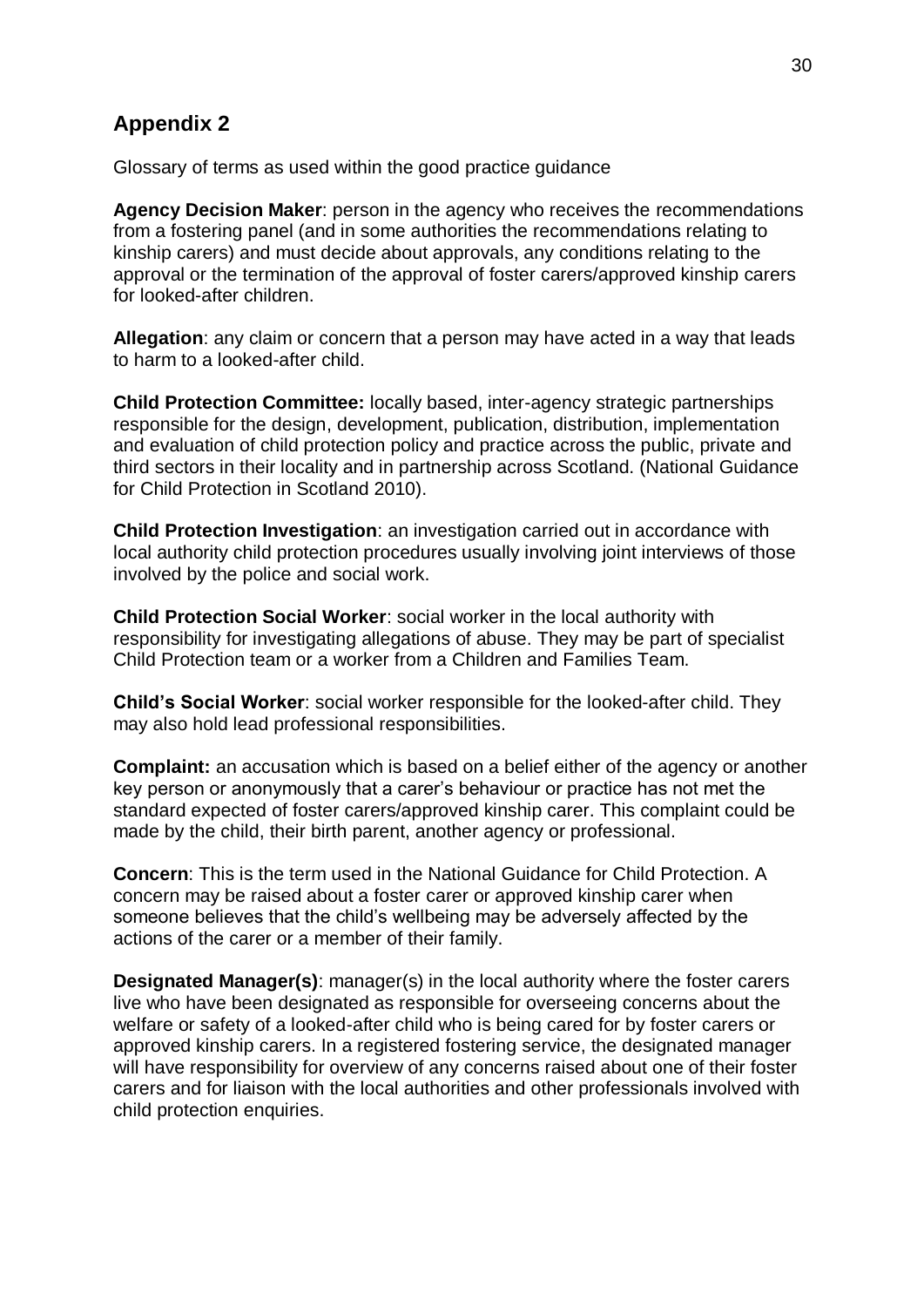**Evaluation:** opportunities at different stages of enquiry to reflect on the way the enquiries have been carried out and the impact on carers, children and staff. Focus will be on any learning from the process that should be incorporated into procedures. These meetings could offer Child Protection Committees a system for collating information on decision making and outcomes following concerns, so that they can monitor process and learn from current practice.

**Foster Care Review**: A foster care review as carried out in accordance with the Looked After Children (Scotland) Regulations 2009 [Regulations 25 and 26].

**Fostering Manager**: Line manager to the supervising social worker.

**Fostering Panel**: A panel set up to consider the case of every foster carer and prospective foster carer- Looked After Children (Scotland) Regulations 2009 [Regulations 17-20].

**GIRFEC:** 'Getting it Right for Every Child' Government led approach to ensure the wellbeing of every child and young person is secured. This provides a framework for services working together to meet children's needs and to their achieving their potential. It includes the SHANARRI indicators: safe, healthy, achieving, nurtured, active, respected, responsible and included.

**Independent Support:** The term 'independent' is used in relation to support and reviews. In most instances this means that the practitioner involved is outside line management for the child and carer family and so brings an element of objectivity. In small agencies, a reciprocal arrangement with a neighbouring authority to provide independent support could be considered. In very complex and contentious situations, it may be helpful for someone outside the fostering agency to provide independent support.

**Initial Internal Discussion**: Discussion held following notification of a concern to a member of staff in fostering services or to senior child protection staff. Its' purpose is to make an initial assessment of the nature of the concern and decide how best to respond to it. Those involved in this discussion are senior child protection staff, child's senior social worker and the fostering manager. In a case where significant harm or risk of significant harm is present this discussion must include the police.

**Initial Interagency Discussion/Initial Referral Discussion**: If the initial internal discussion indicates that the concern may involve a child being abused, an initial interagency discussion should be convened to consider how best to proceed. The decision may be to initiate a child protection investigation or to refer back to the fostering agency for further enquiries and review.

**Lead Professional:** Person who coordinates help for a child, young person and their family when two or more agencies need to work together to provide help to that child and family. It is an active role to promote team work to deliver the child's plan.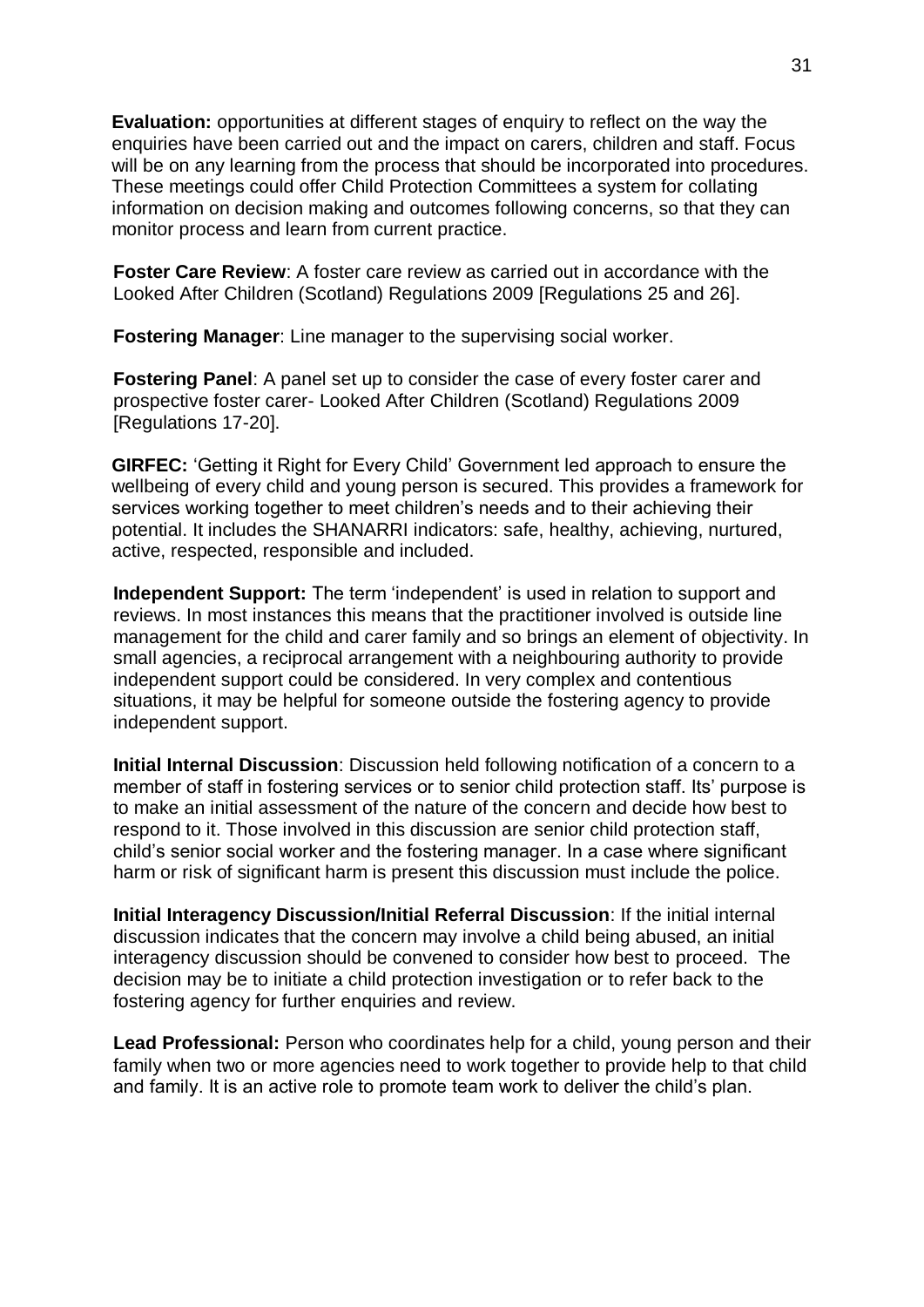**Named Person:** Appointed for every child from birth to 18. May not be required to take an active role but is the first point of contact for children and family when they are seeking help. Named person can help to work out the advice, support and services that the child may need.

**Planning or Strategy Meeting:** An interagency meeting to plan a Child Protection Investigation. A planning meeting should always be convened to plan and review investigations involving foster carers or approved kinship carers.

**PVG Scheme:** The Protection of Vulnerable Groups Scotland Act came into force in 2007. It sets out the way in which checks about the background history of an applicant for a post involving Regulated work with children or vulnerable adults will be carried out. Where the record shows that the person has a history of offences or behaviour which could pose a threat to vulnerable groups they may be listed as unsuitable for that work. Any person listed as unsuitable is barred from working with children and vulnerable groups and commits an offence in applying for such posts. Any employer who engages a person who is listed as unsuitable also commits an offence if they employ that person.

**Senior Fostering Manager**: Senior manager within the fostering agency/service.

**Senior Social Worker Child Protection/Team Manager:** Senior worker who supervises child protection social workers and with responsibility for overseeing enquiries and investigations.

**Supervising Social Worker**: Fostering agency worker who supports the carers.

**Team Leader/Child's Senior Social Worker**: Line manager for the child's social worker.

**Well-being**: Based on SHANARRI indicators - safe, healthy, achieving, nurtured, active, respected, responsible and included.

#### **Key Relevant Legislation**

'**Looked After Child'**: defined in Section 17(6) of the Children (Scotland) Act 1995 as a child who is cared for by a local authority in terms of Sections 25, 70 or subject to an order, authorisation or warrant made under Chapter 2, 3 or 4 of Part 2 of the Children (Scotland) Act 1995 as amended by Schedule 2 para 9(4) of the Adoption and Children (Scotland) Act 2007

The following terms are used as defined in the Looked After Children (Scotland) Regulations 2009 or other relevant regulations.

**Fostering Agency:** A local authority or a registered fostering service, as defined in Looked After Children (Scotland) Regulations 2009

**Foster Care Review**: A foster care review carried out in accordance with the Looked After Children (Scotland) Regulations 2009 [25 and 26].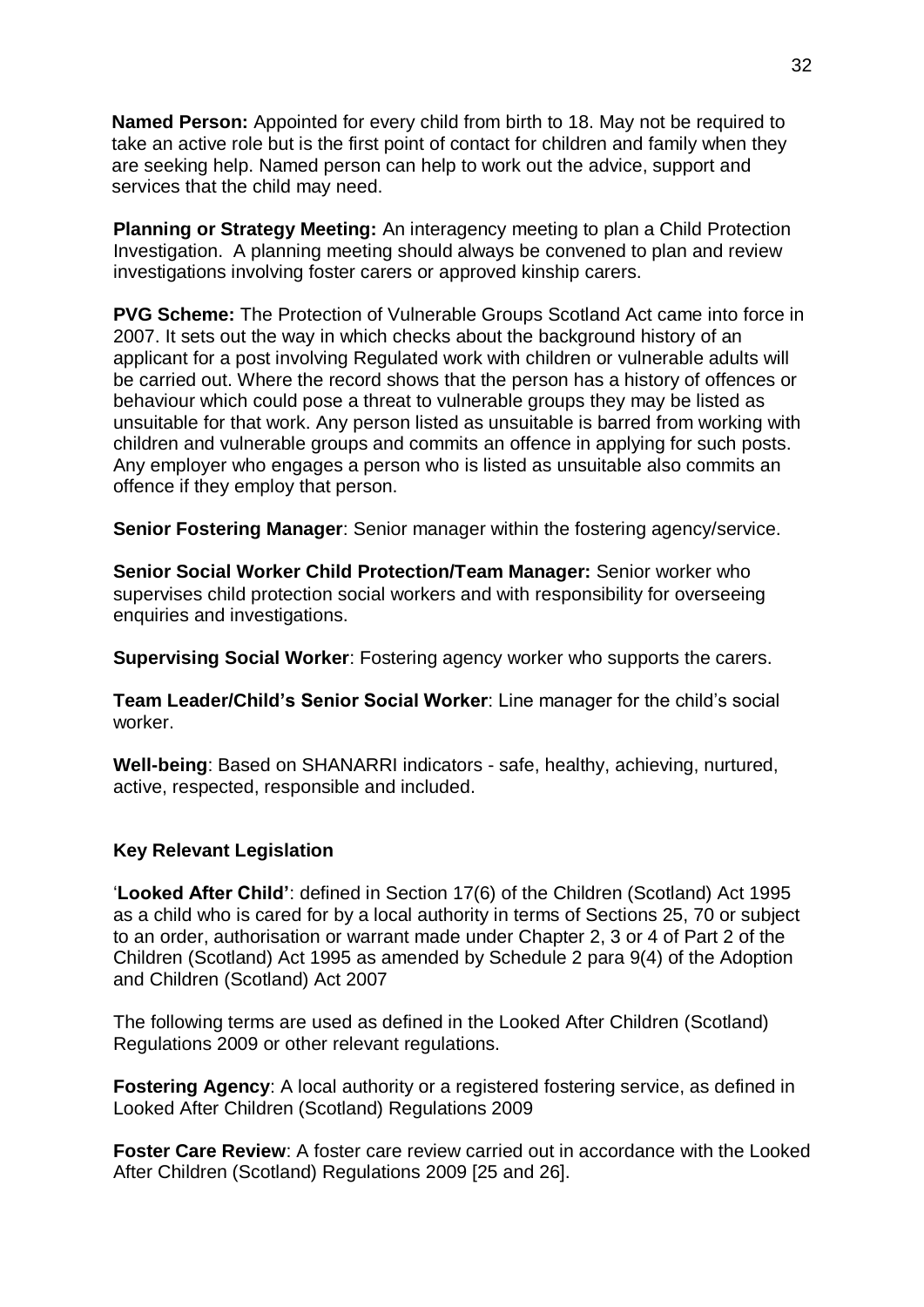**Fostering Panel**: A Panel set up to consider the case of every foster carer and prospective foster carer. Looked After Children (Scotland) Regulations 2009 [17- 20].

**'Foster Carer':** Person approved in accordance with a decision made under regulation 22(3), 23 or 26(8), Looked After Children (Scotland) Regulations 2009.

**Approved Kinship Carer**: A person approved in accordance with a decision made under Regulation 10 of the Looked After Children (Scotland) Regulations 2009.

**Kinship Carer**: A person related to the child or a person who is known to the child and with whom the child has a pre-existing relationship.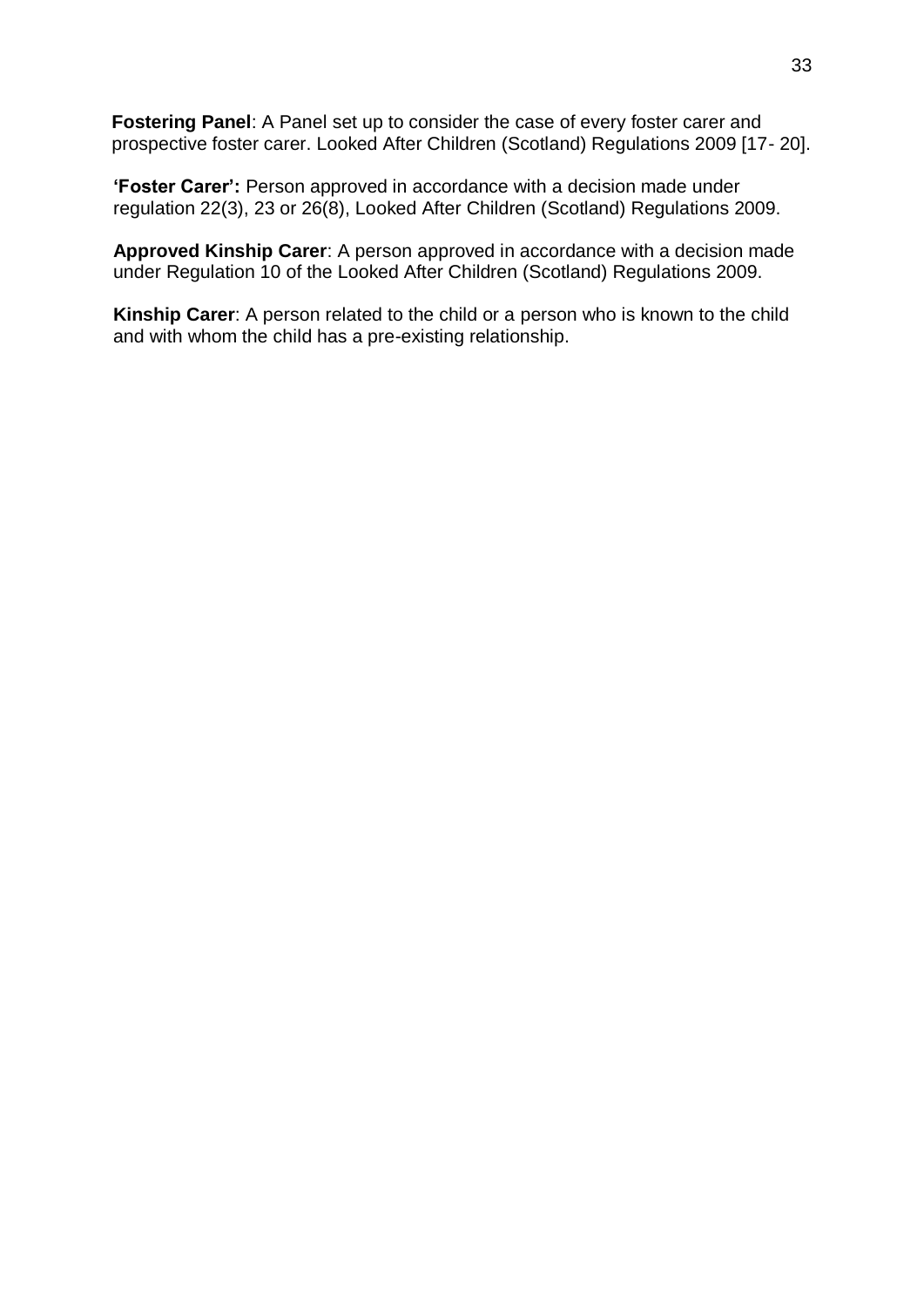# **Appendix 3**

The Fostering Network's advice and information service known as **Fosterline Scotland**



The Fostering Network is the UK's leading charity for foster care and is dedicated to making foster care better. With over 56,000 foster carers and nearly 400 fostering service members across the UK, the Fostering Network connects everyone involved in fostering and helps everyone work effectively as part of the fostering team.

Members have access to expert advice, the latest information about fostering and the right support when it is needed. All members also get access to exclusive online content, [www.fostering.net](http://www.fostering.net/)

Foster carer members receive:

Access to expert advice

- o 24hr dedicated confidential helplines:
	- legal advice for all legal queries be they related to fostering or not;
	- medical advice on any medical issue including practical advice regarding first aid;
	- stress counselling.
- $\circ$  Expert legal assistance from a qualified and experienced local solicitor:
	- should the foster carer or any member of their household be required to attend a police interview as a result of an allegation;
	- legal expenses cover (up to £50,000 in Scotland) if a criminal or civil proceeding is brought against a foster carer or any of their household as a result of an allegation;
	- up to £5,000 of legal expenses incurred in respect of representation (including correspondence) during the period when a carer has been referred through the PVG Scheme for consideration for listing following the investigation of a concern.
	- cover for Supported Lodging (for foster carers and former foster carers) who look after a young person up to the age of 25.

Advice on tax, national insurance and benefits through the Fostering Network's Signposts series and through Fosterline advisors.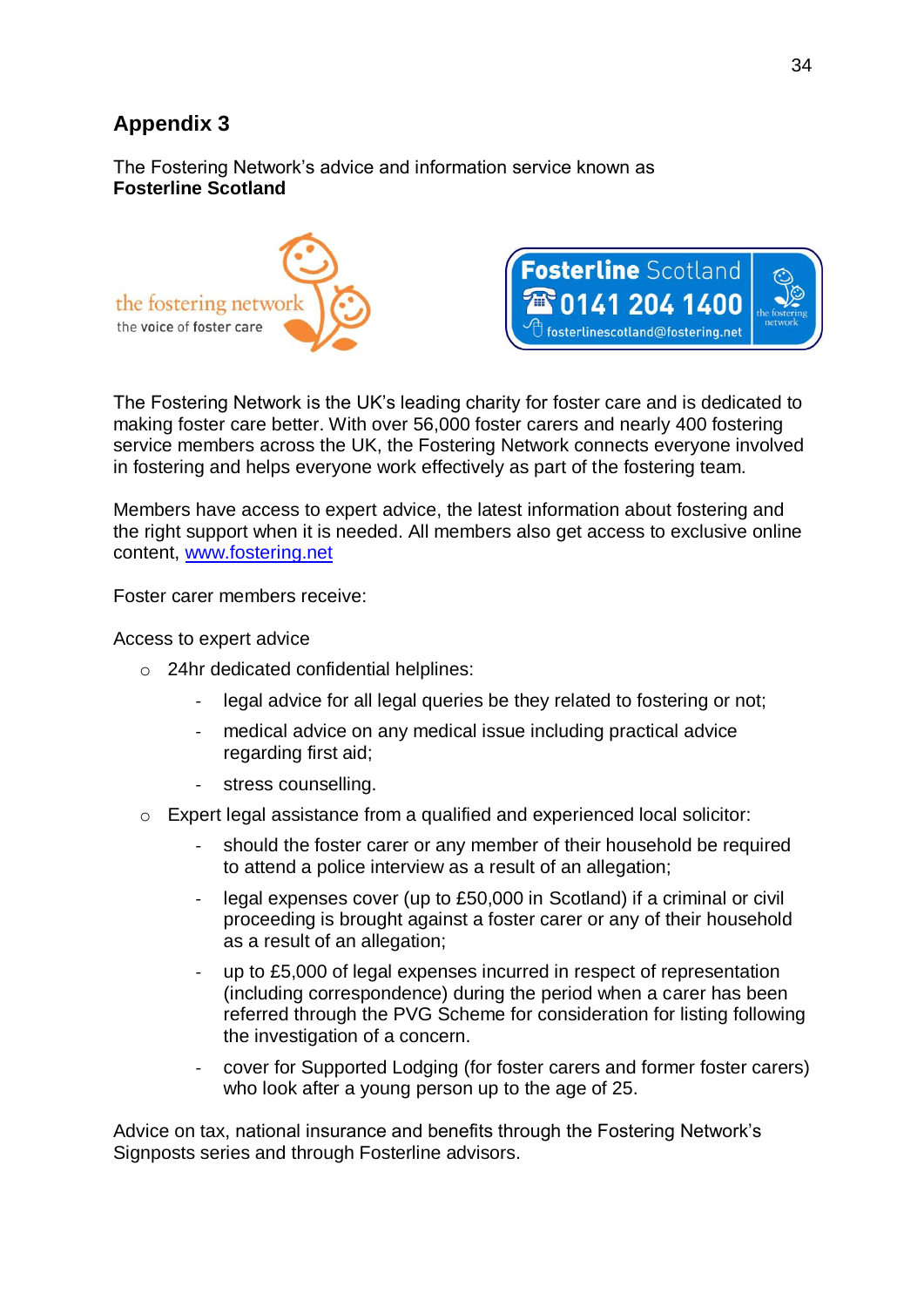The latest information and support

- o Subscription to *Foster Care*, the UK's longest established fostering magazine.
- o Regular updates through monthly e-newsletters.
- o Training, learning and development opportunities.
- o Access to online resources, which provide information and guidance.
- o Discounts on a range of products and services, including days out for the family.

Connections to the whole fostering community

- o The online community brings members together from across the UK to share their experiences, support each other and take part in 'ask the expert' sessions.
- o Regular events on current topics in fostering.

Influence on the issues that matter

- $\circ$  Consultation with all our members to help influence UK governments, raise issues and help shape the legislation that affects foster carers – from benefits and pensions, to fair pay and fair allowances.
- o Campaigning to raise the profile and status of foster carers with government and the public through high profile media work.
- o Members can also join the Fostering Network's exclusive policy consultation group

Membership is priced per household per year and covers up to two foster carers and any sons or daughters living in the household, including over 18s. (Legal assistance includes the member, their parents, partner or children resident within Great Britain, Northern Ireland, the Channel Islands or the Isle of Man). Fostering services can also purchase block membership for their foster carers.

The Fostering Network is also able to provide independent face-to-face support to foster carers during the investigation of concerns, allegations or complaints, on a contracted or spot purchase basis.

To find out more about membership or the work of the Fostering Network t 0141 204 1400, e [scotland@fostering.net](mailto:scotland@fostering.net) or visit [www.fostering.net](http://www.fostering.net/)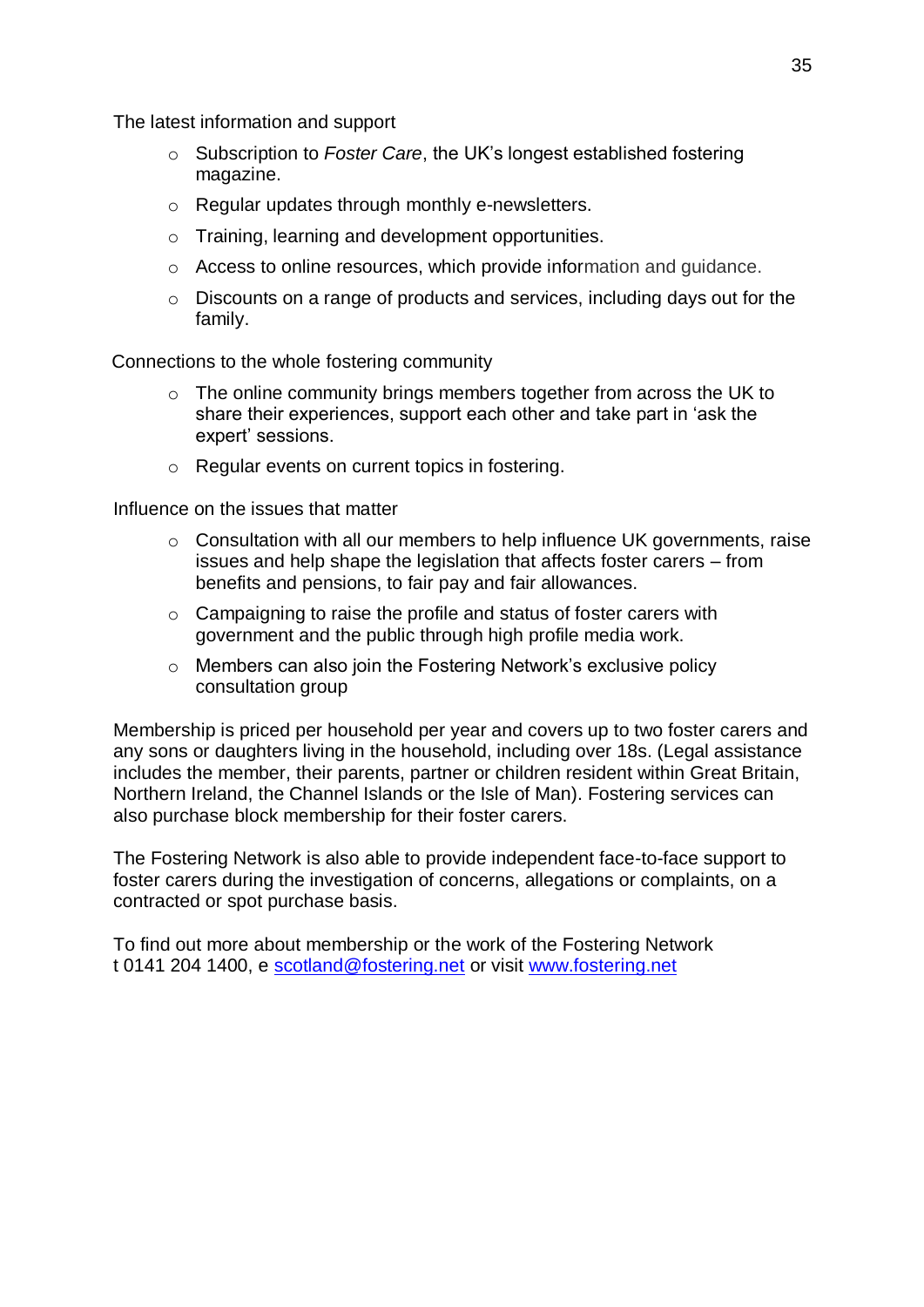

FosterTalk is an independent, not-for-profit organisation focussed on and dedicated to supporting foster carers. We have been successfully delivering our services to over 20,000 foster carers across the UK for over 8 years; and the support services we provide have been developed to enhance placement stability and support fostering service providers in the recruitment and retention of foster carers.

Our membership package is priced per household, per year, and is accessible by all members of the household. Legal expenses insurance extends further to include birth children, partner/spouse, parents, grandparents and any dependant adults including supported lodgings up to the age of 25 years old.

Our membership package includes;

#### o **Legal Expenses Insurance**

- Defence of criminal prosecution The insurance will pay up to £100,000 of legal expenses incurred in defending a criminal prosecution arising from an alleged offence relating to a fostered child who is or has been in foster care.
- Defence against civil proceedings The insurance will pay up to £25,000 of legal expenses incurred in defending civil proceedings brought by a foster child, or their representative, who is or has been under foster care arising from an alleged breach of duties as a foster carer
- Interview under police caution The insurance will pay up to £1000 of legal expenses incurred for representation at an interview under police caution arising from an alleged offence relating to a foster child who is or has been under foster care.
- Appeals The insurance will pay up to £5,000 per person for legal expenses incurred in respect of representation during stage 4 of the decision making process prior to a barring decision made by the PVG Scheme.

#### o **24 Hour Legal Advice on all legal matters**

Free and unlimited legal advice on any matter related or non-related to fostering including: banking, criminal, education, family, property, immigration and much more.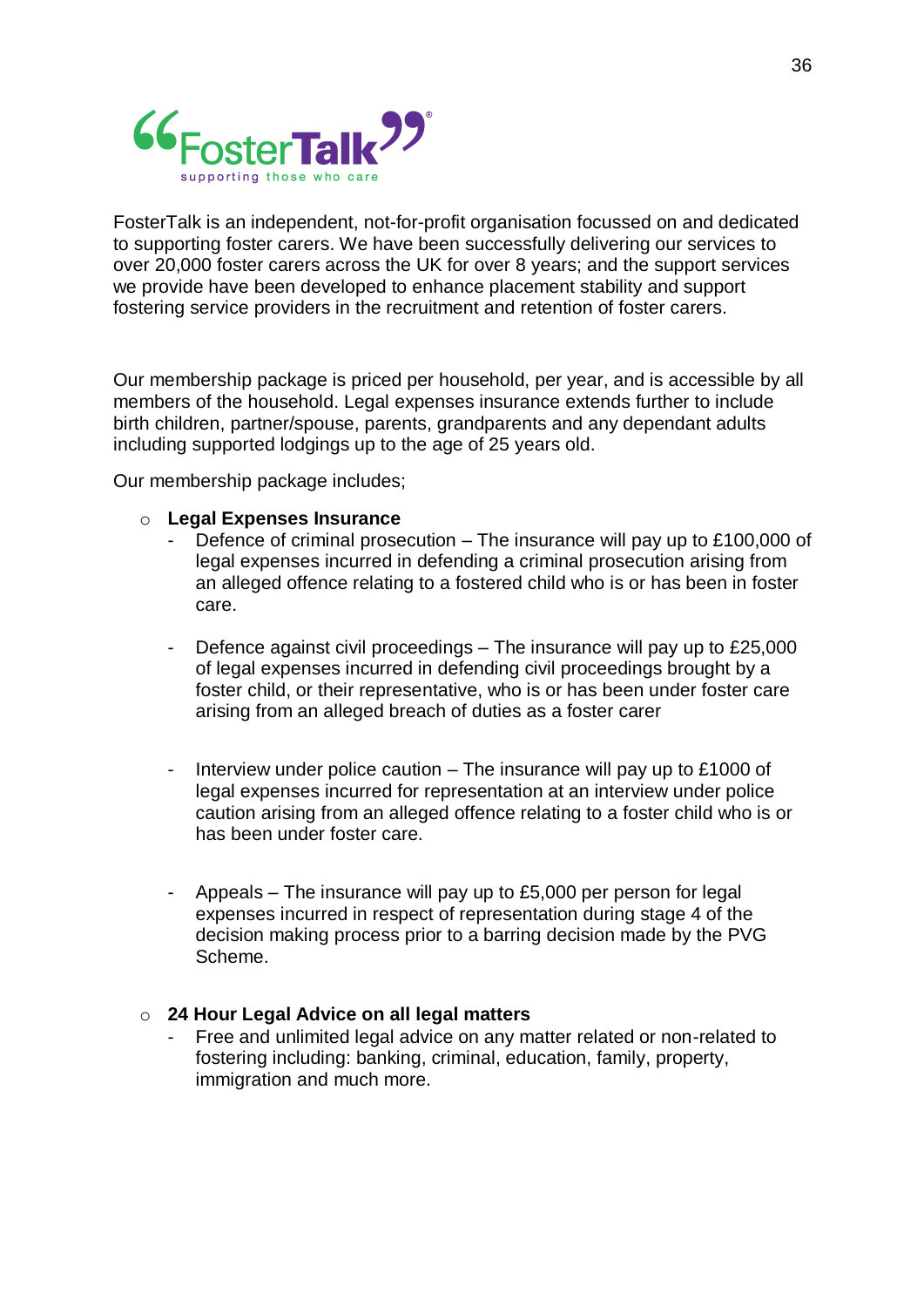## o **Social Work/Fostering Advice**

Confidential, independent and impartial advice from qualified Social Workers/Fostering Advisors who can help clarify policy and procedure, talk through the next steps to take in concerning situations

## o **24 Hour Counselling Support Line**

- Confidential service from qualified counselors – foster carers are free to discuss any subject, not just fostering related matters.

## o **24 Hour Medical/First Aid Helpline**

- Access to our 24-hour telephone advice on medical and healthcare matters, including practical advice regarding first aid

## o **Tax, Accountancy, National Insurance and Benefits advice**

Specialists in foster carer tax, self-employment, benefits and national insurance

## o **Personal Finance Advice – Mortgages, Pensions, Savings**

- Qualified advisors who specialise in foster carer finances including; mortgages, pensions, income protection and saving plans

## o **Education Support Helpline**

Offering support and advice on a range of education issues, including: school admissions and appeals, exclusions, special needs/additional support, uniform, homework planning, lesson plans and much more.....

## o **Over 4000 fantastic discounts/offers on lifestyle products and services across the UK**

We have special offers in a wide range of areas, including home & garden, electrical, entertainment, leisure, food & drink, gifts & flowers, sports & fitness and motoring

#### o **On-line Carer Forums**

Secure online forum to share your experiences and seek the views of Foster Carers from over 90 Local Authorities and Independent Fostering Service Providers nationwide.

#### o **Quarterly FosterTalk Magazine**

Delivered straight to our members' doorstep. Packed with news, views and fostering related issues, our magazine is designed to reflect Carers' comments and also includes member and non-member contributions

#### o **Have YOUR Say**

Links to relevant government consultations for Foster Carers to respond and get personally involved in current political campaigns through a partnership with BAAF.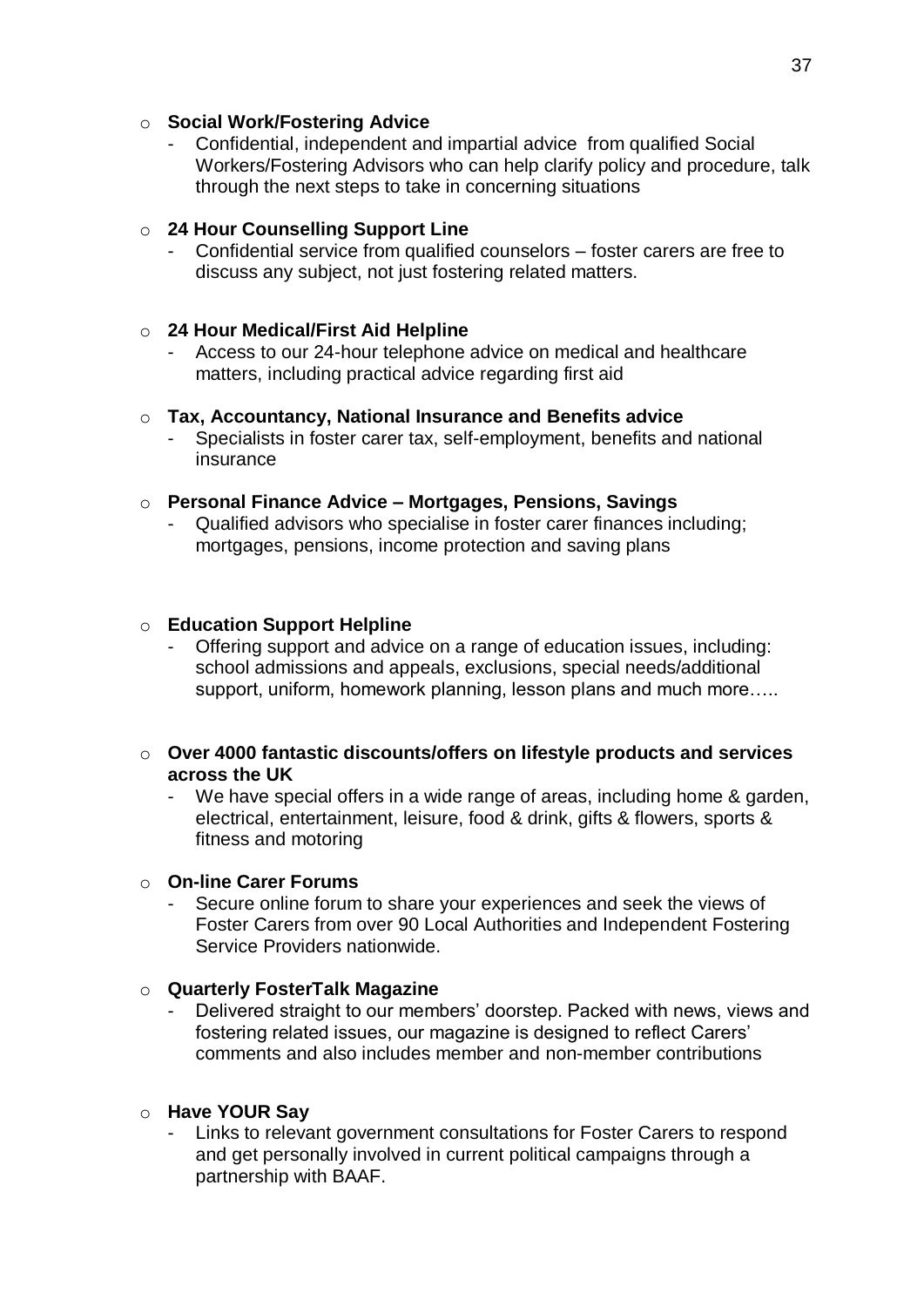# **"FISS" – Foster Carers Independent Support Service**

FosterTalk also provides the Foster Carers Independent Support Service (FISS) offering locally based support, professional advice, advocacy and/or mediation to foster families during difficult situations such as the investigation of an allegation, serious concern or complaint.

FISS provides you and your foster carers with:

- $\checkmark$  Guaranteed response to referral within 24hrs
- $\checkmark$  Locally based independent qualified social workers with extensive fostering experience.
- $\checkmark$  Support that is confidential, responsive and personal.
- $\checkmark$  An Advisor who is independent of the fostering service
- $\checkmark$  An Advisor who will visit the carer in their home if required
- $\checkmark$  An Advisor who will support other members of the fostering household if required
- $\checkmark$  An Advisor who will support foster carers at meetings and panels
- $\checkmark$  An Advisor that will liaise with key professionals as required
- $\checkmark$  Objective support and guidance to carers so they are informed and supported throughout the process.
- $\checkmark$  A fully managed service

FISS support can be 'Spot Purchased' on a case by case basis or on an annual contract.

If you would like to know more about the services we offer and the way in which we can help support foster carers, please call 01527 836 910, email us at [enquiries@fostertalk.org](mailto:enquiries@fostertalk.org) or visit our website [www.fostertalk.org](http://www.fostertalk.org/)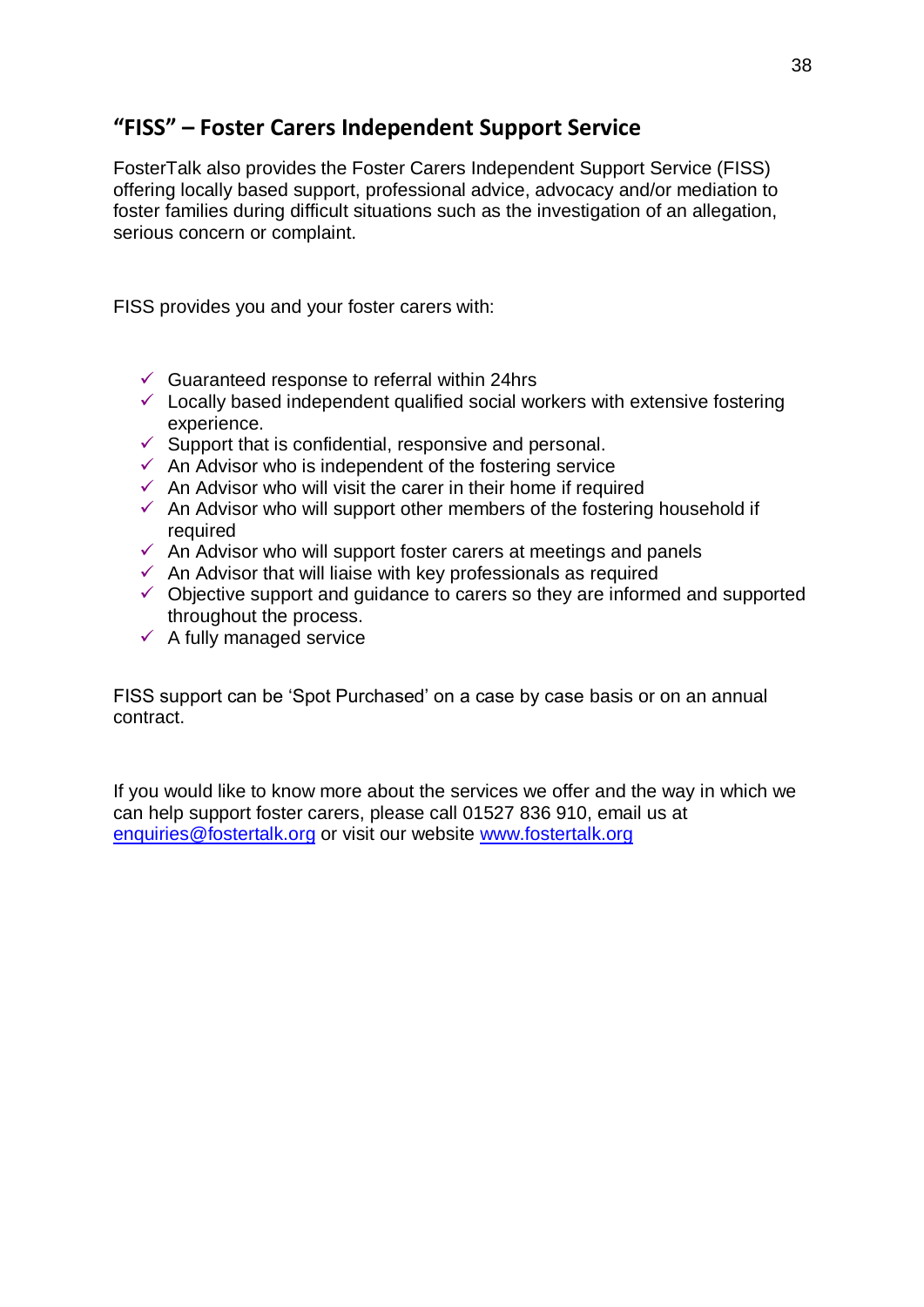

ParentLine Scotland is a free helpline and email service for anyone with a concern about a child.

Launched in 1999, ParentLine Scotland receives over 5,000 calls and emails every year. People call for all sorts of reasons including difficult relationships with teenagers, separation and divorce, bullying, family relationships, kinship care concerns, money, postnatal depression and child abuse for example, but they also call for lots of other reasons too. There really is no problem too big or small.

Calls come from parents, grandparents, aunts, uncles, brothers, sisters, neighbours and friends who all want the same thing – to try and make things better. Many callers get in touch when they are at the end of their tether and feel like they can't cope anymore. Sometimes callers are embarrassed about asking for help but they soon find that just talking things through can really make a difference.

If you have a problem, don't wait until you feel things get out of control. If you have never phoned a helpline before why not give Parentline a call on 08000 28 22 33 or email us and let us help?

To get in touch call the helpline on 0800 028 2233. It is open Mon, Wed and Fri 9am to 5pm, Tues and Thurs 9am to 10pm, Sat and Sun 12noon to 8pm. Or if you prefer, email trained volunteer call takers at [parentlinescotland@children1st.org.uk.](mailto:parentlinescotland@children1st.org.uk)

Parentline also offer a specialist service of advice and information to kinship carers from this number.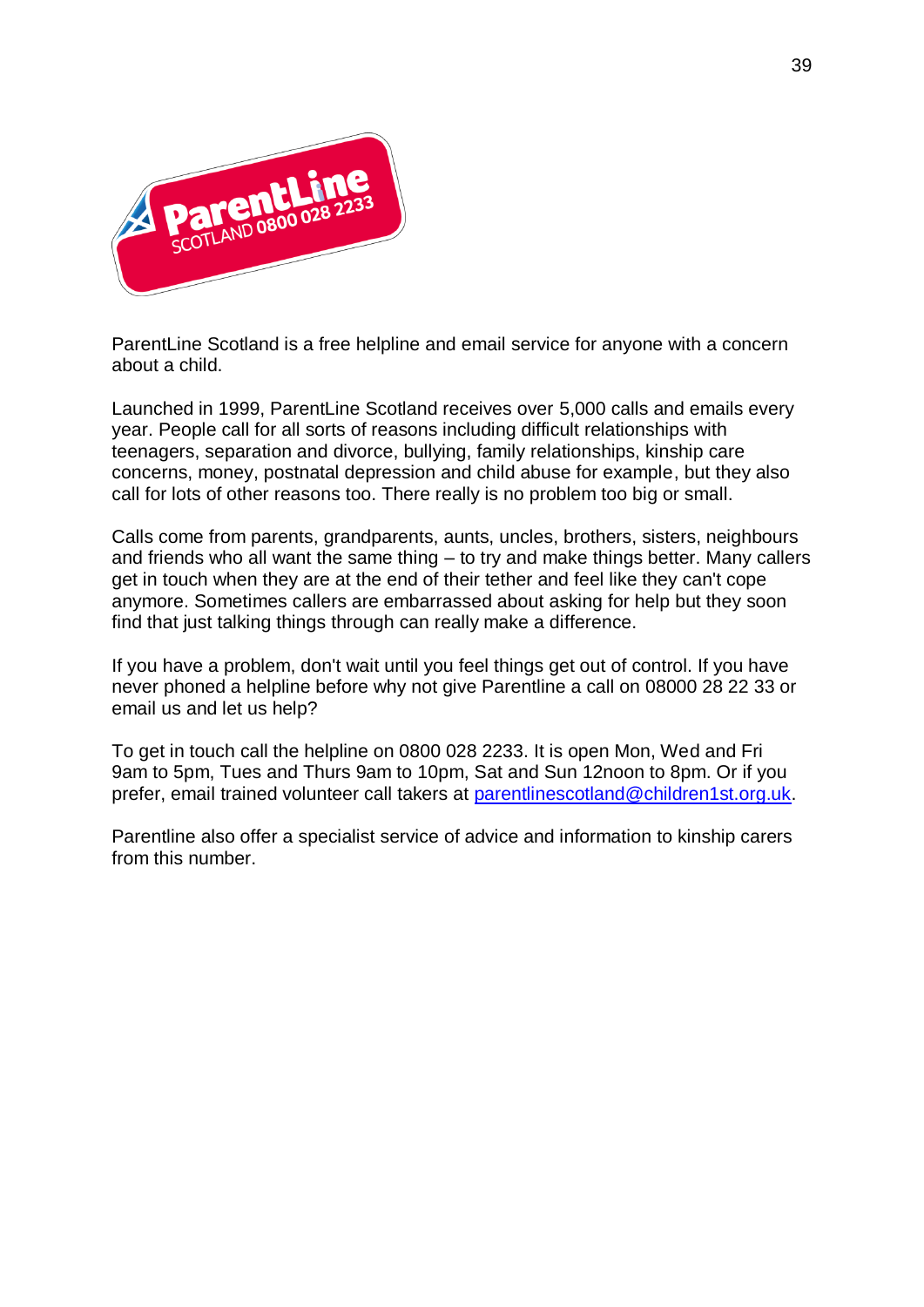

**About** Who Cares? Scotland

Who Cares? Scotland is a national voluntary organisation - established in 1978 providing a range of advocacy, advice and support services across Scotland for children and young people with experience of care up to the age of 25.

The organisation's core work is the provision of independent advocacy, advice, support to and representation of young people who are or have been looked-after and accommodated – we call these children and young people with care experience.

Who Cares? Scotland work throughout Scotland and have a national network of experienced children and young person advocates.

Who Cares? Scotland work directly with Scotland's children and young people in care, listening to what they say, supporting them and speaking out on their behalf. They promote and protect their rights and involve them in the decisions. Who Cares? Scotland place young people at the heart of everything they do to help them live a positive life now and to reach their full potential in the future.

Contact them, t 0141 226 4441 or visit [www.whocaresscotland.org](http://www.whocaresscotland.org/)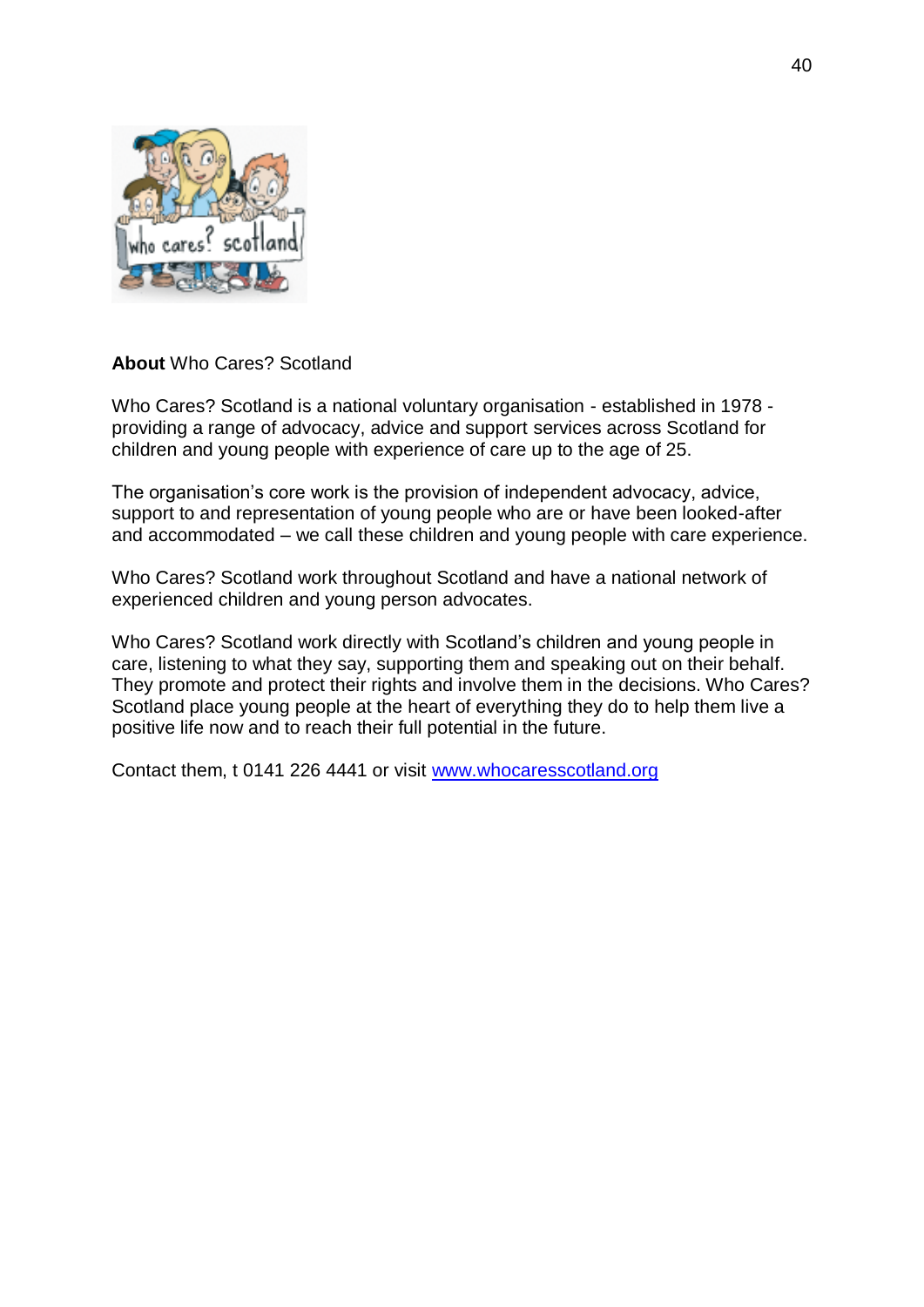## **Appendix 4**

**Suggested format for a reporting tool which could be used for recording decision making processes, decisions reached, action taken and action post review.** 

## **Part 1**

Record of decision making for initial enquiries and child protection processes

- 1. Description of the concern. Consider using the SHANARRI indicators for the description.
- 2. Who has raised the concern?
- 3. Personnel involved in initial decision making about the nature of the concern and the appropriate response.
- 4. Format of discussion or information sharing e.g. by phone, e-mail, in person.
- 5. Conclusion on the Nature of the Concern
	- a) Concern includes information that there may have been significant harm or risk of significant harm to the child, as a result of physical, sexual or emotional abuse or neglect.

Yes/No

b) Concern is related to the actions of a foster or approved kinship carer which need to be addressed but do not indicate that the child has suffered significant harm

Yes/No

c) No aspect of the carers' behaviour or practice has been observed to be problematic, but some concerns have been raised about the child's behaviour, lifestyle or frame of mind. For example a child may be reluctant to go home to the foster placement or have talked about feeling unhappy in the placement.

Yes/No

d) Complaint from the child, the child's parent or someone else about some aspect of the foster carer's behaviour or practice, but the complaint does not imply any risk of significant harm to the child. Examples might include complaints about choice or quality of food, clothing or use of sanctions.

Yes/No

#### **Please add a brief record of the reasons for your decisions on the categorisation of the concerns**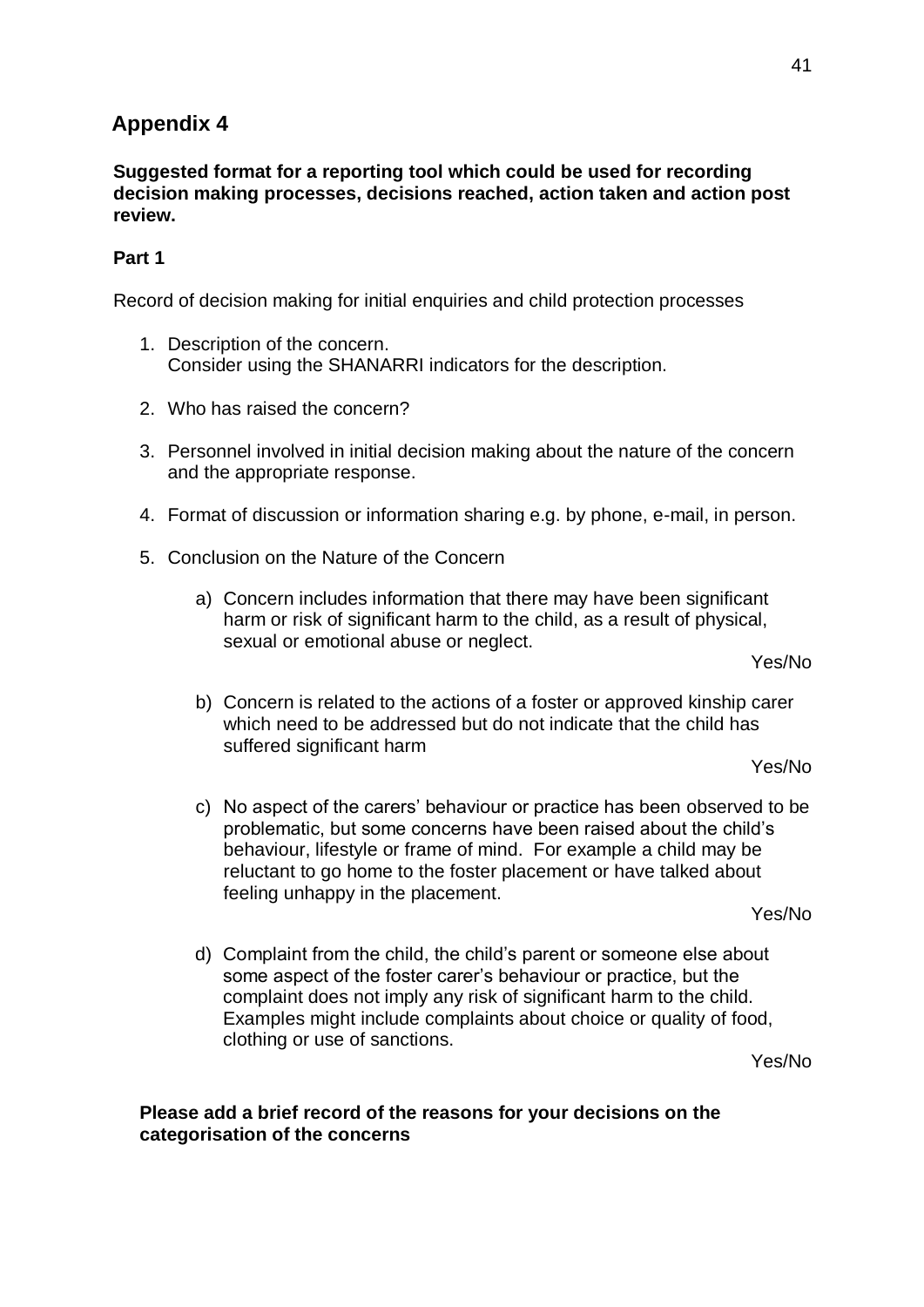6. Action taken following an initial discussion

| a. | Tried to obtain additional information about the circumstances or nature<br>of the concern/complaint e.g. by speaking with key people, gathering<br>further information from the child or carers |        |
|----|--------------------------------------------------------------------------------------------------------------------------------------------------------------------------------------------------|--------|
|    |                                                                                                                                                                                                  | Yes/No |
|    | b. Convened a multi-agency Initial Referral Discussion                                                                                                                                           | Yes/No |
|    | c. Referred to Police                                                                                                                                                                            | Yes/No |
|    | d. Convened a planning meeting prior to carrying out a child protection<br>investigation                                                                                                         |        |
|    |                                                                                                                                                                                                  | Yes/No |
|    | e. Carried out child protection investigation                                                                                                                                                    | Yes/No |
| f. | Matter dealt with through internal enquiries and review                                                                                                                                          | Yes/No |
| g. | Matter dealt with through complaints procedure                                                                                                                                                   | Yes/No |
|    | h. Moved child(ren) named in the concern from the foster /approved<br>kinship carer placement                                                                                                    |        |
|    |                                                                                                                                                                                                  | Yes/No |
| i. | Moved other children from the placement                                                                                                                                                          | Yes/No |
| j. | Moved at least one of carers' children from their care                                                                                                                                           | Yes/No |

## **Part 2**

## **Agencies may wish to use this part of the reporting template when the investigation or enquiry has been concluded:**

- 7. Outcome from child protection investigation
	- o Criminal charges continue to be processed through criminal justice system and further review of implications for carers' future as foster carers or kinship carers is needed

Yes/No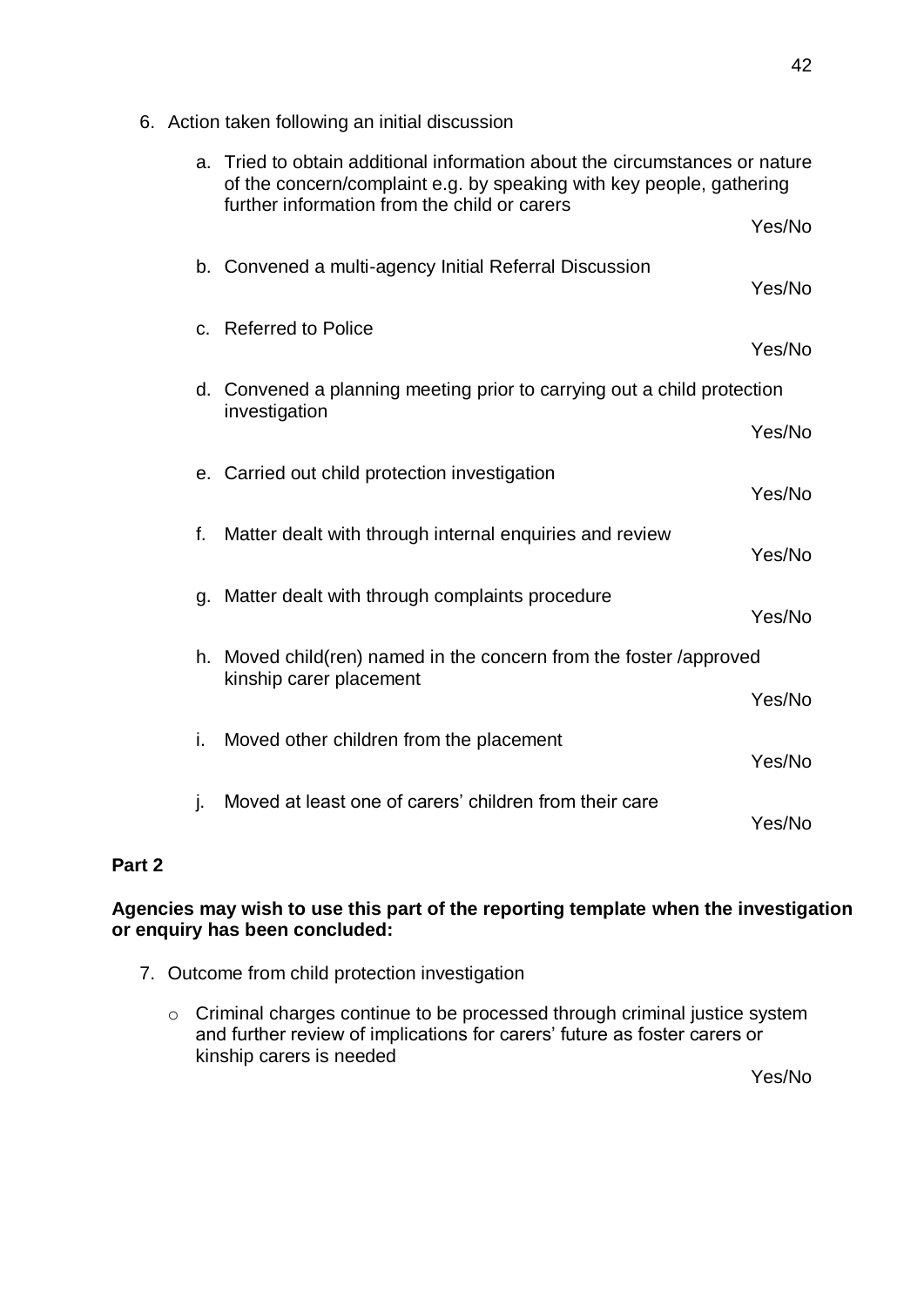o No criminal case is being pursued, but concerns persist and further review is needed of the implications of some aspects of the carers' practice or behaviour

Yes/No

- o No concerns have been substantiated about the carers' practice, but the allegation has highlighted or resulted in stress between the carer and one or more of the children placed, so the implications of this need further review
- o No concerns have been substantiated about the carers' practice or their relationships with the children currently in placement

Yes/No

Yes/No

- 8. Outcome for children's placements
	- o At least one child remained in the placement throughout
	- o At least one child was removed from the placement but returned following the concern being investigated

Yes/No

Yes/No

At least one child was removed from the placement and will not return there Yes/No

- 9. Outcome for carers
	- o Referred to Fostering Panel with a recommendation that their approval is terminated

Yes/No

Yes/No

Yes/No

- o Referred to fostering panel with a recommendation that there should be changes to their category of registration Yes/No
- o Approved kinship carer reviewed at arranged meeting Yes/No
- o Approved status of kinship carer removed

For either foster or kinship carer:

- o Additional training, supervision or support to be provided by the fostering agency Yes/No No changes considered to be necessary
- 10. Following the completion of the investigation: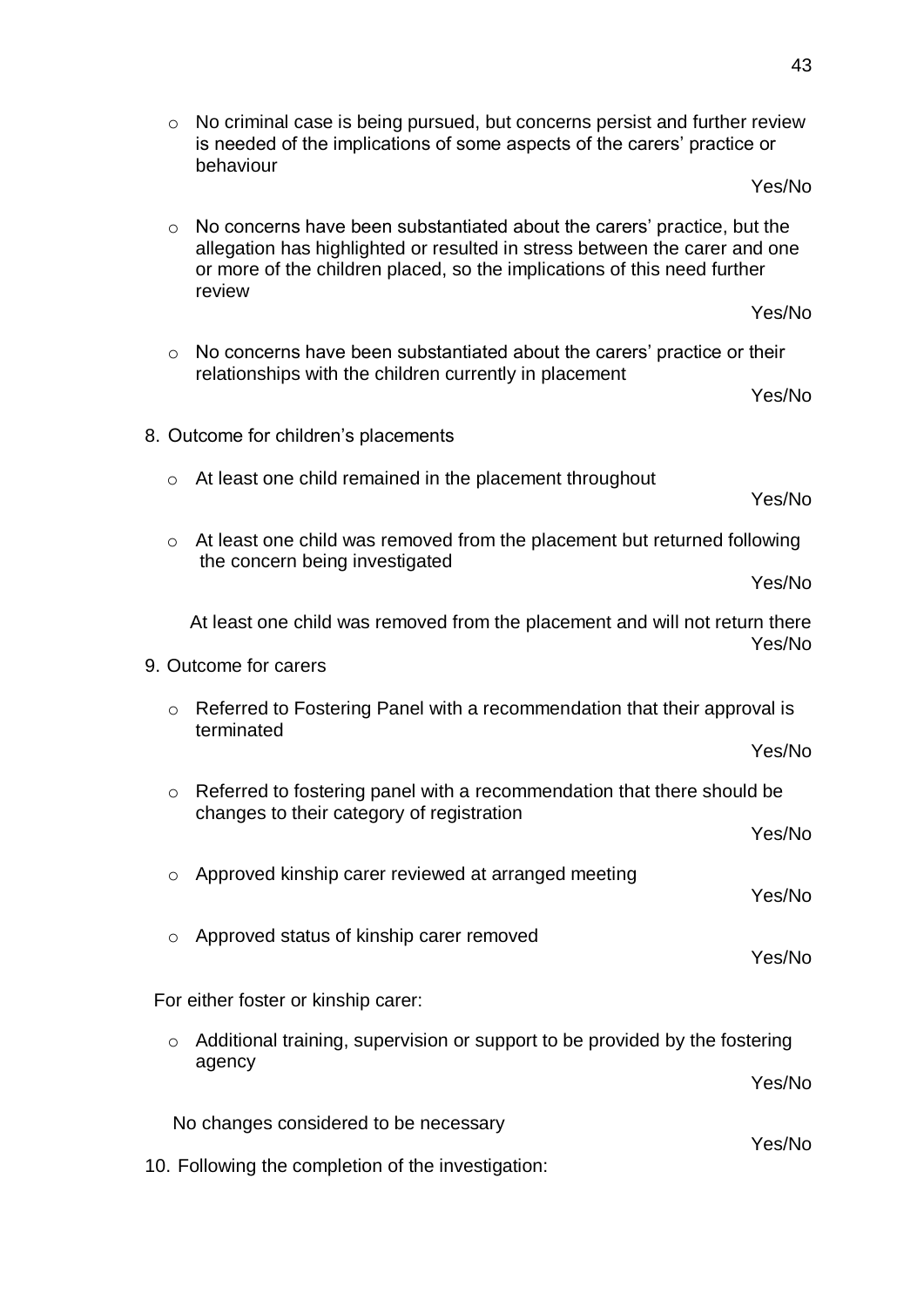o Was an evaluation/debriefing meeting arranged for the carers and key members of the carer family?

Yes/ No

o Was an evaluation/debriefing meeting arranged for staff involved in the enquiries/ investigation?

Yes/No

What learning was there from this evaluation/review for future responses to concerns about foster carers or approved kinship carers?

How do you intend to take forward this learning?

Were any issues referred for consideration to the Child Protection Committee? Yes/No

What were they? Brief note of key issues referred.

Names & designations of those present

Date of meeting